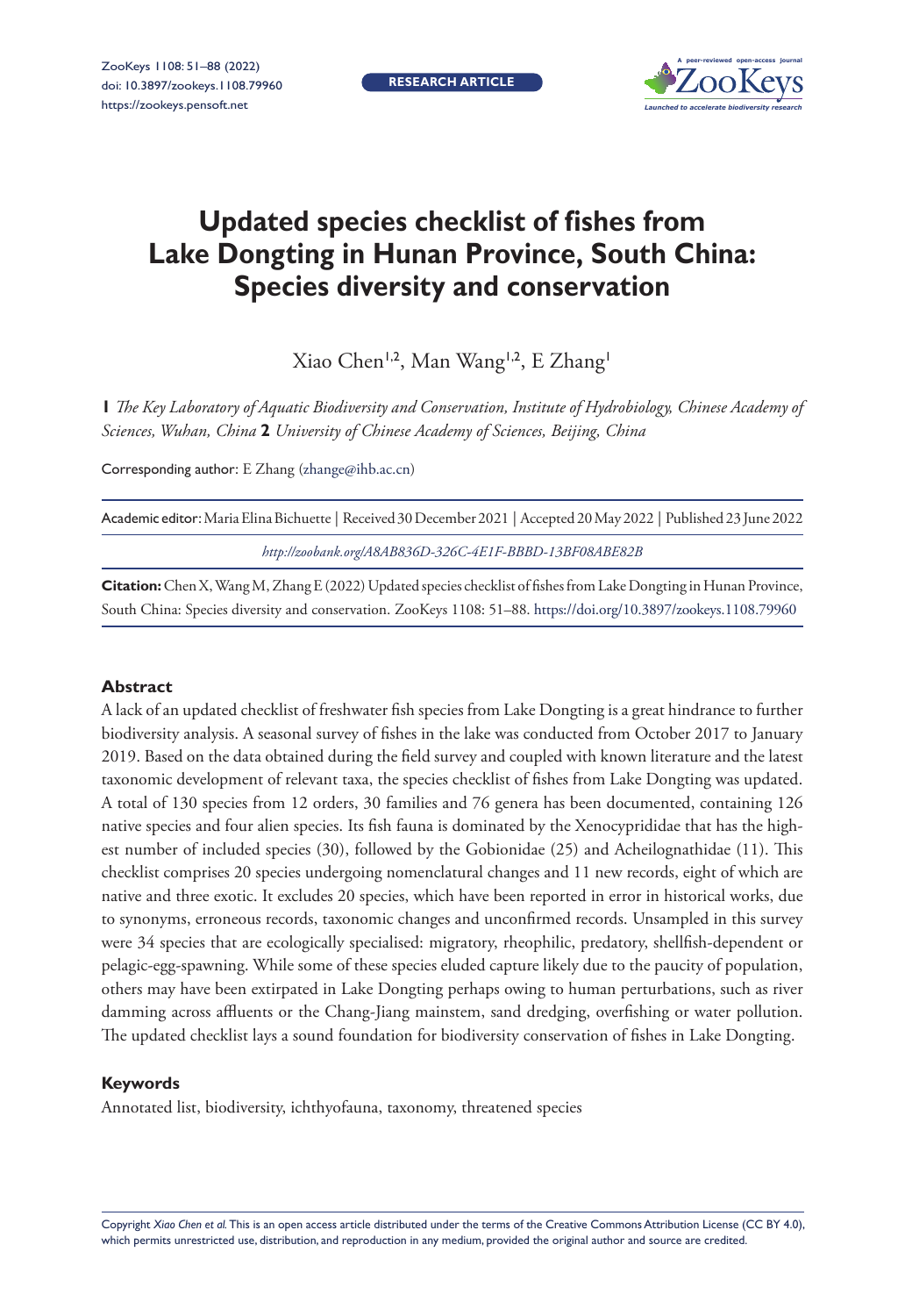# **Introduction**

Freshwater ecosystem and freshwater fish may well face one of the greatest threats in the world in the context of global biodiversity crisis (Dudgeon et al. 2006; Strayer and Dudgeon 2010). In comparison with other vertebrates, freshwater fishes are being more severely threatened by human interferences when the usage of water resources is strengthened (Reid et al. 2019; Barbarossa et al. 2021). The biodiversity conservation of freshwater fishes, nevertheless, has received disproportionate attention compared to terrestrial vertebrates (Tedesco et al. 2017). It is imperative and also in urgent need to protect the freshwater ecosystem and its biodiversity (Jackson et al. 2001; Liermann et al. 2012). Species inventories are beyond simply lists of names; they are actually representing an efficient method for obtaining updated information regarding species composition and distributions (Marta et al. 2019). This information provides valuable inputs of biodiversity monitoring which serves many conservational purposes, such as prioritising protection areas and directing conservation actions (Brooks et al. 2004). An update species inventory of a given area is of vital significance for biodiversity conservation.

The freshwater ecosystem of the Chang-Jiang (= Yangtze River; Jiang, Shui and He in Chinese mean river), the third largest river of the world and the largest river of China, supports rich biodiversity of aquatic organisms (Chen et al. 2020). The middle reaches of this river are regarded as one of the hotspots for freshwater fish diversity in Asia (Kottelat and Whitten 1996). Lake Dongting is one of two largest riverlinked freshwater lakes in China, lying within the lower Chang-Jiang (= the mid-lower Chang-Jiang) basin which forms a freshwater ecoregion of the world for biodiversity conservation (Abell et al. 2008). This lake is an important portion of fluvio-lacustrine complex ecosystems of the mid-lower Chang-Jiang basin (Wang et al. 2019b), and also one of the priority areas for biodiversity conservation in China (Li et al. 2016a) and the Ramsar-listed floodplain wetlands (Dong et al. 2021), which serves as crucial habitats of migratory birds of East Asia-Australian flyway (Zou et al. 2019). Moreover, Lake Dongting, as a flood buffer zone, provides *Elaphurus davidianus* (Milu or Père David's deer) with seasonal sanctuaries (Yang et al. 2016). It also provides refuge for charismatic mammals like *Neophocaena asiaeorientalis* (Yangtze finless porpoise) (Zhang 2011; Huang et al. 2017) and the feeding grounds of large-sized flagship fishes, such as *Acipenser sinensis* (Chinses sturgeon) and *Psephurus gladius* (Chinese paddlefish) and economically-important potamodromous fishes like four major Chinese carps: *Aristichthys nobilis* (Bighead Carp), *Ctenopharyngodon idella* (Grass Carp), *Hypophthalmichthys molitrix* (Silver Carp) and *Mylopharyngodon piceus* (Black Carp) (Liu et al. 2010; Zhang et al. 2020a). Apparently, the lake plays a vital role in the conservation of aquatic biodiversity of the Chang-Jiang Basin.

The aquatic biodiversity of Lake Dongting is greatly imperilled by anthropogenic activities, like sand dredging, overfishing, alien species invasion, water pollution from industrial, agricultural and domestic sewage discharges and so forth (Dou and Jiang 2000; Fu et al. 2021; Jiang et al. 2022). It is also indirectly impacted by dam building across the Chang-Jiang mainstem and affluents of the lake owing to the continuity of the aquatic ecosystem (Wang et al. 2016; Liu and Wang 2018). Fishes, as top feed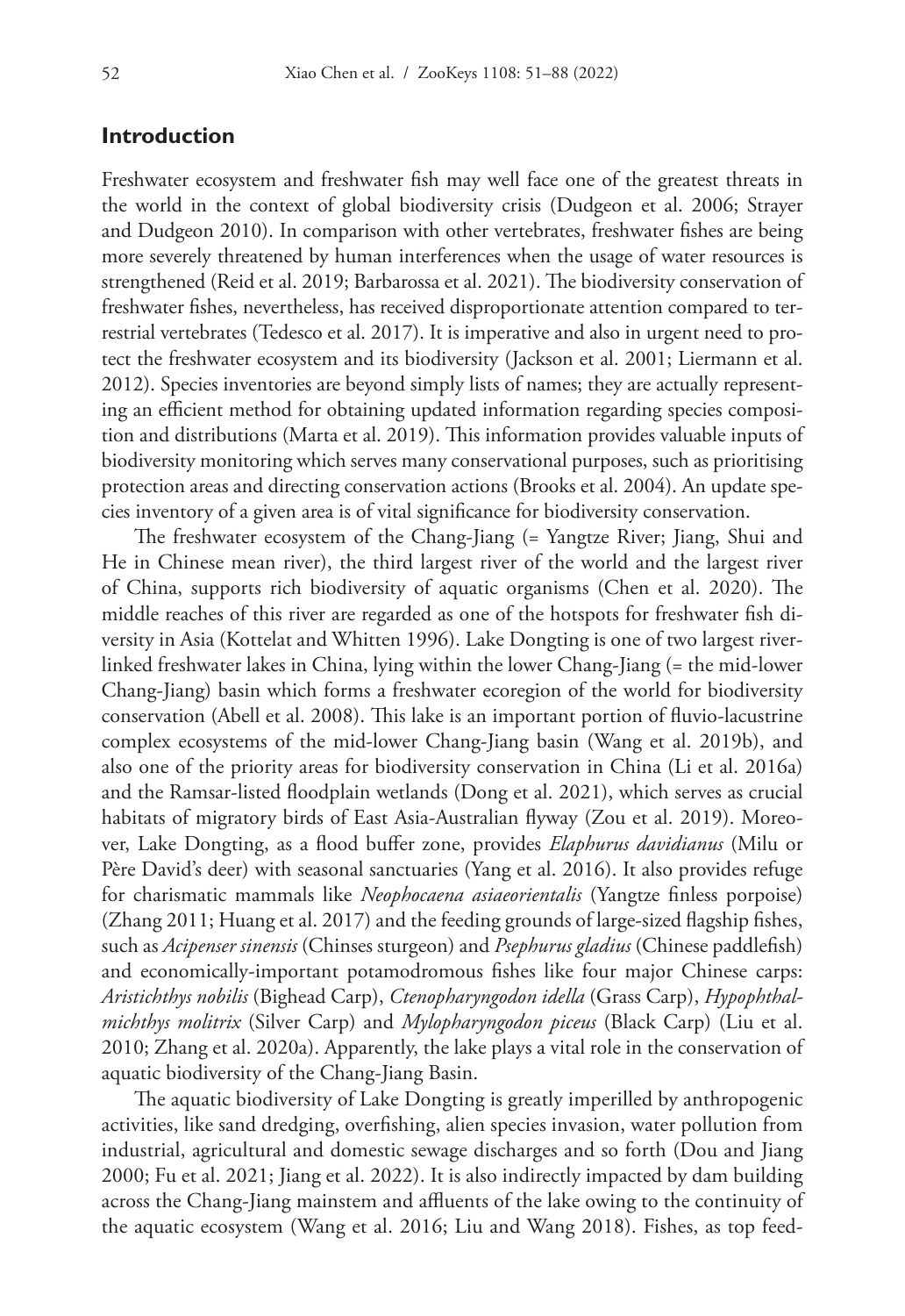ers of the aquatic ecosystem and an important source of proteins in human food, are severely threatened by these factors (Zhao et al. 2019; Tregidgo et al. 2021). In the latest Red List assessment of Chinese freshwater fishes (Zhang and Cao 2021a), there are 12 imperilled species from Lake Dongting. *Psephurus gladius* (Martens, 1862) was recently declared to be extinct or functionally extinct (Zhang et al. 2020a). Such species as *Luciobrama macrocephalus* (Lacepède, 1803), *Ochetobius elongatus* (Kner, 1867) and *Tenualosa reevesii* (Richardson, 1846) have been not seen in capture fisheries for decades or are likely extirpated (Wu et al. 2015; Zhang and Cao 2021b). The current status of freshwater fish diversity of Lake Dongting is, therefore, of particular conservation concern.

An updated checklist of fishes from Lake Dongting remains to be provided. The first checklist of freshwater fishes from this lake was given by Tang and Qian (1979), who recorded 114 fish species. A total of 117 species of the lake was later included in Anonymous' (1980) book entitled "Fish of Hunan Province". Subsequent species inventories of fishes from Lake Dongting primarily followed the book and three authoritative monographs of Chinese freshwater fishes authored by Chen (1998), Chu et al. (1999) and Yue (2000). Nevertheless, the species inventory of fishes from this lake needs to be regularly updated for biodiversity conservation, especially with lots of taxonomic revisions of freshwater fishes from the Chang-Jiang basin over the past decades. Therefore, three seasonal field sampling of fishes in Lake Dongting were conducted by us during 2017–2019. Coupled with the data collected in this survey, we aim to synthesise existing knowledge of freshwater fish diversity and systematics to provide an updated checklist of fish of the lake.

# **History of taxonomic research**

The taxonomic history of fishes from Lake Dongting could be traced back to the mid-19<sup>th</sup> century. Père Heude, a French Jesuit catholic priest, made a collection of fish specimens at the lake from 1869 to 1884 (Luo 2005). Subsequently, Kreyenberg and Pappenheim (1908) reported 22 species from the Chang-Jiang and its tributaries, two of which were new species from Lake Dongting: *Coilia brachygnathus* Kreyenberg & Pappenheim, 1908 and *Culter oxycephaloides* Kreyenberg & Pappenheim, 1908. At the same time, Regan (1908) described three new Chinese species, two of which were *Glyptothorax sinensis* (Regan, 1908) and *Hemisalanx prognathus* Regan, 1908 from the lake. In 1921, Clifford Pope made a collection of fish specimens in Huping College, Yochow (= Yueyang City near East Lake Dongting) (Luo 2005). Nichols (1925a) proposed two new subspecies *Misgurnus anguillicaudatus tungting* Nichols, 1925 and *Misgurnus mohoity leopardus* Nichols, 1925 from Lake Dongting, both being regarded as invalid to date. Nichols (1925b) recorded three species of *Botia* Gray, 1831 from this lake, two of which were new to sciences, namely *B. citrauratea* Nichols, 1925 and *B. purpurea* Nichols, 1925. Both are now placed in *Leptobotia* Bleeker, 1870, but the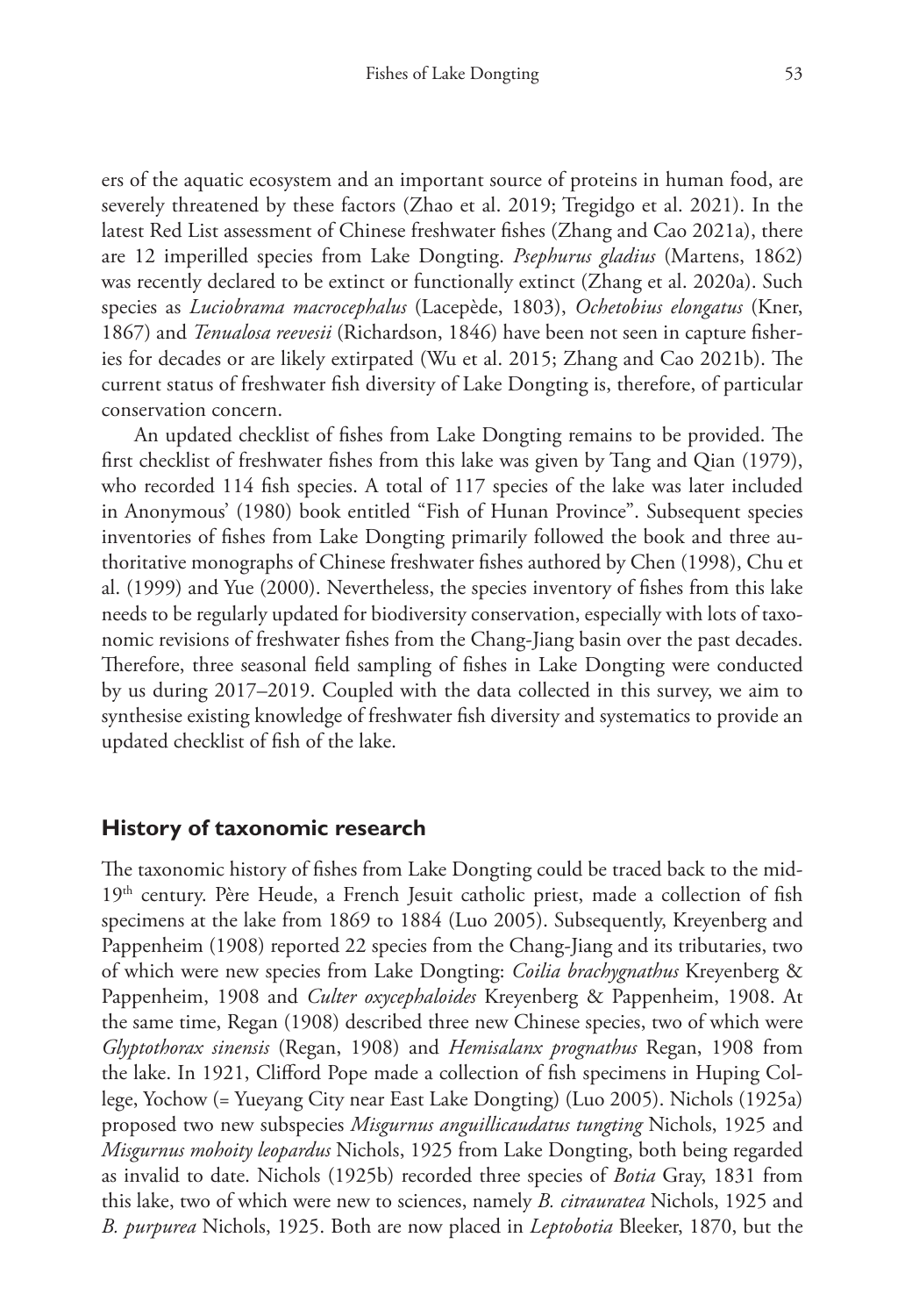latter has been synonymised with *L. taeniops* (Sauvage, 1878). Simultaneously, Nichols (1925c-e) described five new species from Lake Dongting, viz. *Gobio longipinnis* (= *Rhinogobio ventralis* Sauvage & Dabry de Thiersant, 1874), *Gobius cliffordpopei* [= *Rhinogobius cliffordpopei* (Nichols, 1925)], *Hemiculterella engraulis* [= *Pseudolaubuca engraulis* (Nichols, 1925)], *Hemicultur clupeoides* [= *Hemiculter leucisculus* (Basilewsky, 1855)] and *Varicorhnus tungting* [= *Decorus tungting* (Nichols, 1925)]. Later, Nichols and his co-authors (1926, 1927) named a new subspecies *Sarcocheilichthys nigripinnis tungting* Nichols & Pope, 1927 and two new species, i.e. *Acheilognathus gracilis* Nichols, 1926 and *Pseudogobio tungtingensis* [= *Microphysogobio tungtingensis* (Nichols, 1926)] from this lake. Nichols (1928) recorded 71 nominal species from Lake Dongting in his provisional checklist of Chinese freshwater fishes. Subsequent taxonomic contributions to fishes of Lake Dongting were also made by many authors, such as Wu (1930), Tchang (1933) and Kimura (1934), who made a small collection of fish specimens in the lake. Chu (1931) recorded 74 fish species from Hunan Province, the majority of which were from Lake Dongting. Hora (1932) described a new species *Lepturichthys nicholsi* [= *Lepturichthys fimbriatus* (Günther, 1888)]. Nichols (1943), in his book entitled "The fresh-water fishes of China", recognised 79 species or subspecies for fish specimens collected by Clifford Pope in East Dongting Lake in 1921.

More studies were focused on the species inventory of fishes from Lake Dongting following the establishment of P. R. China in 1949. Forty-three species of the lake were involved in Chu's (1955) study on the distribution of fish species in the Yichang section of the Chang-Jiang. Liang and Liu (1959) compiled a species list of 69 fishes from Lake Dongting and its affluent (Xiang-Jiang). Later, Liang and Liu (1966), in their checklist of fishes from Hunan Province, recorded 119 species from Lake Dongting. Anonymous (1976) also reported 84 species from Lake Dongting in the book entitled "Fishes of the Chang-Jiang". Tang and Qian (1979) were the first to provide a checklist of 114 fish species or subspecies from the lake. Anonymous (1980) included 117 species from Lake Dongting in the book entitled "Fishes of Hunan Province". Although Dou and Jiang (2000) compiled a checklist of 104 species from the lake, this work was mainly based on their collections of fish specimens made during 1974–1975.

As from the 1990s, increasing research interests have centred on the fish diversity of Lake Dongting. Survey of fishery resources carried out by Liao et al. (2002), Liao et al. (2006) and Li (2006) into Lake Dongting from 1994 to 2005 found 117, 111 and 117 species, respectively. Ru and Liu (2013) identified 69 species in their surveys conducted into East and South Dongting Lake during 2004–2005. Li (2013) reported a total of 85 fish species, based on his field sampling from March to December in 2012. Eighty species were identified by Jiang et al. (2019) in their research on the spatiotemporal patterns of fish assemblages in Lake Dongting from 2012 to 2014. Sixty-two fish species were recorded by Qin et al. (2019) from the outlet channel of the lake from 2013 to 2015. Eighty-five and 66 fish species were sampled during 2002–2003 and 2012–2014 field surveys to monitor the changes of fish community structure at West Dongting Lake before and after the operation of Three Gorges Dam (Zhu et al. 2014). All these inventories were conducted, particularly in relation to environment impact assessment prepared for hydropower projects or fisheries investigations and the data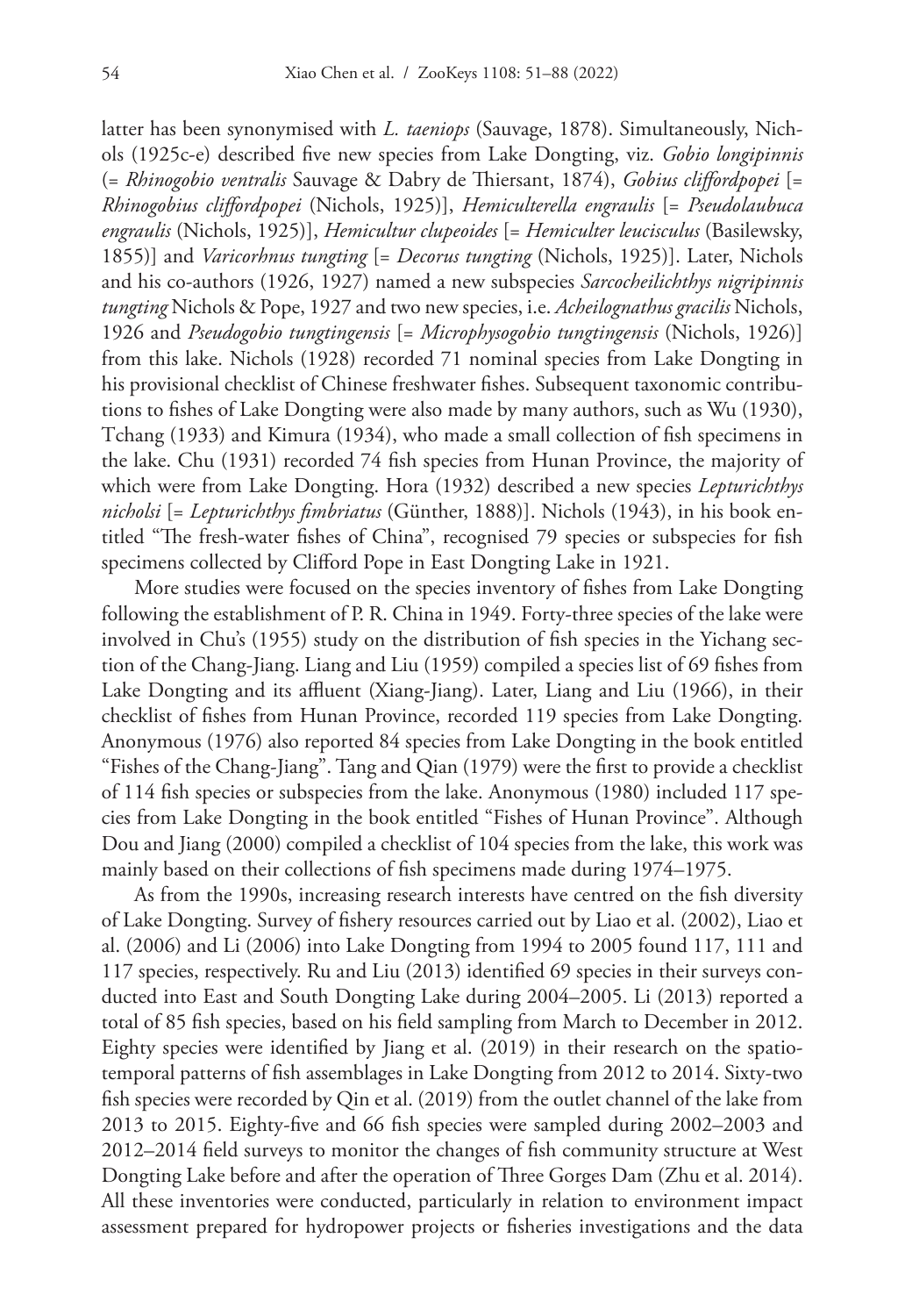collection used for biodiversity analyses. Some surveys were focused on fish resources assessment; small-sized or less commercially valuable species were largely neglected. Others were not based on examination of collected specimens, but compiled through desk review or interview, containing little or no reliable information on fish diversity, although they claimed to have studied biodiversity. More importantly, these inventories required critical scrutiny from an ichthyological perspective as most of them, if not all, were not conducted by trained ichthyologists in the field; information on unrecognised species is impossibly captured through these surveys, therefore giving rise to a grossly underestimated biodiversity value and taxonomic impediment (Sluys 2013).

## **Material and method**

Lake Dongting (28°44'N–29°35'N, 111°53'E–113°05'E) is located in the northern part of Hunan Province, connected to the middle Chang-Jiang mainstem (Wang and Dou 1998). This water-carrying floodplain lake receives not only runoff waters from four main affluents (Xiang-Jiang, Zi-Shui, Yuan-Jiang and Li-Shui), but flood water from the Chang-Jiang mainstem via three inlet channels (Songzi, Hudu and Ouchi Channel) and lake water then flows out into the mainstem of the river again via Chenglingji Channel (Dou and Jiang 2000). Generally, Lake Dongting is divided into three sub-lakes, i.e. East Dongting Lake, South Dongting Lake and West Dongting Lake (Zhao et al. 2005). The lake covers a surface area of 2625  $\rm km^2$  at a water level of 33.5 m at Chenglingji Station (Dou and Jiang 2000).

Twenty sampling sites were selected in this study, based on habitat heterogeneity (Fig. 1; Suppl. material 1: Table S1). Field sampling was taken from October to November 2017, July to August 2018 and December 2018 to January 2019. Fish surveys were conducted in different types of habitats to ensure maximum representation of species diversity occurring in this area. Multiple sampling methods were thus applied. Three-layer gill nets were used for pelagic fish sampling, while trap nets were applied to catch demersal fishes. Additionally, fish specimens were collected from local fish markets and their sampling localities were restricted to Lake Dongting.

All collected specimens were identified to species level. The initial identification in the field principally followed Chen (1998), Chu et al. (1999) and Yue (2000). The caught specimens were fixed in 95% alcohol solution for molecular analysis, in general and DNA extraction, in particular or initially fixed in 10% formalin and then transferred to 70% ethanol for morphological examination and also for permanent collection. All specimens were deposited in the ichthyolgical collection of the Museum of Aquatic Organisms at the Institute of Hydrobiology, Chinese Academy of Sciences.

In addition to the data collected during our field sampling, known research works were referred. Reference was made to the following main historical records of fishes in the lake: Liang and Liu (1959, 1966), Tang and Qian (1979), Anonymous (1980), Li (2006), Ru (2008), Cao et al. (2012) and Li (2013).

Fish classifications are being transformed greatly as latest molecular phylogenies provide evidence in support for natural groups which were unanticipated by previous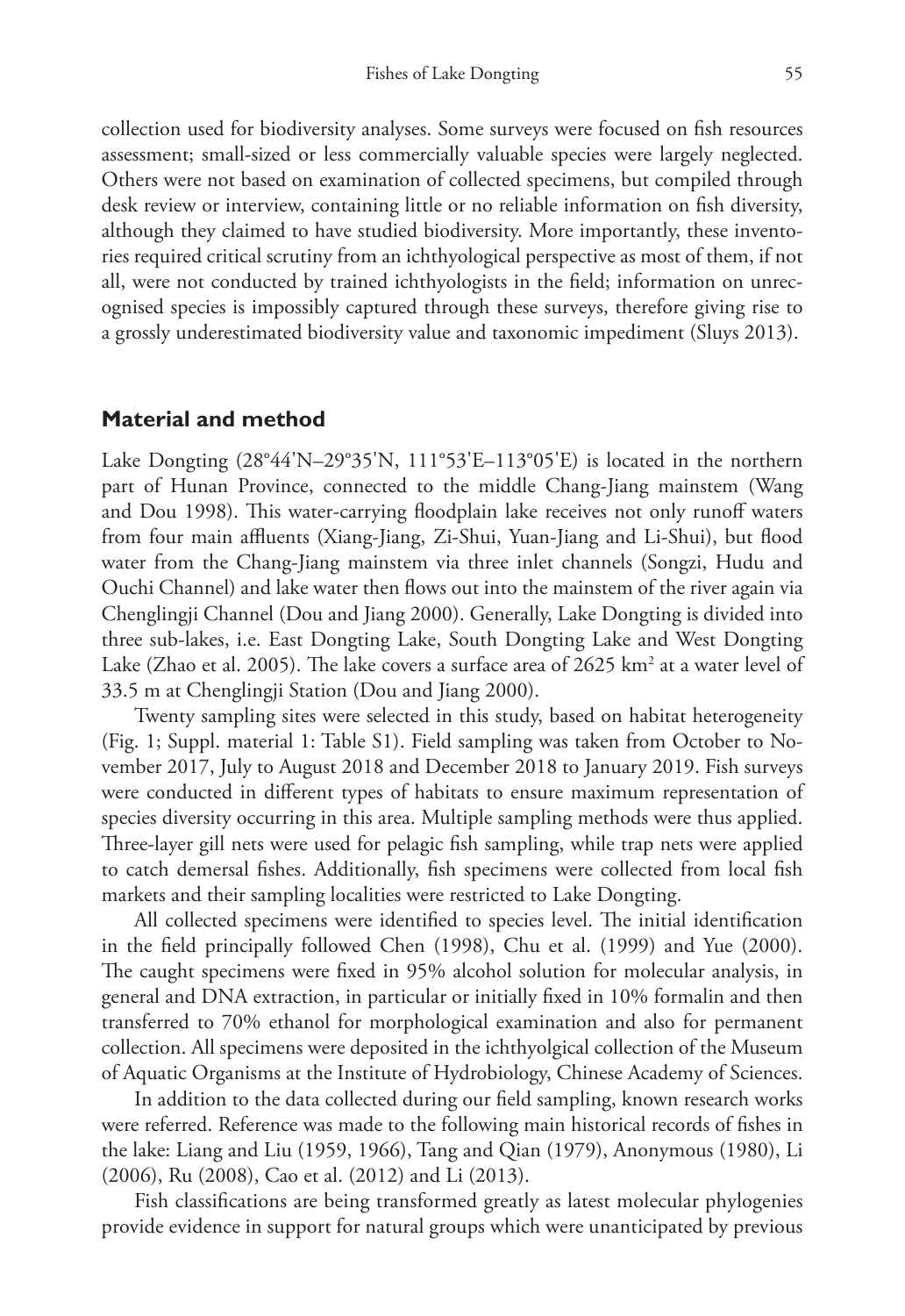

Figure 1. Field sampling sites of Lake Dongting in this study.

studies (Betancur-R et al. 2017). For the order Cypriniformes, the dominant group of freshwater fishes worldwide, significant advances have been made in its familial-level classification; some new familial (Acheilognathidae, Gobionidae and Xenocyprididae) and subfamilial names (Acrossocheilinae and Spinibarbinae) have been proposed (Tan and Armbruster 2018). Except for Cypriniformes, the taxonomic revisions of other orders were referred from Van Der Laan et al. (2014). The species checklist of fishes in Lake Dongting was systematically arranged by order, family and subfamily in accordance with the latest developments made in the taxonomic ranks (Van Der Laan et al. 2014).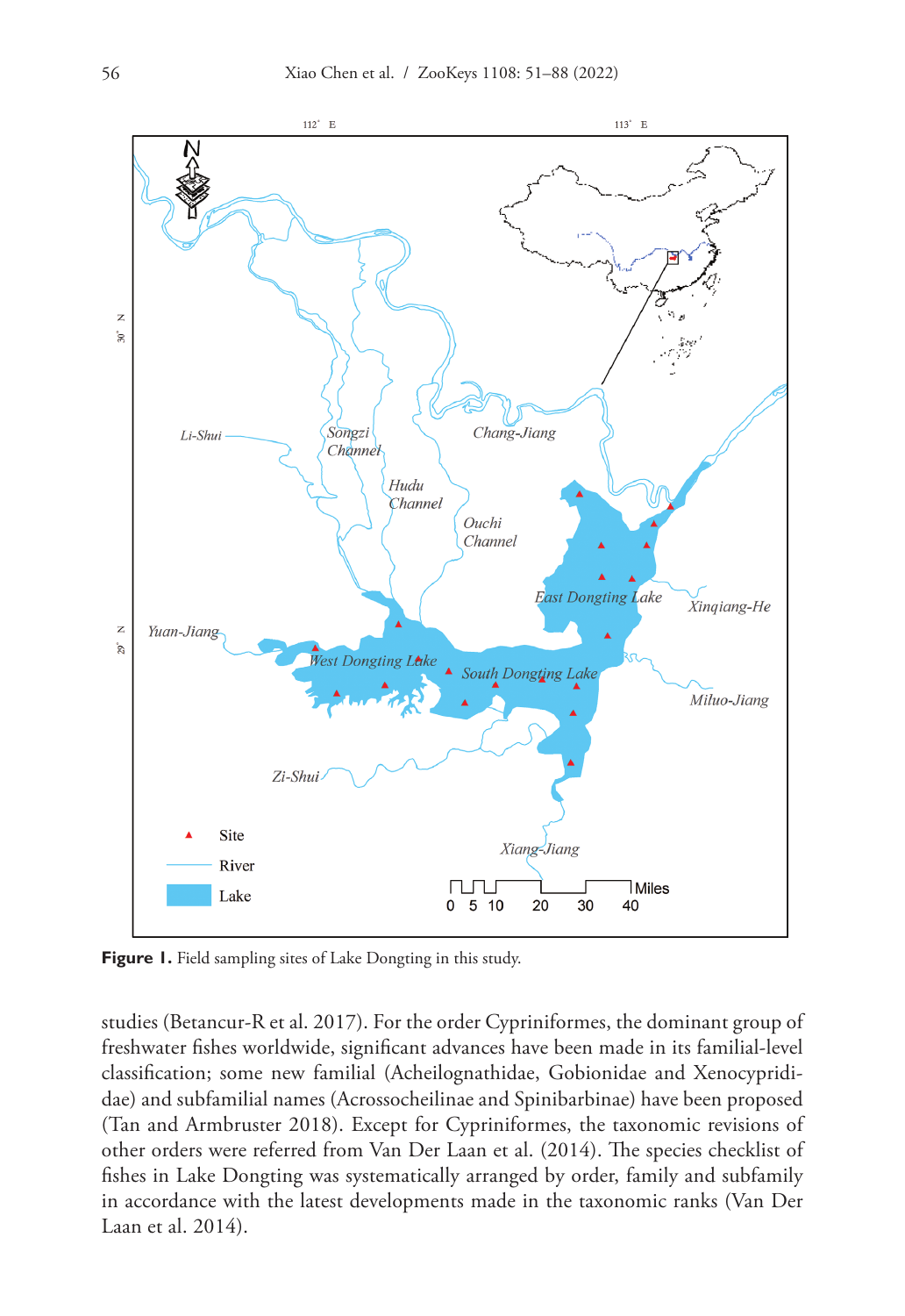Table 1. Annotated checklist of the fish fauna from Lake Dongting. The species under each family or subfamily are sorted by alphabetical order. Notes are labelled with taxonomic alteration, synonymisation, misidentification and other meanings.

| Valid species name                                         | <b>Previous studies</b>                 | <b>Note</b>    |
|------------------------------------------------------------|-----------------------------------------|----------------|
| Acipenseriformes                                           |                                         |                |
| Acipenseridae                                              |                                         |                |
| 001 Acipenser dabryanus Duméril, 1869                      |                                         | οP             |
| 002 Acipenser sinensis Gray, 1835                          |                                         | ٥D             |
| Polyodontidae                                              |                                         |                |
| 003 Psephurus gladius (Martens, 1862)                      |                                         | ٥D             |
| Anguilliformes                                             |                                         |                |
| Anguillidae                                                |                                         |                |
| 004 Anguilla japonica Temminck & Schlegel, 1846            |                                         | ⊕D             |
| Clupeiformes                                               |                                         |                |
| Clupeidae                                                  |                                         |                |
| 005 Tenualosa reevesii (Richardson, 1846)                  |                                         | ٥D             |
| Engraulidae                                                |                                         |                |
| 006 Coilia brachygnathus Kreyenberg & Pappenheim, 1908     |                                         | ⊕P             |
| 007 Coilia nasus Temminck & Schlegel, 1846                 |                                         | ٥D             |
| Cypriniformes                                              |                                         |                |
| Catostomidae                                               |                                         |                |
| 008 Myxocyprinus asiaticus (Bleeker, 1864)                 |                                         | $\bigoplus$ P  |
| <b>Botiidae</b>                                            |                                         |                |
| 009 Leptobotia citrauratea (Nichols, 1925)                 |                                         | $\bigoplus$ P  |
|                                                            | Leptobotia elongata (Bleeker, 1870)     | ΘM             |
| 010 Leptobotia rubrilabris (Dabry de Thiersant, 1872)      |                                         | οP             |
| 011 Leptobotia taeniops (Sauvage, 1878)                    |                                         | $\bigoplus$ P  |
| 012 Parabotia banarescui (Nalbant, 1965)                   |                                         | $\bigoplus$ P  |
| 013 Parabotia fasciata Dabry de Thiersant, 1872            |                                         | $\bigoplus$ P  |
| Cobitidae                                                  |                                         |                |
| 014 Cobitis macrostigma Dabry de Thiersant, 1872           |                                         | ⊕P             |
| 015 Cobitis sinensis Sauvage & Dabry de Thiersant, 1874    |                                         | $\bigoplus$ P  |
| 016 Misgurnus anguillicaudatus (Cantor, 1842)              |                                         | $\bigoplus$ P  |
| 017 Paramisgurnus dabryanus Dabry de Thiersant, 1872       |                                         | ⊕P             |
| Balitoridae                                                |                                         |                |
| 018 Lepturichthys fimbriatus (Günther, 1888)               |                                         | οP             |
| Cyprinidae                                                 |                                         |                |
| Labeoninae                                                 |                                         |                |
| 019 Cirrhinus cirrhosus Bloch, 1795                        |                                         | +AP            |
| 020 Cirrhinus molitorella (Valenciennes, 1844)             |                                         | $\bigoplus AP$ |
| 021 Decorus tungting (Nichols, 1925)                       | <i>Bangana tungting</i> (Nichols, 1925) | $\circ$ TP     |
| 022 Pseudogyrinocheilus prochilus (Sauvage & Dabry de      |                                         | $+P$           |
| Thiersant, 1874)                                           |                                         |                |
| Cyprininae                                                 |                                         |                |
| 023 Carassius auratus (Linnaeus, 1758)                     |                                         | $\bigoplus$ P  |
|                                                            | Cyprinus carpio Linnaeus, 1758          | OΤ             |
| 024 Cyprinus rubrofuscus Lacepède, 1803                    |                                         | $\bigoplus$ P  |
|                                                            | <i>Procypris rabaudi</i> (Tchang, 1930) | OM             |
| Acrossocheilinae                                           |                                         |                |
| 025 Onychostoma rarum (Lin, 1933)                          |                                         | οP             |
| 026 Onychostoma simum (Sauvage & Dabry de Thiersant, 1874) |                                         | οP             |
| Spinibarbinae                                              |                                         |                |
| 027 Spinibarbus caldwelli (Nichols, 1925)                  |                                         | οP             |
|                                                            |                                         |                |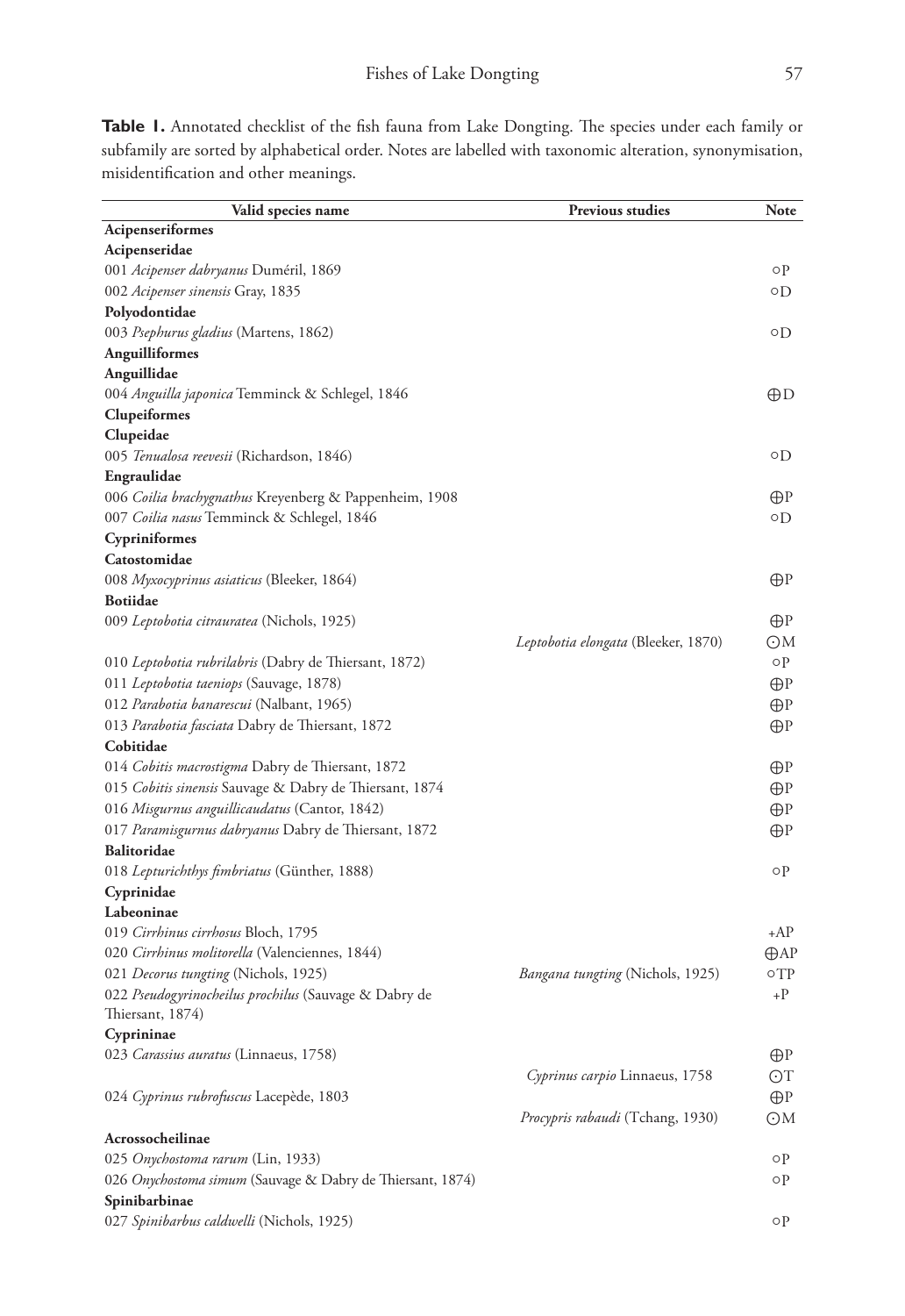| Valid species name                                                  | Previous studies                                       | Note               |
|---------------------------------------------------------------------|--------------------------------------------------------|--------------------|
|                                                                     | Spinibarbus hollandi Oshima, 1919                      | ΘT                 |
|                                                                     | Spinibarbus sinensis Bleeker, 1871                     | OM                 |
| Xenocyprididae                                                      |                                                        |                    |
| 028 Aristichthys nobilis (Richardson, 1845)                         |                                                        | $\bigoplus$ P      |
| 029 Chanodichthys dabryi (Bleeker, 1871)                            | Culter dabryi Bleeker, 1871                            | $\bigoplus TP$     |
| 030 Chanodichthys erythropterus (Basilewsky, 1855)                  | Culter alburnus Basilewsky, 1855                       | $\bigoplus TP$     |
| 031 Chanodichthys mongolicus (Basilewsky, 1855)                     | Culter mongolicus Basilewsky, 1855                     | $\bigoplus TP$     |
| 032 Chanodichthys oxycephalus (Bleeker, 1871)                       | Culter oxycephalus Bleeker, 1871                       | οTP                |
| 033 Chanodichthys oxycephaloides (Kreyenberg & Pappenheim,<br>1908) | Culter oxycephaloides Kreyenberg &<br>Pappenheim, 1908 | $\bigoplus TP$     |
| 034 Culter alburnus (Basilewsky, 1855)                              | Cultrichthys erythropterus (Basilewsky, 1855)          | $\bigoplus TP$     |
| 035 Ctenopharyngodon idella (Valenciennes, 1844)                    |                                                        | $\bigoplus$ P      |
| 036 Distoechodon tumirostris Peters, 1881                           |                                                        | οP                 |
| 037 Elopichthys bambusa (Richardson, 1845)                          |                                                        | $\bigoplus$ P      |
| 038 Hemiculter bleekeri Warpachowski, 1888                          |                                                        | $\bigoplus$ P      |
| 039 Hemiculter leucisculus (Basilewsky, 1855)                       |                                                        | $\bigoplus$ P      |
| 040 Hypophthalmichthys molitrix (Valenciennes, 1844)                |                                                        | $\bigoplus$ P      |
| 041 Luciobrama macrocephalus (Lacepède, 1803)                       |                                                        | $\circ \mathbf{P}$ |
| 042 Megalobrama amblycephala Yih, 1955                              |                                                        | $\bigoplus$ P      |
| 043 Megalobrama mantschuricus (Basilewsky, 1855)                    | Megalobrama skolkovii Dybowski, 1872                   | $\bigoplus$ SP     |
| 044 Mylopharyngodon piceus (Richardson, 1846)                       |                                                        | $\bigoplus$ P      |
| 045 Ochetobius elongatus (Kner, 1867)                               |                                                        | οP                 |
| 046 Opsariichthys bidens Günther, 1873                              |                                                        | $\bigoplus$ P      |
| 047 Parabramis pekinensis (Basilewsky, 1855)                        |                                                        | $\bigoplus$ P      |
| 048 Plagiognathops microlepis (Bleeker, 1871)                       | Xenocypris microlepis Bleeker, 1871                    | $\circ$ TP         |
| 049 Pseudobrama simoni (Bleeker, 1864)                              |                                                        | $\bigoplus$ P      |
| 050 Pseudolaubuca engraulis (Nichols, 1925)                         |                                                        | οP                 |
| 051 Pseudolaubuca sinensis Bleeker, 1864                            |                                                        | $\bigoplus$ P      |
| 052 Sinibrama macrops (Günther, 1868)                               |                                                        | $\bigoplus$ P      |
|                                                                     | Sinibrama wui (Rendahl, 1933)                          | ΘS                 |
| 053 Squaliobarbus curriculus (Richardson, 1846)                     |                                                        | $\bigoplus$ P      |
| 054 Toxabramis swinhonis Günther, 1873                              |                                                        | $\bigoplus$ P      |
| 055 Xenocypris davidi Bleeker, 1871                                 |                                                        | $\bigoplus$ P      |
| 056 Xenocypris macrolepis Bleeker, 1871                             | Xenocypris argentea Günther, 1868                      | $\bigoplus$ SP     |
| 057 Zacco acanthogenys (Boulenger, 1901)                            |                                                        | $\bigoplus$ P      |
|                                                                     | Zacco platypus (Temminck & Schlegel, 1846)             | OΤ                 |
| Acheilognathidae                                                    |                                                        |                    |
| 058 Acheilognathus barbatulus Günther, 1873                         |                                                        | $+P$               |
| 059 Acheilognathus barbatus Nichols, 1926                           |                                                        | οP                 |
| 060 Acheilognathus chankaensis (Dybowski, 1872)                     |                                                        | οP                 |
| 061 Acheilognathus gracilis Nichols, 1926                           |                                                        | $\bigoplus$ P      |
|                                                                     | Acheilognathus imberbis Günther, 1868                  | ΘU                 |
| 062 Acheilognathus hypselonotus (Bleeker, 1871)                     |                                                        | οP                 |
| 063 Acheilognathus macromandibularis Doi, Arai & Liu, 1999          |                                                        | $+P$               |
| 064 Acheilognathus macropterus (Bleeker, 1871)                      |                                                        | $\bigoplus$ P      |
| 065 Acheilognathus polylepis (Wu, 1964)                             |                                                        | $\bigoplus$ P      |
| 066 Acheilognathus tonkinensis (Vaillant, 1892)                     |                                                        | οP                 |
|                                                                     | Acheilognathus taenianalis (Günther, 1873)             | ΘS                 |
| 067 Rhodeus ocellatus (Kner, 1866)                                  |                                                        | $\bigoplus$ P      |
| 068 Rhodeus sinensis Günther, 1868<br>Gobionidae                    |                                                        | $\bigoplus$ P      |
| 069 Abbottina rivularis (Basilewsky, 1855)                          |                                                        |                    |
| 070 Coreius heterodon (Bleeker, 1864)                               |                                                        | $\bigoplus$ P      |
|                                                                     |                                                        | $\bigoplus$ P      |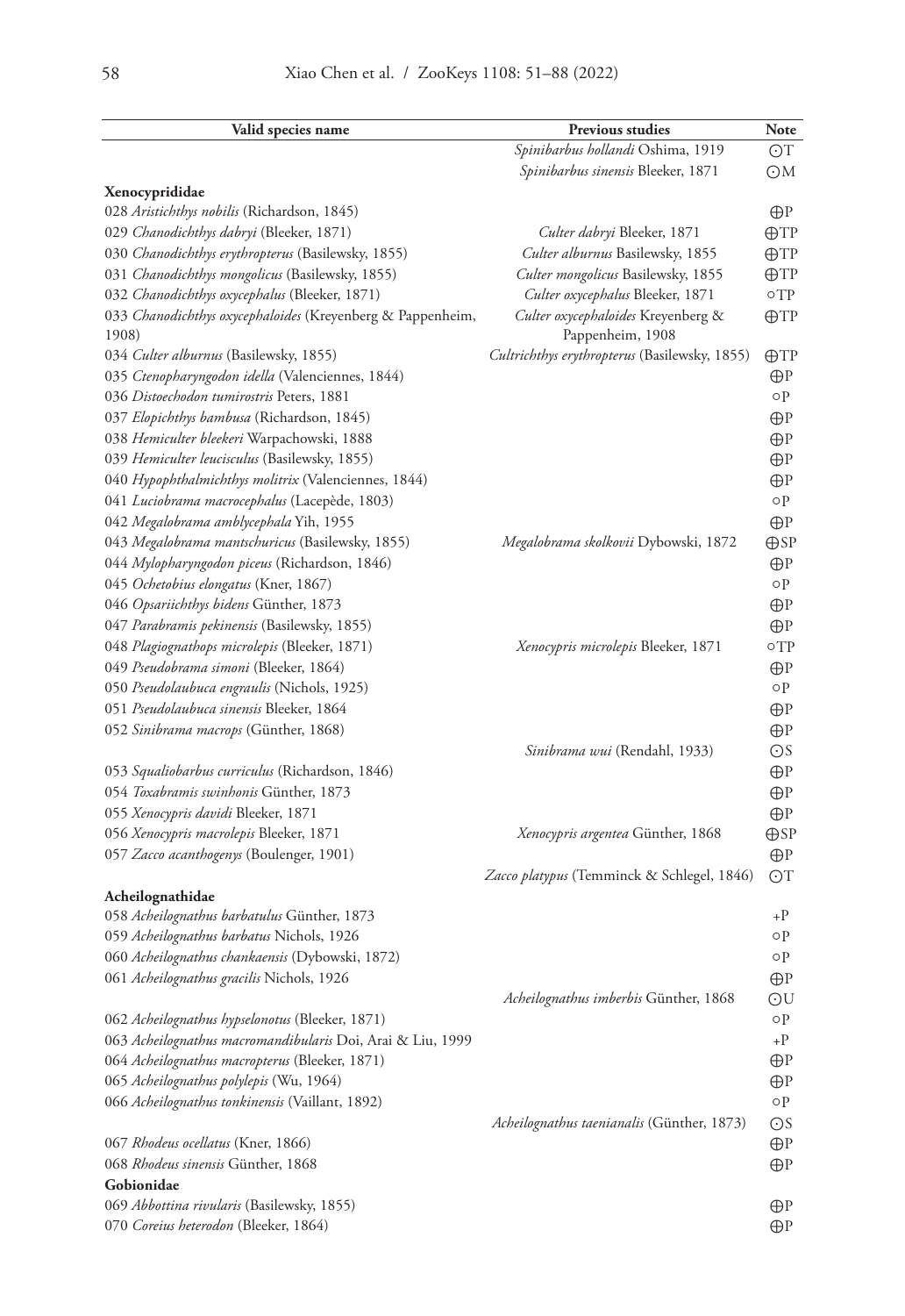| Valid species name                                          | <b>Previous studies</b>                                      | Note           |
|-------------------------------------------------------------|--------------------------------------------------------------|----------------|
|                                                             | Coreius guichenoti (Sauvage & Dabry de                       | ΘМ             |
|                                                             | Thiersant, 1874)                                             |                |
| 071 Gobiobotia filifer (Garman, 1912)                       |                                                              | $\bigoplus$ P  |
| 072 Gobiobotia meridionalis Chen & Cao, 1977                | Gobiobotia longibarba meridionalis Chen &                    | $\bigoplus TP$ |
|                                                             | Cao, 1977                                                    |                |
| 073 Gobiobotia nicholsi Bănărescu & Nalbant, 1966           |                                                              | οP             |
| 074 Gobiobotia lii Chen, Wang, Cao & Zhang, 2022            |                                                              | $+P$           |
|                                                             | <i>Gobiobotia pappenheimi</i> Kreyenberg, 1911               | OM             |
|                                                             | Xenophysogobio boulengeri (Tchang, 1929)                     | OM             |
| 075 Hemibarbus labeo (Pallas, 1776)                         |                                                              | $\bigoplus$ P  |
| 076 Hemibarbus maculatus Bleeker, 1871                      |                                                              | $\bigoplus$ P  |
| 077 Microphysogobio tungtingensis (Nichols, 1926)           |                                                              | $\bigoplus$ P  |
| 078 Paracanthobrama guichenoti Bleeker, 1864                |                                                              | ⊕P             |
| 079 Pseudogobio vaillanti (Sauvage, 1878)                   |                                                              | $+P$           |
| 080 Pseudorasbora parva (Temminck & Schlegel, 1846)         |                                                              | $\bigoplus$ P  |
| 081 Rhinogobio cylindricus Günther, 1888                    |                                                              | οP             |
| 082 Rhinogobio typus Bleeker, 1871                          |                                                              | ⊕P             |
| 083 Rhinogobio ventralis Sauvage & Dabry de Thiersant, 1874 |                                                              | οP             |
|                                                             | Sarcocheilichthys kiangsiensis Nichols, 1930                 | OΤ             |
| 084 Sarcocheilichthys nigripinnis (Günther, 1873)           |                                                              | ⊕P             |
| 085 Sarcocheilichthys tungtingensis Nichols & Pope, 1927    |                                                              | οP             |
| 086 Sarcocheilichthys sinensis Bleeker, 1871                |                                                              | ⊕P             |
| 087 Saurogobio dabryi Bleeker, 1871                         |                                                              | ⊕P             |
| 088 Saurogobio dumerili Bleeker, 1871                       |                                                              | οP             |
| 089 Saurogobio gymnocheilus Lo, Yao & Chen, 1998            |                                                              | ⊕P             |
| 090 Saurogobio gracilicaudatus Yao & Yang, 1977             |                                                              | $+P$           |
| 091 Saurogobio lissilabris Bănărescu & Nalbant, 1973        |                                                              | $\bigoplus$ P  |
| 092 Saurogobio xiangjiangensis Tang, 1980                   |                                                              | $+P$           |
| 093 Squalidus argentatus (Sauvage & Dabry de Thiersant,     |                                                              | $\bigoplus$ P  |
| 1874)                                                       |                                                              |                |
|                                                             | <i>Squalidus nitens</i> (Günther, 1873)                      | ⊙U             |
| Siluriformes                                                |                                                              |                |
| Bagridae                                                    |                                                              |                |
| 094 Hemibagrus macropterus Bleeker, 1870                    | Mystus macropterus (Bleeker, 1870)                           | $\bigoplus$ P  |
| 095 Tachysurus crassilabris (Günther, 1864)                 | Leiocassis crassilabris Günther, 1864                        | $\bigoplus TP$ |
| 096 Tachysurus dumerili (Bleeker, 1864)                     | Leiocassis longirostris Günther, 1864                        | $\bigoplus TP$ |
| 097 Tachysurus eupogon (Boulenger, 1892)                    | Pelteobagrus eupogon (Boulenger, 1892)                       | $\bigoplus TP$ |
| 098 Tachysurus mica (Gromov, 1970)                          | Leiocassis argentivittatus (Regan, 1905)                     | $+TP$          |
| 099 Tachysurus nitidus (Sauvage & Dabry de Thiersant, 1874) | Pelteobagrus nitidus (Sauvage & Dabry de<br>Thiersant, 1874) | $\bigoplus TP$ |
| 100 Tachysurus sinensis (Lacepède, 1803)                    | Pelteobagrus fulvidraco (Richardson, 1846)                   | $\bigoplus TP$ |
|                                                             | Tachysurus tenuis (Günther, 1873)                            | OM             |
| 101 Tachysurus ussuriensis (Dybowski, 1872)                 | <i>Pseudobagrus ussuriensis</i> (Dybowski, 1872)             | οTP            |
| 102 Tachysurus vachellii (Richardson, 1846)                 | Pelteobagrus vachellii (Richardson, 1846)                    | $\bigoplus TP$ |
| 103 Tachysurus zhangfei Shao, Cheng & Zhang, 2021           | Pseudobagrus albomarginatus (Rendahl, 1928)                  | $\bigoplus TP$ |
| Amblycipitidae                                              |                                                              |                |
| 104 Liobagrus aequilabris Wright & Ng, 2008                 |                                                              | $\bigoplus$ P  |
| Sisoridae                                                   |                                                              |                |
| 105 Glyptothorax sinensis (Regan, 1908)                     |                                                              | $\bigoplus$ P  |
| Siluridae                                                   |                                                              |                |
| 106 Silurus asotus Linnaeus, 1758                           |                                                              | $\bigoplus$ P  |
| 107 Silurus meridionalis Chen, 1977                         |                                                              | $\bigoplus$ P  |
| Ictaluridae                                                 |                                                              |                |
| 108 Ictalurus punctatus (Rafinesque, 1818)                  |                                                              | +AP            |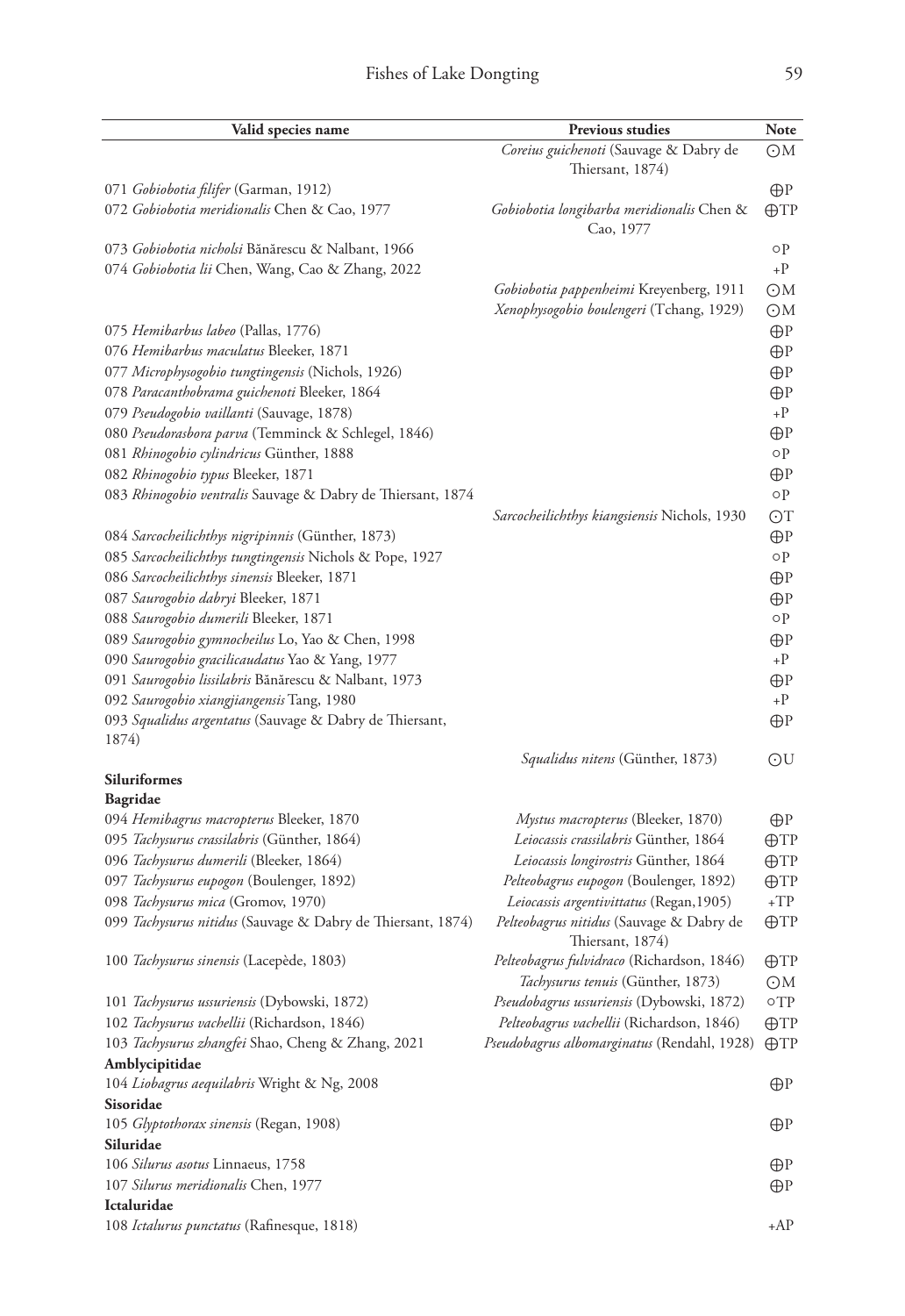| Valid species name                                  | Previous studies                               | Note           |
|-----------------------------------------------------|------------------------------------------------|----------------|
| Osmeriformes                                        |                                                |                |
| Salangidae                                          |                                                |                |
| 109 Hemisalanx prognathus Regan, 1908               |                                                | θF             |
|                                                     | <i>Hemisalanx brachyrostralis</i> (Fang, 1934) | ΘS             |
| 110 Neosalanx brevirostris (Pellegrin, 1923)        |                                                | οF             |
|                                                     | Neosalanx taihuensis Chen, 1956                | OS             |
| 111 Neosalanx jordani Wakiya & Takahashi, 1937      |                                                | οF             |
|                                                     | Neosalanx oligodontis Chen, 1956               | $\odot$ S      |
| 112 Protosalanx hyalocranius (Abbott, 1901)         |                                                | οF             |
| Gobiiformes                                         |                                                |                |
| Odontobutidae                                       |                                                |                |
| 113 Micropercops cinctus (Dabry de Thiersant, 1872) | <i>Micropercops swinhonis</i> (Günther, 1873)  | $\oplus$ SV    |
| 114 Odontobutis sinensis Wu, Chen & Chong, 2002     |                                                | $\oplus$ V     |
| Gobiidae                                            |                                                |                |
| 115 Mugilogobius myxodermus (Herre, 1935)           |                                                | oV             |
|                                                     | Rhinogobius brunneus (Temminck & Schlegel,     | ΘU             |
|                                                     | 1845)                                          |                |
| 116 Rhinogobius cliffordpopei (Nichols, 1925)       |                                                | οV             |
| 117 Rhinogobius similis Gill, 1859                  |                                                | ⊕V             |
|                                                     | <i>Rhinogobius giurinus</i> Gill, 1859         | OS             |
| Synbranchiformes                                    |                                                |                |
| Mastacembelidae                                     |                                                |                |
| 118 Sinobdella sinensis (Bleeker, 1870)             |                                                | $\bigoplus$ P  |
| Synbranchidae                                       |                                                |                |
| 119 Monopterus albus (Zuiew, 1793)                  |                                                | ⊕P             |
| <b>Anabantiformes</b>                               |                                                |                |
| Osphronemidae                                       |                                                |                |
| 120 Macropodus opercularis (Linnaeus, 1758)         |                                                | ⊕P             |
| Channidae                                           |                                                |                |
| 121 Channa argus (Cantor, 1842)                     |                                                | ⊕P             |
| 122 Channa asiatica (Linnaeus, 1758)                |                                                | $\bigoplus$ P  |
| <b>Beloniformes</b>                                 |                                                |                |
| Hemiramphidae                                       |                                                |                |
| 123 Hyporhamphus intermedius (Cantor, 1842)         |                                                | Aν             |
| Adrianichthyidae                                    |                                                |                |
| 124 Oryzias latipes (Temminck & Schlegel, 1846)     |                                                | οF             |
| Tetraodontiformes                                   |                                                |                |
| Tetraodontidae                                      |                                                |                |
| 125 Takifugu obscurus (Abe, 1949)                   |                                                | οD             |
| Centrarchiformes                                    |                                                |                |
| Centrarchidae                                       |                                                |                |
| 126 Micropterus salmoides (Lacepède, 1802)          |                                                | $+AP$          |
| Sinipercidae                                        |                                                |                |
| 127 Siniperca chuatsi (Basilewsky, 1855)            |                                                | ⊕P             |
| 128 Siniperca knerii Garman, 1912                   |                                                | ⊕P             |
| 129 Siniperca roulei Wu, 1930                       | Coreosiniperca roulei (Wu, 1930)               | $\bigoplus TP$ |
| 130 Siniperca scherzeri Steindachner, 1892          |                                                | $\bigoplus$ P  |

Note: ⊕ Historically recorded species caught in this study; ○ Historically recorded species uncollected in this study; ⊙ Historically recorded species excluded from the updated checklist; + Newly-recorded species; A-Alien or introduced species; S-Junior synonym species; M-Previously misidentified species; T-Taxonomically altered species; U-Unconfirmed species; P-Primary freshwater species; F-Secondary freshwater species; D-Diadromous species; V-Vicarious species.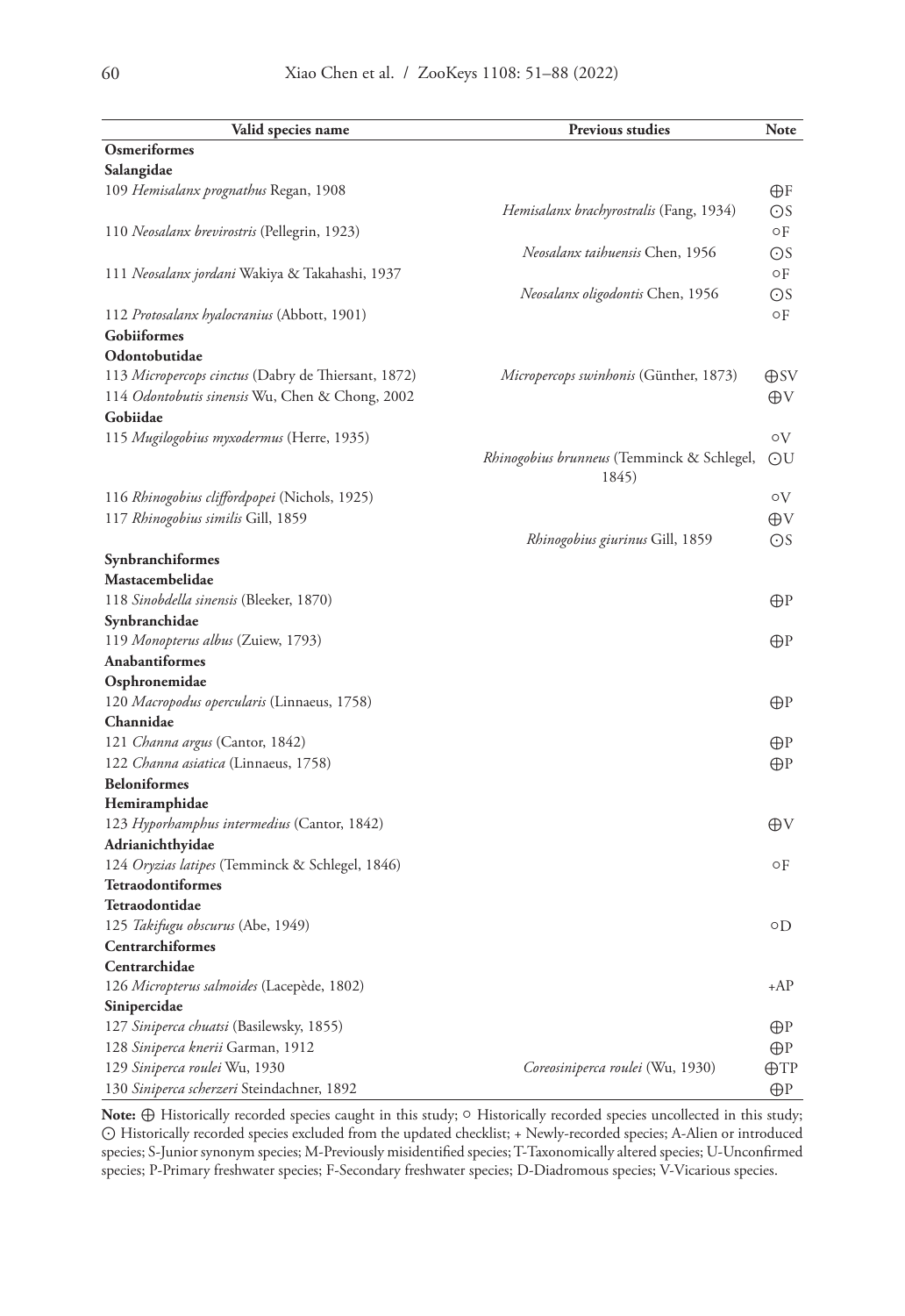# **Results**

## Analysis of the species checklist

A total of 130 fish species, identified from 12 orders, 30 families and 76 genera, have been documented from Lake Dongting (Table 1). Amongst these species, there are 126 native and four exotic species. Ninety-six species from 10 orders, 24 families and 61 genera collected during 2017–2019 fish survey are included.

For species richness, the order representing the greatest number of species were Cypriniformes (86 species, 66.15% of the total), followed by the Siluriformes (15, 11.54%), Centrarchiformes (5, 3.85%), Gobiiformes (5, 3.85%), Osmeriformes (4, 3.08%), Anabantiformes (3, 2.31%), Clupeiformes (3, 2.31%), Acipenseriformes (3, 2.31%), Synbranchiformes (2, 1.54%), Beloniformes (2, 1.54%), Tetrodontiformes (1, 0.77%) and Anguilliformes (1, 0.77%). The family Xenocyprididae has the highest number (30) of fish species, accounting for 23.08% of the total, followed by the Gobionidae and Acheilognathidae, with 25 and 11 species contributing to 19.23% and 8.46%, respectively. The subsequent families included the Bagridae (10, 7.69%), Cyprinidae (9, 6.92%) and so forth (Table 2).

Lake Dongting harboured 27 migratory fishes, six of which are diadromous and 21 potamodromous, and 103 sedentary fishes, accounting for 20.77% and 79.23% of the total freshwater fishes, respectively. There are 113 (86.92% of the total species) primary freshwater fishes (species spending the whole life in freshwater; Kottelat et al. (2012)), five (3.85%) secondary freshwater fishes (species related to marine families, but living in fresh or sometimes brackish water), six (4.62%) diadromous species (species migrating between fresh and brackish water, but staying in freshwater for part of their life), six (4.62%) vicarious species (species of otherwise largely marine families, but spending their whole life in freshwater, for example, some gobies species) (See Table 1).

The updated checklist of fishes from Lake Dongting includes 49 species endemic to China, 22 endemic to the Chang-Jiang and nine endemic to the mid-lower Chang-Jiang, respectively. This survey yielded 35 Chinese endemics (accounting for 71.43% of the total Chinese endemics from Lake Dongting), 13 endemic species of the Chang-Jiang (59.09% of the total endemic species of the river from the lake) and six endemic species of the mid-lower Chang-Jiang (66.67% of the total endemic species of these reaches from the lake), respectively.

## Annotated species checklist

The updated checklist of fishes in Lake Dongting recognises a total of 130 species, based on the data collected in this survey and historical records. Amongst them, 93 native fish species were observed in this fish survey, including eight new records (See Table 1; note '+'). Thirty-four historically recorded species, unsampled in this field surveys, are contained in the updated checklist (Note '○'). Other 20 historically re-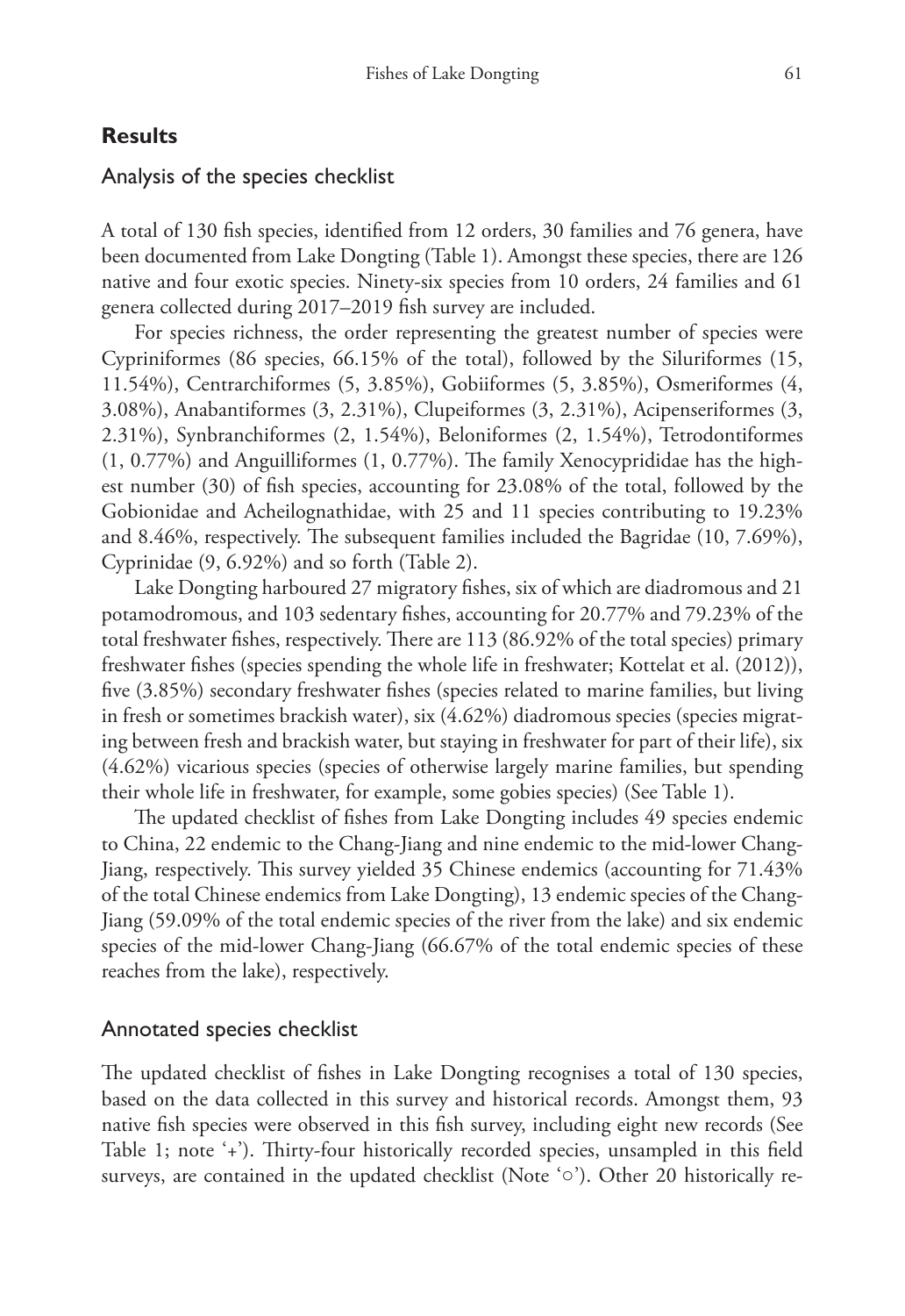| Order             | Family           | Genus          | <b>Species</b> |
|-------------------|------------------|----------------|----------------|
| Acipenseriformes  | Acipenseridae    | 1              | $\overline{2}$ |
|                   | Polyodontidae    | 1              | 1              |
| Anguilliformes    | Anguillidae      | 1              | 1              |
| Clupeiformes      | Clupeidae        | 1              | 1              |
|                   | Engraulidae      | 1              | $\overline{2}$ |
| Cypriniformes     | Catostomidae     | 1              | 1              |
|                   | Botiidae         | $\overline{2}$ | 5              |
|                   | Cobitidae        | 3              | 4              |
|                   | Balitoridae      | 1              | 1              |
|                   | Cyprinidae       | $\overline{7}$ | $\overline{9}$ |
|                   | Xenocyprididae   | 22             | 30             |
|                   | Acheilognathidae | $\overline{2}$ | 11             |
|                   | Gobionidae       | 12             | 25             |
| Siluriformes      | Bagridae         | $\overline{2}$ | 10             |
|                   | Amblycipitidae   | $\mathbf{1}$   | 1              |
|                   | Sisoridae        | 1              | 1              |
|                   | Siluridae        | 1              | 2              |
|                   | Ictaluridae      | 1              | 1              |
| Osmeriformes      | Salangidae       | 3              | 4              |
| Gobiiformes       | Odontobutidae    | $\overline{2}$ | $\mathfrak{2}$ |
|                   | Gobiidae         | 1              | 3              |
| Synbranchiformes  | Mastacembelidae  | 1              | 1              |
|                   | Sybranchidae     | 1              | 1              |
| Anabantiformes    | Osphronemidae    | 1              | 1              |
|                   | Channidae        | 1              | 2              |
| Beloniformes      | Hemiramphidae    | 1              | 1              |
|                   | Adrianichthyidae | 1              | 1              |
| Tetraodontiformes | Tetraodontidae   | 1              | 1              |
| Centrarchiformes  | Centrarchidae    | 1              | 1              |
|                   | Sinipercidae     | 1              | 4              |
| 12                | 30               | 76             | 130            |

**Table 2.** The taxonomic composition of fish species in Lake Dongting.

corded species are excluded, including six being synonymised with other species (Note 'S'), seven misidentified or having an erroneous record in the lake (Note 'M'), four experiencing taxonomical changes (Note 'T') and three having unconfirmed records (Note 'U'). A number of nomenclatural changes also occur for valid species included in the updated checklist (20 species). Taxonomic comments were appended to discuss its validity and occurrence where relevant.

#### **Acipenseridae & Polyodontidae**

The Acipenseridae has two representatives in the lake, namely *Acipenser sinensis* Gray, 1835 and *A. dabryanus* Duméril, 1869, while the Polyodontidae is presented only by a single species *Psephurus gladius*. All three large-sized sturgeons were not collected in Lake Dongting during this field survey. One juvenile individual (4340 mm SL, 566.0 g) of *A. sinensis* was collected from East Dongting Lake during the 2012–2013 field sur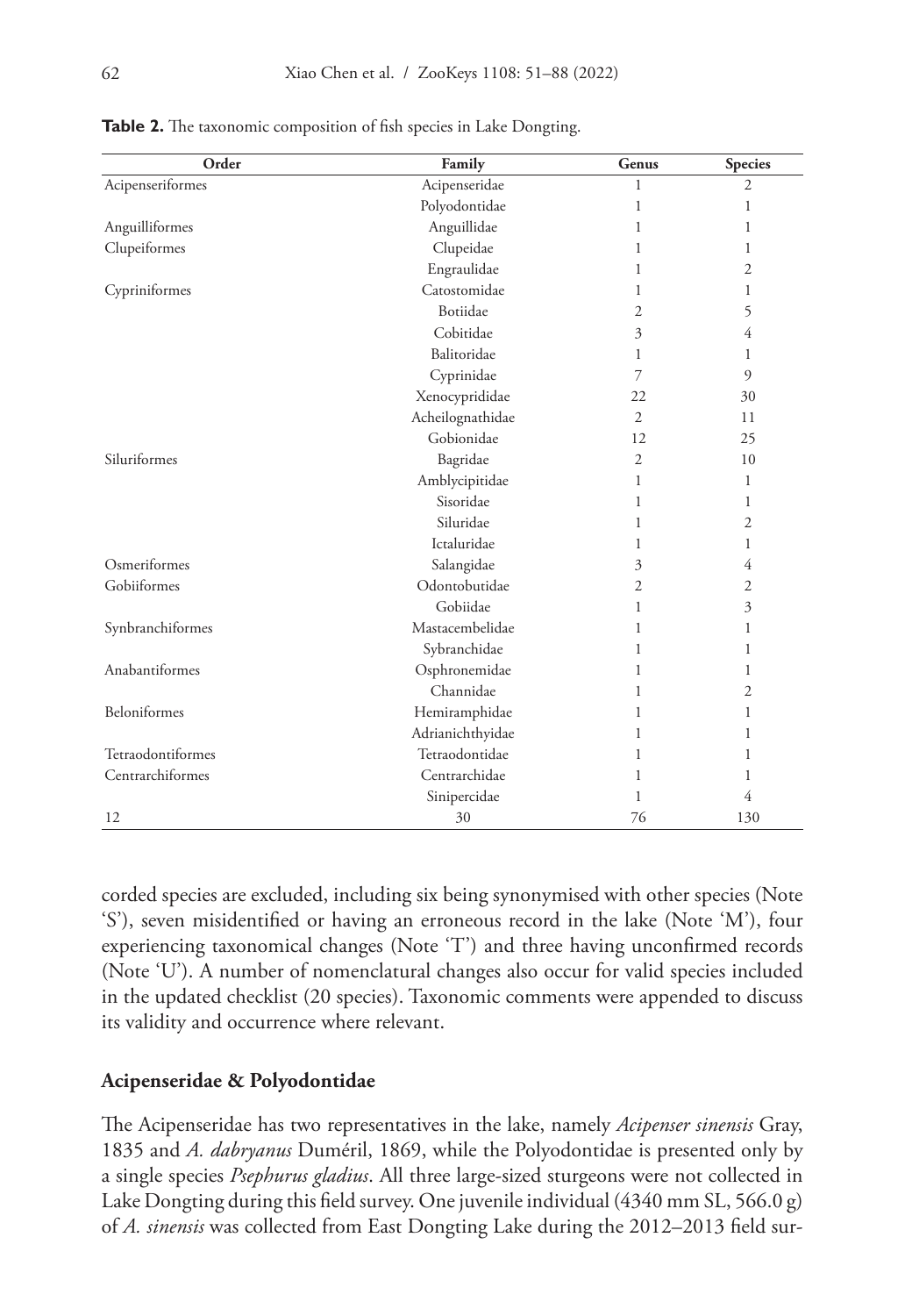vey (unpublished data). The specimen is likely a captive-bred individual released into the wild. This conservation measure has been implemented in the upper Chang-Jiang Basin for nearly twenty years (Du et al. 2013). Nichols (1928) was the first to report on the existence of *A. dabryanus* in Lake Dongting. Liang and Liu (1959, 1966) included the sturgeon in their species inventories of the lake. This species has vanished in Lake Dongting since the Gezhouba Dam was constructed across the Chang-Jiang mainstem (Zhang and Cao 2021a). Likely, *A. dabryanus* became highly depleted as no individuals have been collected in the river as from 1995 (Zhang et al. 2017). The capture record on *P. gladius* showed a similar trend to that of *A. dabryanus* as no records of Chinese paddlefish have been reported since 1995 (Zhang et al. 2020a).

# **Anguillidae**

*Anguilla japonica* Temminck & Schlegel, 1846, a delicious food fish of economic importance in China and even across the Globe, is the only representative of the family in Lake Dongting. Historically, the lake and its affluents were utilised by this catadromous fish as feeding grounds (Anonymous 1980), but it is hardly seen in fish capture presently (Liu et al. 2013). One small individual (295 mm SL, 33.9 g) was captured at Chenglingji Channel during this field survey. It might be an individual which escaped from reservoirs where cage culture was used to farm this fish, in terms of local fishermen.

# **Clupeidae & Tetraodontidae**

The family Clupeidae and Tetraodontidae are each represented in Lake Dongting by a single species. The two diadromous fishes, *Tenualosa reevesii* and *Takifugu obscurus* (Abe, 1949), are hardly seen in this lake so far. The last capture of *T. reevesii* (one individual) was at Jiangsu provincial section of the Chang-Jiang in 1998 (Liu et al. 2002). *Takifugu obscurus* is occasionally encountered in the lower Chang-Jiang Basin so far (Wang et al. 2016; Chen et al. 2020).

# **Engraulidae**

This family has only two representatives in Lake Dongting: *Coilia brachygnathus* and *C. nasus* Temminck & Schlegel, 1846. So far, *C. brachygnathus* abounds in this lake where it is a delicious food fish of economic importance, but *C. nasus* is a rarely encountered fish. *Coilia nasus* is even regarded to have been extinct due to anthropogenic interferences for nearly two decades (Wang et al. 2016); however, this anadromous fish has recently been found to persist in Lake Dongting (Xuan et al. 2020).

# **Salangidae**

This family has four representatives in Lake Dongting: *Hemisalanx prognathus*, *Neosalanx brevirostris* (Pellegrin, 1923), *N. jordani* Wakiya & Takahashi, 1937 and *Protosalanx hyalocranius* (Abbott, 1901). So far, the taxonomy of Chinese icefishes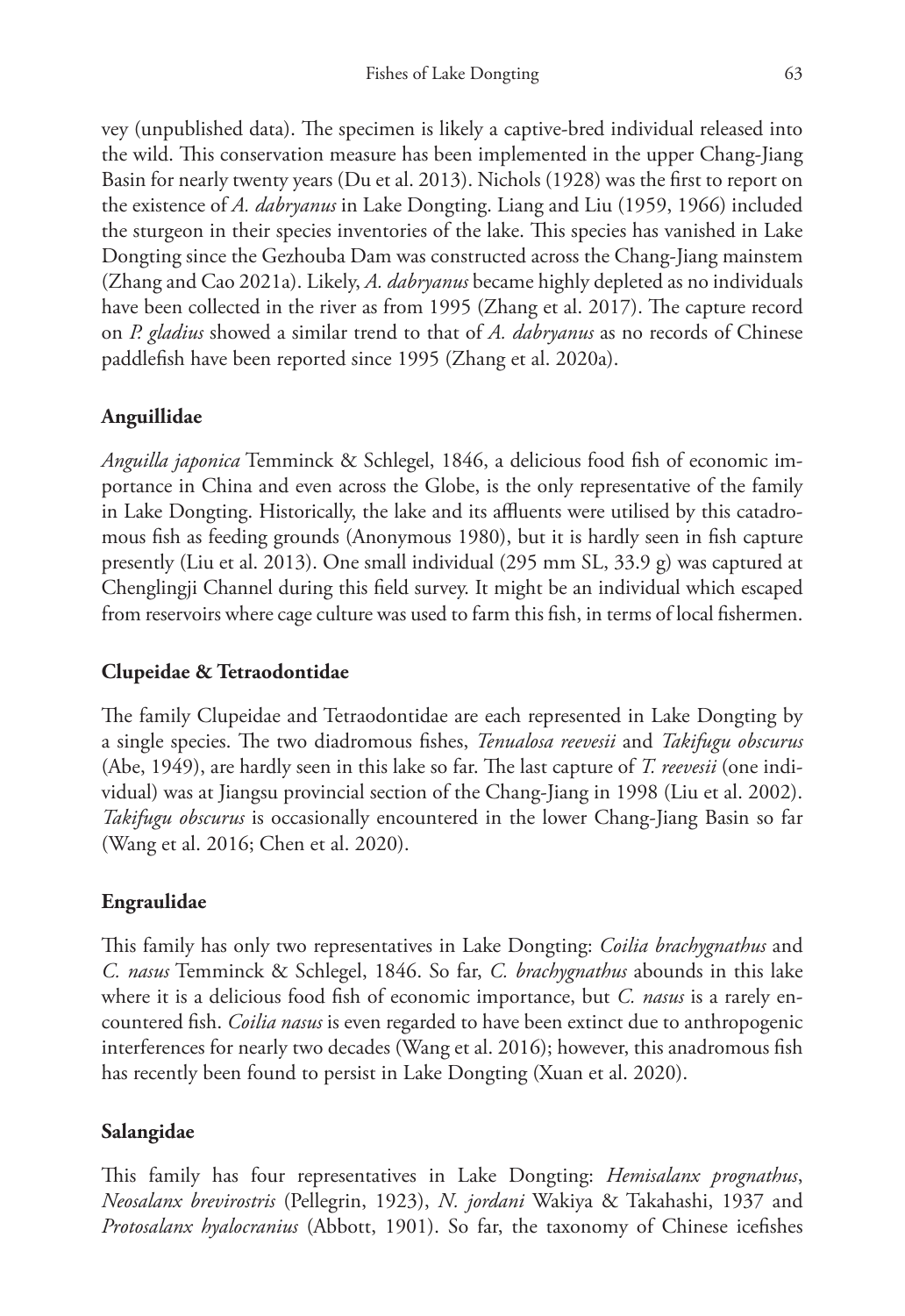still remains controversial (Fu et al. 2005; Zhang et al. 2007). Based on the latest taxonomic advances of this family, three formerly recorded species were removed from the updated checklist. *Neosalanx taihuensis* Chen, 1956 was treated as a synonym of *N. brevirostris* (Zhang et al. 2007). *Hemisalanx brachyrostralis* (Fang, 1934) was synonymised with *H. prognathous* and so was *Neosalanx oligodontis* Chen, 1956 with *N. jordani* (Guo et al. 2011).

#### **Catostomidae**

This family has a single representative in China: *Myxocyprinus asiaticus* (Bleeker, 1864). *Myxocyprinus asiaticus* had long been considered as a migratory fish (Anonymous 1976). Nevertheless, Zhang and Zhao's (2001) examination on collection specimens found that all individuals caught from the mid-lower Chang-Jiang Basin were smallsized, but large-sized individuals came from the upper reaches of this river, so concluding that *M. asiaticus* may be not a migratory species. One specimen (382 mm SL and 675.1 g) of this species was captured at the estuary of the Xiang-Jiang into Lake Dongting during our field survey. It is probably a captive-bred individual released into the Xiang-Jiang at Hengyang section yearly, according to local fishermen.

### **Cyprinidae**

The Cyprinidae, as traditionally delimited, contains species with one to three rows of pharyngeal teeth, barbels present or absent and Weberian apparatus (Chen 1998; Nelson et al. 2016). A recent re-classification of the Cypriniformes was provided by Tan and Armbruster (2018), based on Yang et al.'s (2015a) phylogenetic relationships of this order inferred from both mitochondrial and nuclear genes. The Cyprinidae *s. l.* splits into ten families, namely Acheilognathidae, Cyprinidae *s. str.*, Danionidae, Gobionidae, Leptobarbidae, Leuciscidae, Sundadanionidae, Tanichthyidae, Tincidae and Xenocyprididae. The Cyprinidae *s. str.* is further subdivided into eleven subfamilies, i.e. Acrossocheilinae, Barbinae, Cyprininae, Labeoninae, Poropuntiinae, Probarbinae, Schizopygopsinae, Schizothoracinae, Smiliogastrinae, Spinibarbinae and Torinae. Amongst them, four subfamilies have their representatives in this lake: Acrossocheilinae, Cyprininae, Labeoninae and Spinibarbinae.

#### Acrossocheilinae

This subfamily was newly erected to include species currently designated to *Folifer*, *Onychostoma* and *Acrossocheilus* (Yang et al. 2015a; Tan and Armbruster 2018), but its generic classification still needs in-depth study. According to historical records (Tang and Qian 1979; Li 2006), *Onychostoma* has two representatives in Lake Dongting: *Onychostoma simum* (Sauvage & Dabry de Thiersant, 1874) and *O. rarum* (Lin, 1933). The two rheophilic fishes were not caught in this survey, though.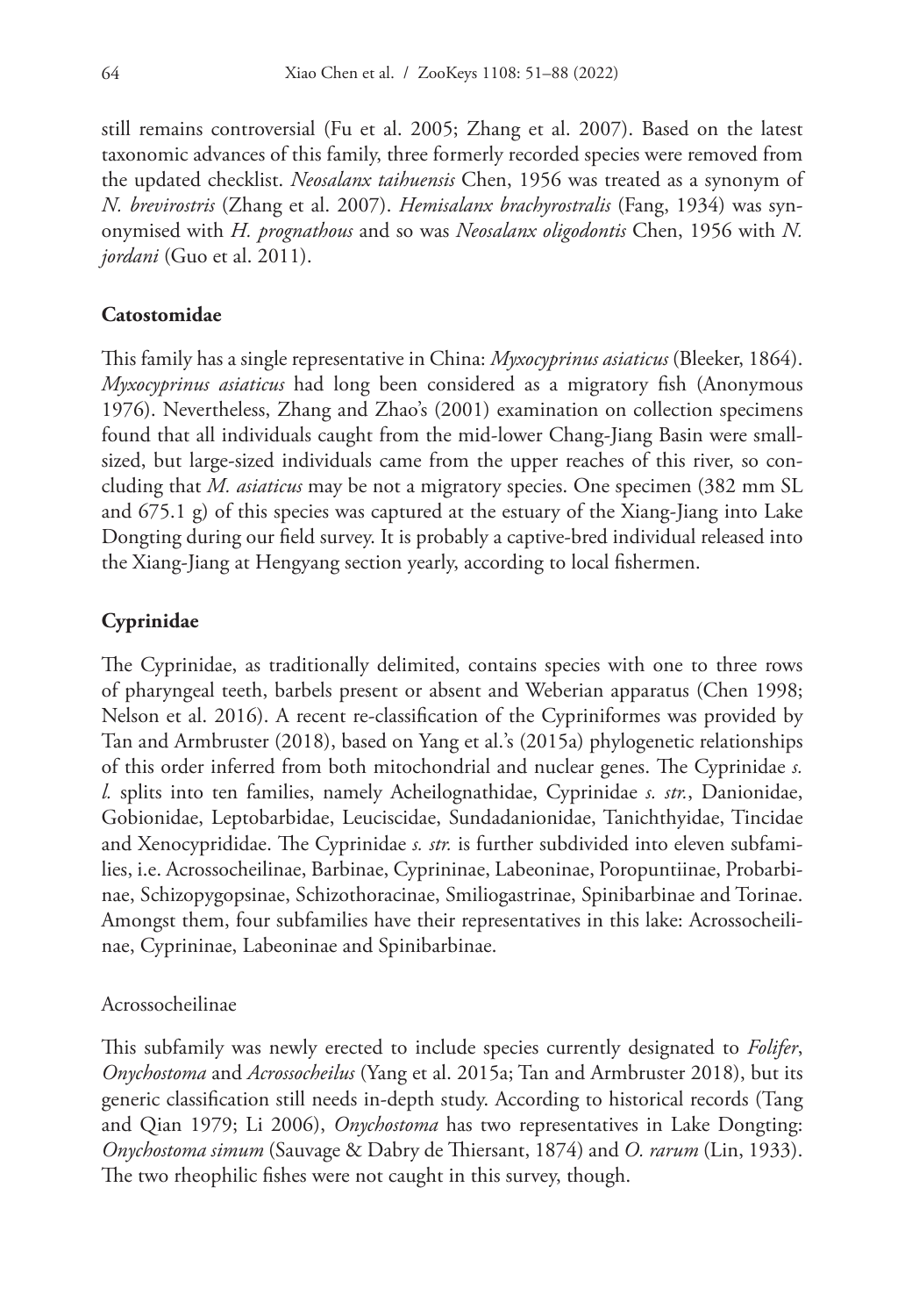# Cyprininae

Previously, *Cyprinus carpio* Linnaeus, 1758 was extensively utilised as the available specific name for the common carp widespread in China. This species, however, is currently regarded as the endemic species of Europe (Kottelat and Freyhof 2007). The East Asian populations of the common carp represent a distinct species from *C. carpio*. The available specific name for it is *C. haematopterus* Temminck & Schlegel, 1846 (Zhou et al. 2003), a junior synonym of *C. rubrofuscus* Lacepède, 1803 (Kottelat 2006, 2013). Specimens previously reported by Li (2006) as *Procypris rabaudi* (Tchang, 1930) from Lake Dongting are possibly misidentified. This species is a rheophilic fish usually found in headwaters of rivers, but not in the lentic environment (Zhang and Zhao 2016).

### Labeoninae

This subfamily has four representatives in Lake Dongting: *Decorus tungting*, *Cirrhinus cirrhosus* Bloch, 1795, *C. molitorella* (Valenciennes, 1844) and *Pseudogyrinocheilus prochilus* (Sauvage & Dabry de Thiersant, 1874). The first species were firstly designated to *Sinilabeo* Rendahl, 1933 (Wu 1977; Tang et al. 2001) and later moved into *Bangana* Hamilton, 1822 (Zhang and Chen 2006). Recently, Zheng et al. (2019) assigned this species, along with *Bangana decora* (Peters, 1881) from the Zhu-Jiang Basin, *B. lemassoni* (Pellegrin & Chevey, 1936) from the Red River Basin and *B. rendahli* (Kimura, 1934) from the upper Chang-Jiang Basin, to their own genus named as *Decorus*. Both *Cirrhinus cirrhosus* and *Pseudogyrinocheilus prochilus* are two new records of this lake. The former was introduced into China as cultured fish from India during the 1990s (Wang and Zhang 2021); it, like *C. molitorella* in southern China, has widely been farmed as food fish for cultured Mandarin fish (Ye et al. 2016). Individuals of two *Cirrhinus* fishes, caught from Lake Dongting in this field survey, probably escaped from farming waters. The latter *P. prochilus* was collected at Chenglingji, the outlet channel from Lake Dongting into the Chang-Jiang mainstem. This means that the species has an extended distribution in this lake. The rheophilic fish is mainly found in the upper Chang-Jiang and Zhu-Jiang presently (Zhang 1994; Zheng et al. 2010). It was even recorded from the Li-Shui, Yuan-Jiang and Xiang-Jiang (Liang and Liu 1966; Anonymous 1980; Cao et al. 2012).

## Spinibarbinae

The subfamily is represented in Lake Dongting by a single species: *Spinibarbus caldwelli* (Nichols, 1925). *Spinibarbus caldwelli* was previously recognised as *S. hollandi* Oshima, 1919 (Chu and Chen 1989; Yue 2000), a species widespread in Asian mainland (Tang et al. 2005). Indeed, *S. hollandi* is endemic to Taiwan Island of China (Tang et al. 2005). The available scientific name for Asian mainland specimens of this species is *S. caldwelli* (Tang et al. 2005). *Spinibarbus sinensis* Bleeker, 1871 is a species mainly found in the upper Chang-Jiang Basin (Chu and Chen 1989; Ding 1994; Yue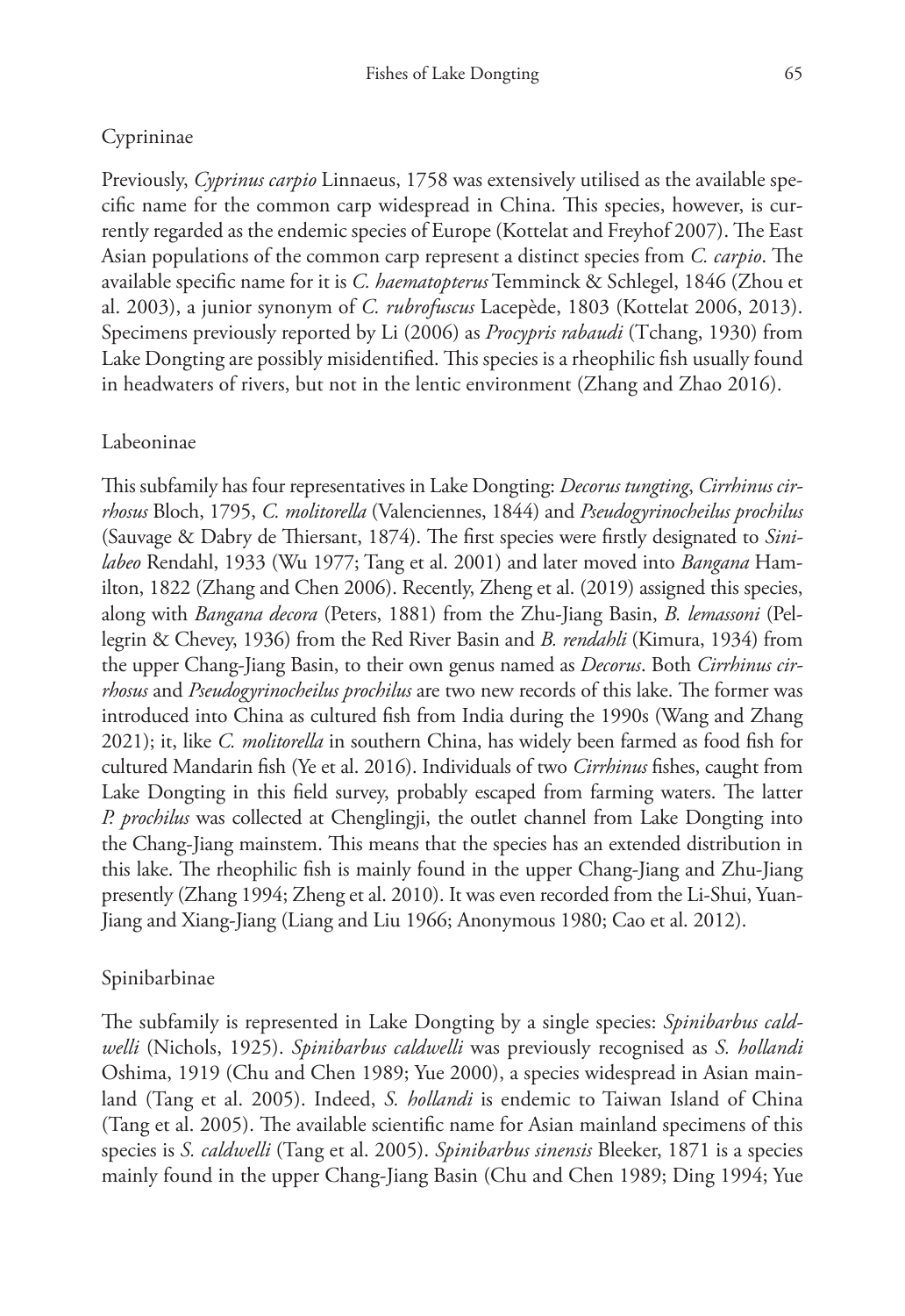2000; Zhang and Zhao 2016). It was also reported from Lake Dongting by Tang and Qian (1979) and Li (2006). This identification, nevertheless, needs confirmation when specimens become available.

#### **Xenocyprididae**

The family is the dominant group of the ichthyofauna of Lake Dongting, with 30 species identified from 22 genera: *Aristichthys* Oshima, 1919 (one species), *Chanodichthys* Bleeker, 1860 (five), *Ctenopharyngodon* Steindachner, 1866 (one), *Culter* Basilewsky, 1855 (one), *Distoechodon* Peters, 1881 (one), *Elopichthys* Bleeker, 1860 (one), *Hemiculter* Bleeker, 1860 (two), *Hypophthalmichthys* Bleeker, 1860 (one), *Luciobrama* Bleeker, 1870 (one), *Megalobrama* Dybowski, 1872 (two), *Mylopharyngodon* Peters, 1881 (one), *Ochetobius* Günther, 1868 (one), *Opsariichthys* Bleeker, 1863 (one), *Parabramis* Bleeker, 1864 (one), *Plagiognathops* Berg, 1907 (one), *Pseudobrama* Bleeker, 1870 (one), *Pseudolaubuca* Bleeker, 1864 (two), *Sinibrama* Wu, 1939 (one),*Squaliobarbus* Günther, 1868 (one), *Toxabramis* Günther, 1873 (one), *Xenocypris* Günther, 1868 (two) and *Zacco* Jordan & Evermann, 1902 (one). The large majority of these species are widespread in the lowlands of south or east China.

Several previously-recorded species from Lake Dongting have synonymisations or taxonomic changes. *Xenocypris argentea* Günther, 1868 was synonymised with *X. macrolepis* Bleeker, 1871 (Kottelat 2013). *Xenocypris microlepis* Bleeker, 1871 had been referred to *Plagiognathops* Berg, 1907 (Kottelat 2013). *Zacco acanthogenys* (Boulenger, 1901) had long been synonymised with *Zacco platypus* (Temminck & Schlegel, 1846) until Wang (2019) and Zhu et al. (2020) revalidated it. The type locality of *Z. platypus* is in Japan (Liu et al. 2011), but *Z. acanthogenys* occurs in the mid-lower Chang-Jiang Basin. Specimens under the name of *Sinibrama wui* (Rendahl, 1933) from Lake Dongting are referred to as *S. macrops* (Günther, 1868), following Xie et al. (2003) and Zhang et al. (2004). Specimens, previously recognised as *Megalobrama skolkovii* Dybowski, 1872, from the lake are identified as *M. mantschuricus* (Basilewsky, 1855), following Vasil'eva and Makeeva (2003) and Bogutskaya et al. (2008).

The taxonomy of three genera *Chanodichthys* Bleeker, 1860, *Culter* Basilewsky, 1855 and *Cultrichthys* Smith, 1938 is hitherto in a chaotic status in Chinese literature. The type species of *Chanodichthys* is *Leptocephalus mongolicus* Basilewsky, 1855 [type locality: China: Mongolia (presently Inner Mongolia Province) and Manchuria (now northeast China)], that of *Culter* is *C. alburnus* Basilewsky, 1855 [type locality: China: rivers flowing into the Gulf of Tschili (today's Hebei Province)] and that of *Cultrichthys* is *C. brevicauda* Günther, 1868 (type locality: Taiwan, China). Bănărescu (1997) synonymised *Cultrichthys* with *Culter*. This synonymisation was subsequently accepted by some researchers (Bogutskaya and Naseka 2004; Bogutskaya et al. 2008). The type species of *Culter*, though, was misplaced in *Cultrichthys* in Chinese literature (Luo 1994; Luo and Yue 1996; Chen 1998). This misplacement can be traced back to Yi and Zhu (1959), who took it for granted that *Cultrichthys erythropterus* (Basilewsky, 1855), as indicated by the species name, is the available scientific name for the species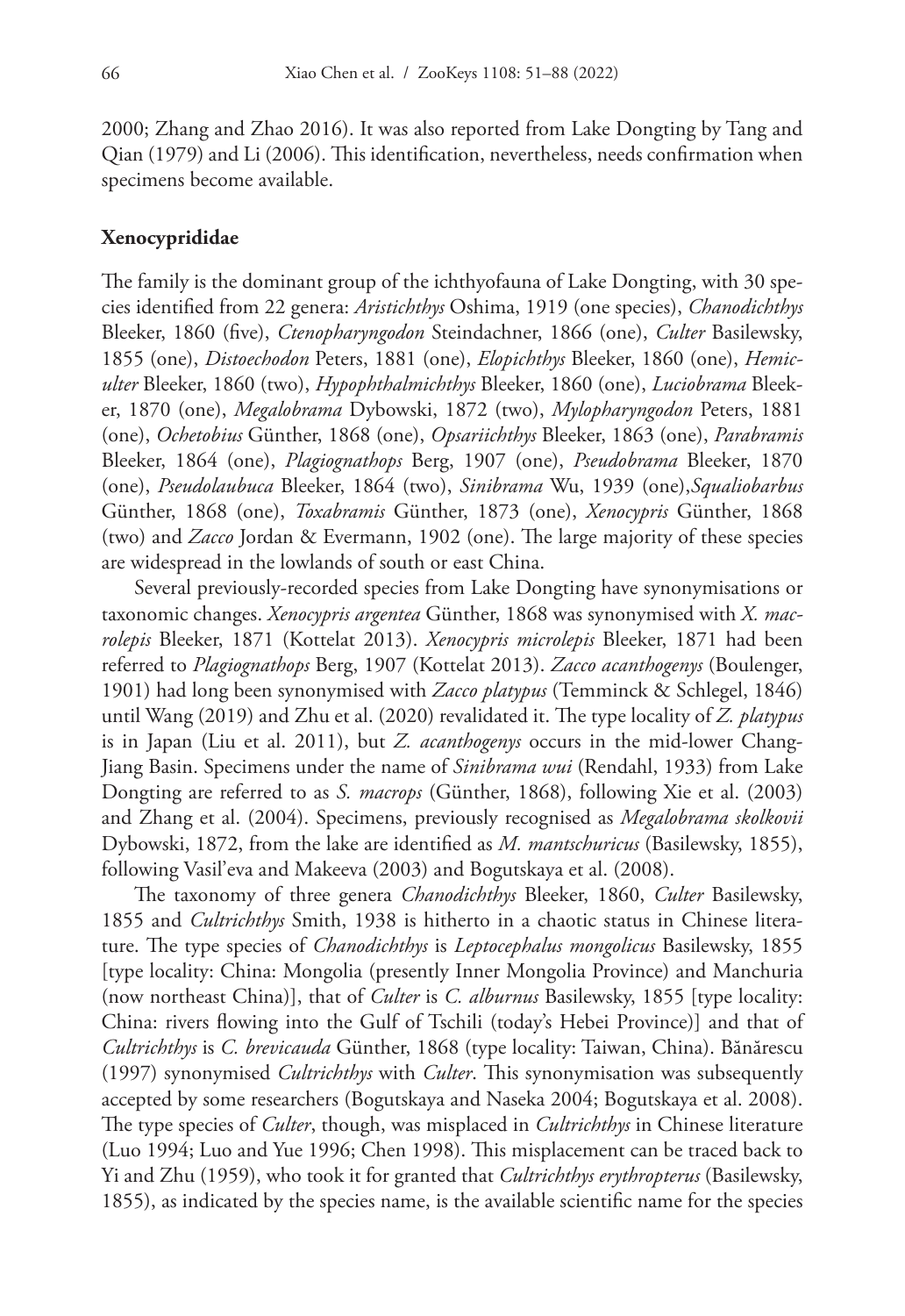with pink pectoral, pelvic and anal fins. This character, along with a long keel extending along the mid-line of the chest and belly, is typical for *Culter alburnus* (Bogutskaya et al. 2008). *Cultrichthys erythropterus* (*sensu* Chen 1998) is, thus, the misidentification of *Culter alburnus* (*sensu* Chen 1998) and vice versa. *Culter*, as here delimited, includes two species: *C. alburnus* and *C. compressocorpus* Yih & Chu, 1959. All other species currently placed to *Culter* by Chinese authors should be referred to as *Chanodichthys*.

#### **Gobionidae**

Twenty-five species of gudgeons from Lake Dongting are placed in 12 genera, namely *Abbottina* Jordan & Fowler, 1903 (one species), *Coreius* Jordan & Starks, 1905 (one), *Gobiobotia* Kreyenberg, 1911 (four), *Hemibarbus* Bleeker, 1860 (two), *Microphysogobio* Mori, 1934 (one), *Paracanthobrama* Bleeker, 1864 (one), *Pseudogobio* Bleeker, 1860 (one), *Pseudorasbora* Bleeker, 1860 (one), *Rhinogobio* Bleeker, 1870 (three), *Sarcocheilichthys* Bleeker, 1860 (three), *Saurogobio* Bleeker, 1870 (six) and *Squalidus* Dybowski, 1872 (one). Most of these species are often seen in the mid-lower Chang-Jiang basin or even lowland areas of the southern China.

*Sarcocheilichthys* is represented in Lake Dongting by three species, namely *S. nigripinnis* (Günther, 1873), *S. tungtingensis* Nichols & Pope, 1927 and *S. sinensis* Bleeker, 1871. Our ongoing taxonomy of this genus demonstrates that *S. kiangsiensis* Nichols, 1930 occurs only in the lake Poyang system and that specimens, formerly identified as this species from Lake Dongting, belong to *S. tungtingtensis* (An 2020). A critical revision of *Sarcocheilichthys* from China is underway; the species diversity of this genus has been highly underestimated so far. *Saurogobio* is presently represented in Lake Dongting by six species, namely *S. dabryi* Bleeker, 1871, *S. dumerili* Bleeker, 1871, *S. gracilicaudatus* Yao & Yang, 1977, *S. gymnocheilus* Lo, Yao & Chen, 1998, *S. lissilabris* Bănărescu & Nalbant, 1973 and *S. xiangjiangensis* Tang, 1980. Both *S. gracilicaudatus* and *S. xiangjiangensis* are new records and so is *P. vaillanti* (Sauvage, 1878). The species status of *S. lissilabris* was suspected by some researchers (Wu 1977; Chen 1998) or even it was synonymised with *S. gymnocheilus* (Dai et al. 2014). Tang et al. (2018) considered it as a valid species on the basis of molecular evidence and their examination on its type. Two historically documented species are removed from the updated species checklist: *Coreius guichenoti* (Sauvage & Dabry de Thiersant, 1874) and *Squalidus nitens* (Günther, 1873). The former is hitherto found only in the upper Chang-Jiang (Zhang et al. 2019; Liu et al. 2020a) and the latter, whose type locality is in Shanghai City (Günther 1873), has not been found in Lake Dongting for decades.

Four species of *Gobiobotia* were formerly reported from Lake Dongting: *G. filifer* (Garman, 1912), *G. meridionalis* Chen & Cao, 1977, *G. nicholsi* Bănărescu & Nalbant, 1966 and *G. pappenheimi* Kreyenberg, 1911. The first species is to date endemic to the Chang-Jiang Basin downstream of Yibin City. The second species had long been treated as a subspecies of *G. longibarba* Fang & Wang, 1931 until Chen (1998) regarded it as a full species. It is extensively known from the middle reaches of the Chang-Jiang and Zhu-Jiang Basins (Chen 1998; Tang et al. 2001; Zhang and Zhao 2016). The two species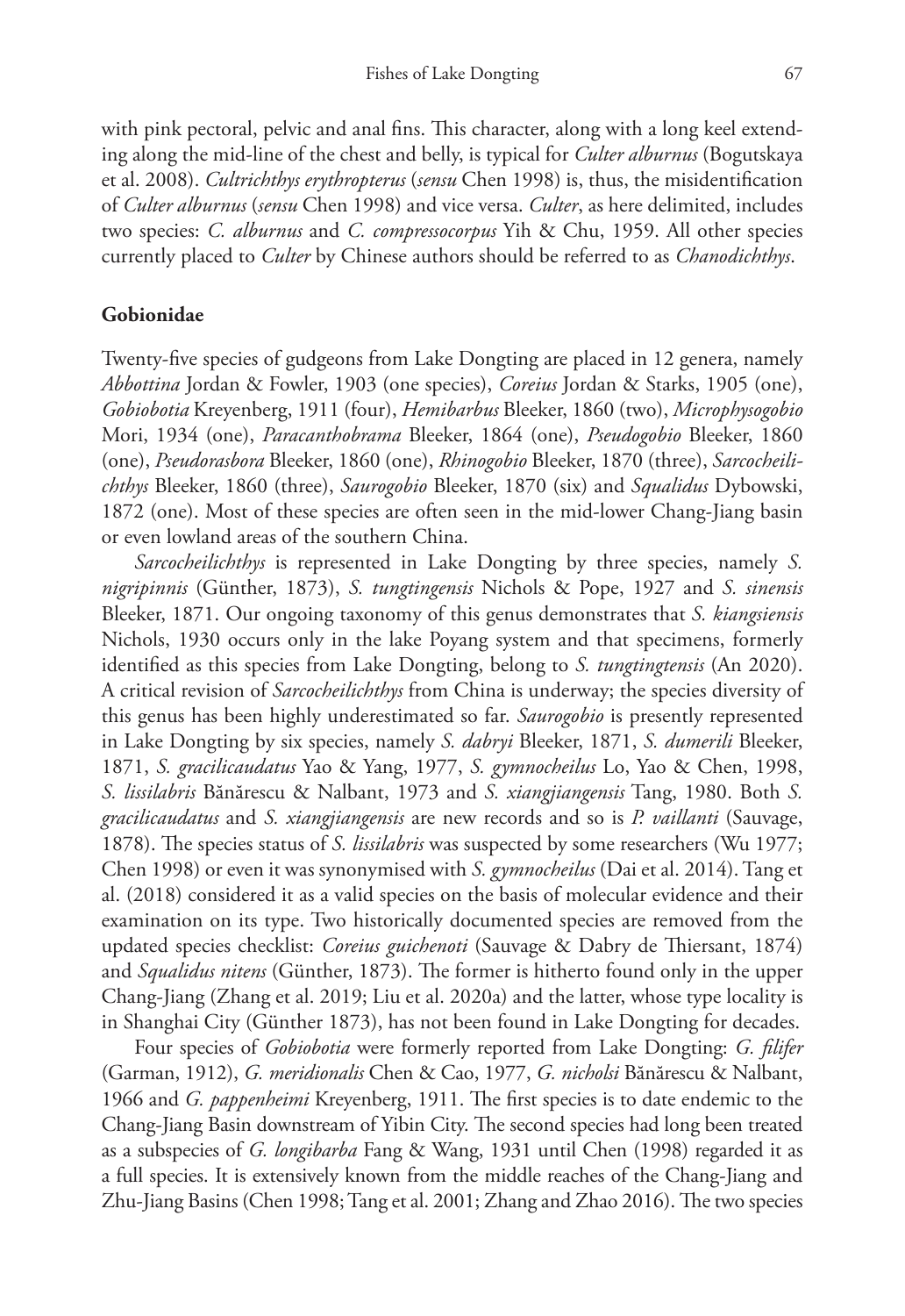were collected from this lake during this field survey. The third species was originally described from Lake Dongting (Bănărescu and Nalbant 1966), but later synonymised with *G. filifer* (Wu 1977). Our ongoing taxonomy of Chinese species of *Gobiobotia* shows that *G. nicholsi* is a valid species of the lake Dongting system, but it is so far known merely by its type specimens. Although Bănărescu and Nalbant (1966) reported on the occurrence of *G. pappenheimi* and *Xenophysogobio boulengeri* (Tchang, 1929) in Lake Dongting, no additional specimens have since been collected. Generally, *G. pappenheimi* (type locality: northern China: Tianjin City) is mainly found in the Hai-He and Huang-He (Wang 1984) and *X. boulengeri* (type locality: southwest China: Sichuan Province) occurred in the upper Chang-Jiang Basin (Zhang et al. 2019). Our photograph examination indicated that specimens, identified by Bănărescu and Nalbant (1966) as *G. pappenheimi* and *X. boulengeri* from Lake Dongting, are conspecific with *G. nicholsi*. Nevertheless, this identification still needs confirmation when topotypical specimens become available. Provisionally, these two species are here regarded to have an erroneous record in the Lake. Recently, a new species from Lake Dongting is here found, based on morphological and molecular evidence (Chen et al. 2022b). Therefore, the eight-barbel gudgeons have four representatives in the lake: *Gobiobotia filifer*, *G. lii*, *G. meridionalis* and *G. nicholsi*.

#### **Acheilognathidae**

The bitterlings have eleven representatives in Lake Dongting: *A. macropterus* (Bleeker, 1871), *A. barbatulus* Günther, 1873, *A. macromandibularis* Doi, Arai & Liu, 1999, *A. polylepis* (Wu, 1964), *A. gracilis*, *A. barbatus* Nichols, 1926, *A. chankaensis* (Dybowski, 1872), *A. tonkinensis* (Vaillant, 1892), *A. hypselonotus* (Bleeker, 1871), *Rhodeus ocellatus* (Kner, 1866) and *R. sinensis* Günther, 1868. The first one was formerly misidentified as *A. taenianalis* (Günther, 1873) (Tang and Qian 1979; Li 2006); however, *A. taenianalis* has been shown to be a junior synonym of *A. macropterus* (Kottelat 2013). The second and third bitterlings are new records for this lake (Doi et al. 1999; Li 2013). *Acheilognathus imberbis* Günther, 1868, previously documented from Lake Dongting (Ru 2008), is removed from the species checklist. Its type locality remains unclear, but it is reportedly present in the lower Chang-Jiang Basin so far (Li et al. 2016c; Zhang et al. 2020b). Moreover, this species has not been found in the Lake Dongting system over the past several decades. Although Yu et al. (2005) reported on its distribution in Xiang-Jiang, the identification still needs confirmation.

#### **Botiidae**

This family is so far represented in Lake Dongting by five species, three of which are from *Leptobotia* [*L. citrauratea* (Nichols, 1925), *L. rubrilabris* (Dabry de Thiersant, 1872) and *L. taeniops* (Sauvage, 1878)] and two from *Parabotia* [*P. fasciata* Dabry de Thiersant, 1872 and *P. banarescui* (Nalbant, 1965)]. Nichols (1925b) reported on the occurrence of *Botia rubrilabris* in the Lake Dongting system and described *B. purpurea* and *B. citrauratea* as two new species from the lake. The three sympatrically existing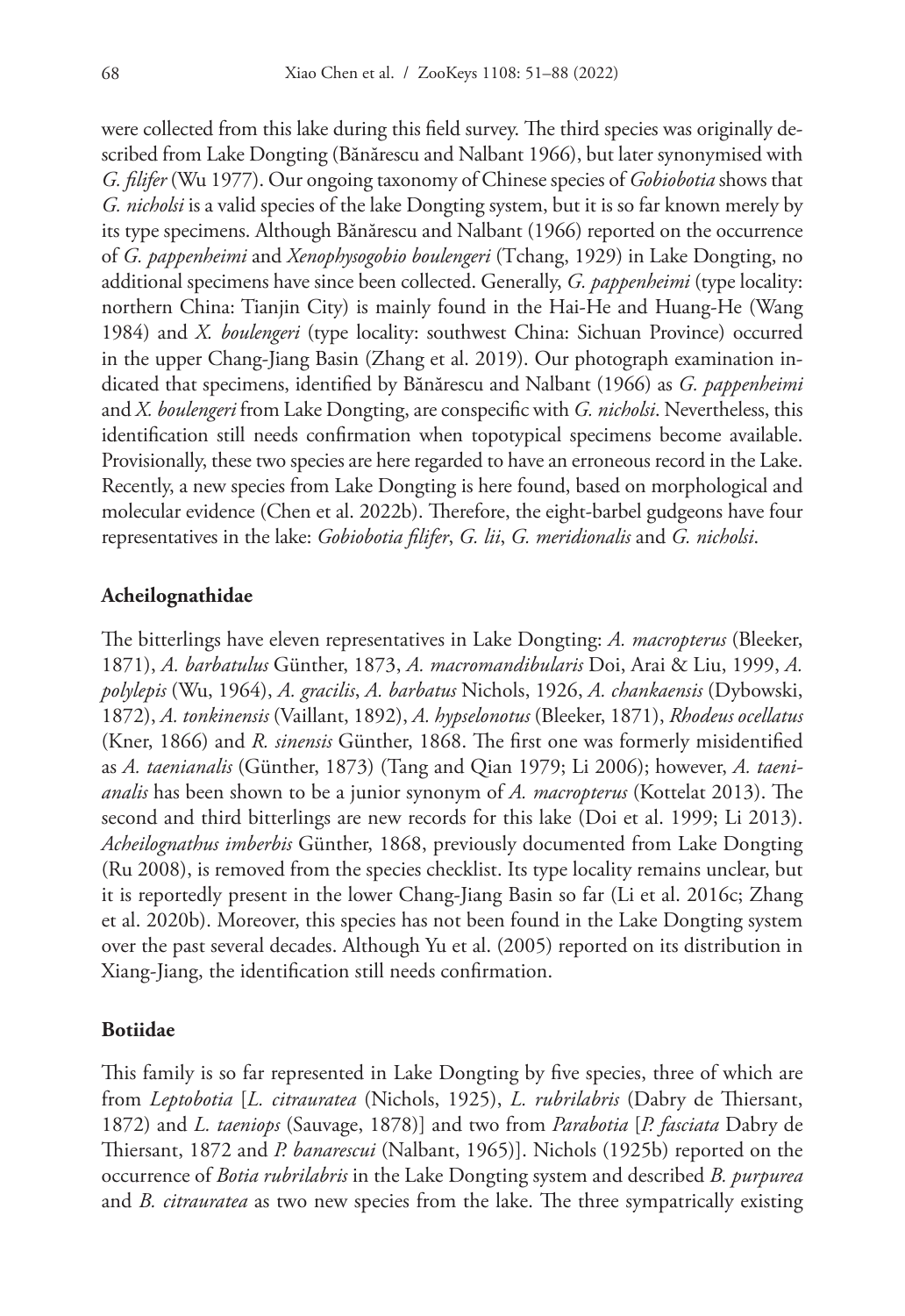congeneric species were later transferred to *Leptobotia* where *B. citrauratea* and *B. purpurea* were synonymised, respectively with *L. elongata* and *L. taeniops* (Bleeker, 1870) (Chen 1980; Kottelat 2004, 2012). Recently, *L. citrauratea* was resurrected from the synonym of *L. elongata*, based on examination of the type and morphological data (Bohlen and Šlechtová 2017). Guo and Zhang (2021) also affirmed that *L. citrauratea* survives in Lake Dongting (type locality). Only a single small-sized individual of *L. rubrilabris* was collected by Anonymous (1980) in this lake. Our field survey yielded no specimens of this species. Likely, it has been extirpated in Lake Dongting. The taxonomy of *Leptobotia* species from China needs a critical revision.

## **Bagridae**

The taxonomy of the bagrid catfishes from China is notoriously poorly understood. This family is represented in Lake Dongting by two genera: *Hemibagrus* Bleeker, 1862 and *Tachysurus* Lacepède, 1803. Species previously referred to *Mystus* Scopoli, 1777 are misidentification of *Hemibagrus* in Chinese literature (Liu et al. 2013; Yuan et al. 2019; Yang et al. 2020). All species, formerly placed in *Pelteobagrus* Bleeker, 1864 and *Pseudobagrus* Bleeker, 1858, are currently referred to *Tachysurus* (Ng and Freyhof 2007; Kottelat 2013) and so are Chinese species formerly placed in *Leiocassis* Bleeker, 1857 (Cheng and Zhang 2012), which is in fact a genus endemic to Southeast Asia (Ng and Kottelat 2007).

The Bagridae is represented in Lake Dongting by 10 species, namely *Tachysurus crassilabris* (Günther, 1864), *T. dumerili* (Bleeker, 1864), *T. eupogon* (Boulenger, 1892), *T. mica* (Gromov, 1970), *T. nitidus* (Sauvage & Dabry de Thiersant, 1874), *T. sinensis* Lacepède, 1803, *T. ussuriensis* (Dybowski, 1872), *T. vachellii* (Richardson, 1846), *T. zhangfei* Shao, Cheng & Zhang, 2021 and *Hemibagrus macropterus* Bleeker, 1870. *Tachysurus dumerili* is a senior subjective synonym of *T. longirostris* Günther, 1864 (Kottelat 2013). Specimens of *T. mica* were formerly misidentified as the juveniles of other catfishes owing to their small size (Chu et al. 1999), but our ongoing taxonomy of Chinese *Tachysurus* indicates that it is a valid species. *Tachysurus sinensis* is a senior subjective synonym of *T. fulvidraco* (Richardson, 1846) (Ng and Kottelat 2007). Specimens, previously recognised as *T. albomarginatus* (Rendahl, 1928), from Lake Dongting represent an undescribed species, which was named as *T. zhangfei* (Shao et al. 2021). Possibly, Ru's (2012) specimens, under the name of *T. tenuis* (Günther, 1873), from Lake Dongting were misidentified as it is hitherto known merely from the type locality, Chongming Island, Shanghai City (Kottelat 2013; Cheng et al. 2021). This species is tentatively excluded from this updated species checklist.

#### **Ictaluridae & Centrarchidae**

The family Ictaluridae and Centrarchidae are each represented in Lake Dongting by a single species. *Ictalurus punctatus* (Rafinesque, 1818) and *Micropterus salmoides* (Lacepède, 1802), introduced as cultured fishes to China, are sporadically found in the lakes from southern China (Li et al. 2016d).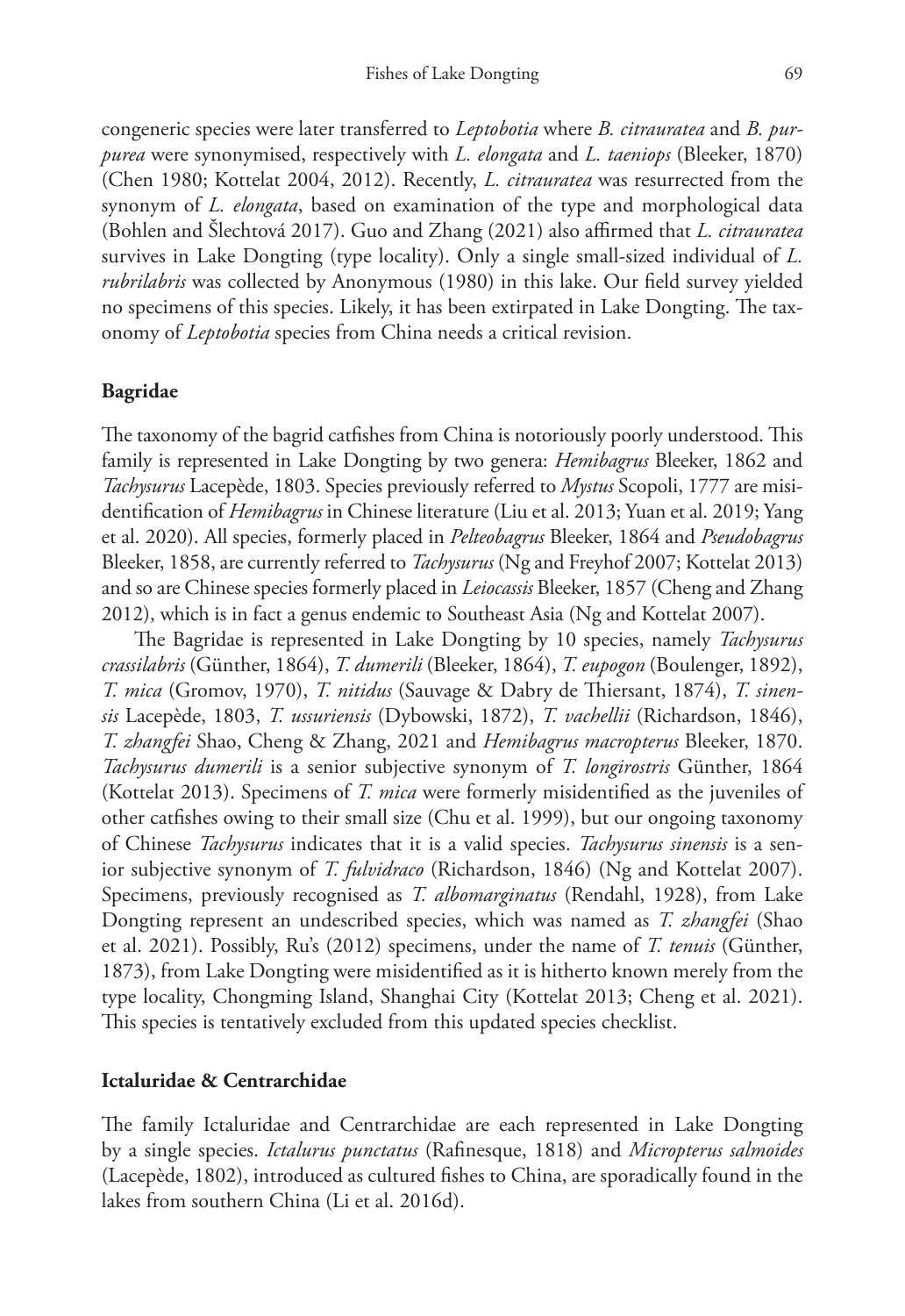# **Sinipercidae**

This family is so far represented in Lake Dongting by four species of the genus *Siniperca* Gill, 1862: *S. chuatsi* (Basilewsky, 1855), *S. knerii* Garman, 1912, *S. roulei* Wu, 1930 and *S. scherzeri* Steindachner, 1892 (Tang and Qian 1979; Li 2006; Li 2013). This third perch was previously assigned to *Coreosiniperca* Fang & Chong, 1932, but this genus has been shown to be invalid (Liu and Chen 1994).

# **Gobiidae**

Five gobies of *Mugilogobius* Smitt, 1900 and *Rhinogobius* Gill, 1859 were previously recorded from Lake Dongting: *M. myxodermus* (Herre, 1935), *R. brunneus* (Temminck & Schlegel, 1845), *R. cliffordpopei*, *R. giurinus* Gill, 1859 and *R. similis* Gill, 1859 (Tang and Qian 1979; Li 2006). Specimens, under the name of *R. giurinus*, have been shown to be misidentification of *R. similis* (Suzuki et al. 2016; Suzuki et al. 2017). The current identification of *R. brunneus* from this lake remains suspicious. Its type locality is in Japan (Temminck and Schlegel 1845). Chinese specimens of this goby were referred to as different species (Wu and Zhong 2008). Nevertheless, whether the species exists in Chinese freshwaters remains unsolved yet. Temporarily, the goby is removed from this updated checklist. Thus, only three gobies are here recognised from Lake Dongting: *M. myxodermus*, *R. cliffordpopei* and *R. similis*.

# **Discussion**

## Species diversity

Lake Dongting, as the second-largest river-connected freshwater lake lying within the floodplain areas of the mid-lower Chang-Jiang Basin, supports diversified freshwater fish species. A total of 130 fish species is here reported from the Lake. This number accounts for ca. 31.48% of the total freshwater fishes of the Chang-Jiang Basin where 413 native species were recently documented (Zhang and Cao 2021a). According to the recently-published book entitled "The fish fauna of Hunan Province", the Dongting Lake system harbours up to 218 freshwater fish species (Wu et al. 2021). The lake alone contributes to 59.63% of the total number of freshwater fishes from the system. In addition to serving as favourable habitats of the Yangtze finless porpoise (Huang et al. 2017) and the crucial stopover and breeding grounds of plentiful migrating birds (Fang et al. 2006; Zou et al. 2019), this lake is also used as sanctuaries or nursery grounds by numerous larvae of drifting-egg-spawning or potamodromous fishes like four major Chinese carps, as spawning grounds by some anadromous fishes like *Coilia nasus* and *Tenualosa reevesii* and as feeding grounds by some catadromous fishes like *Anguilla japonica* and *Takifugu obscurus* (Dou and Jiang 2000). Evidently, Lake Dongting is the key biodiversity area of this lake system or the Chang-Jiang Basin.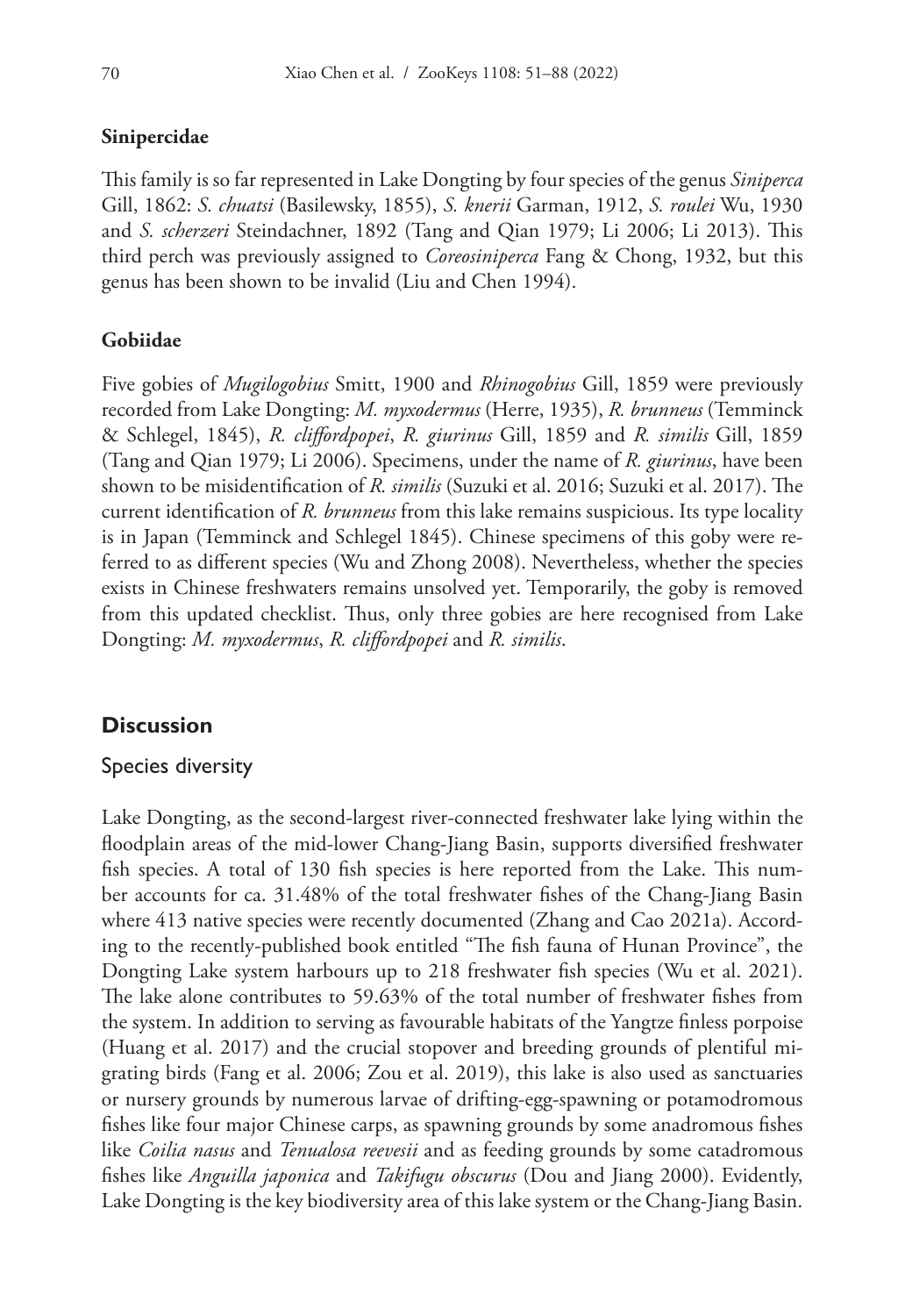The total number of freshwater fish species of Lake Dongting given in this updated checklist is actually comparable to that of Lake Poyang, the first-largest river-connected floodplain lake of the mid-lower Chang-Jiang Basin, where a total of 136 fish species has been recorded so far (Zhang and Li 2007; Yang et al. 2015b; Fang et al. 2016). This number seems to be higher than that of Lake Dongting, but remains doubtful. From the latest species checklist of freshwater fishes from the Gan-Jiang—the largest river flowing into Lake Poyang, 36 historically recorded species were removed (Wang and Zhang 2021). Amongst them, at least ten species were contained in checklists of fish species of Lake Poyang by Zhang and Li (2007) and Fang et al. (2016); these ten species were also components of the ichthyofauna of Lake Poyang system compiled by Huang et al. (2013) and Hu et al. (2019). Both Lakes Dongting and Poyang support rich fish species diversity that is unmatched by any other lake in the mid-lower Chang-Jiang Basin, such as Lake Chao (54 fish species, Guo et al. 2007), Lake Tai (107, Zhu et al. 2007), Lake Hongze (88, Lin et al. 2013) or Lake Hong (84, unpublished data) and far higher than that of lakes located in the Yunnan-Guizhou Plateau (Yuan et al. 2010). This can be plausibly explained by uniqueness of these two large-sized floodplain subtropical lakes: the permanent lateral hydrological connection with the Chang-Jiang mainstem and coexistence of lentic and lotic environments. The assembly mechanism maintaining fish community within Lake Dongting has been addressed in Chen et al. (2022a).

The present study shows that fish species diversity of Lake Dongting remains insufficiently understood. The number of species, collected from the Lake in this survey, is lower compared with the frontrunners (Liang and Liu 1959, 1966; Tang and Qian 1979; Li 2006). Eight newly-recorded native species are added likely due to the multiple sampling methods used and three seasonal samplings during our survey from 2017 to 2019. More sampling efforts lead to the discovery of higher species richness (Hughes et al. 2021; Pompeu et al. 2021). Twenty historically-recorded species are excluded from the checklist, mainly due to the following reasons: (1) Species misidentification. This is the case for seven species which do not exist in the lake presently, namely *Coreius guichenoti*, *Gobiobotia pappenheimi*, *Leptobotia elongata*, *Procypris rabaudi*, *Pseudobagrus tenuis* (= *Tachysurus tenuis*), *Spinibarbus sinensis* and *Xenophysogobio boulengeri*; (2) Taxonomic alteration. Species, formerly identified as *Cyprinus carpio*, *Sarcocheilichthys kiangsiensis*, *Spinibarbus hollandi* and *Zacco platypus* from this lake or China, are now referred to as *Cyprinus rubrofuscus*, *Sarcocheilichthys tungtingtensis*, *Spinibarbus caldwelli* and *Zacco acanthogenys*, respectively; (3) Unconfirmed records. Whether *Acheilognathus imberbis*, *Rhinogobius brunneus* and *Squalidus nitens* occur in Lake Dongting remains controversial; (4) Synonymisation. The following six species are to date regarded as invalid: *Acheilognathus taenianalis*, *Hemisalanx brachyrostralis*, *Neosalanx oligodontis*, *Neosalanx taihuensis*, *Rhinogobius giurinus*, and *Sinibrama wui*. It is apparent that problems with the current identification of some fish species in Lake Dongting still remains.

This checklist includes 20 species which experienced nomenclatural alterations, viz. *Bangana tungting* (= *Decorus tungting*), *Coreosiniperca roulei* (= *Siniperca roulei*), *Culter alburnus* (= *Chanodichthys erythropterus*), *Culter dabryi* (= *Chanodichthys dabryi*), *Culter mongolicus* (= *Chanodichthys mongolicus*), *Culter oxycephaloides*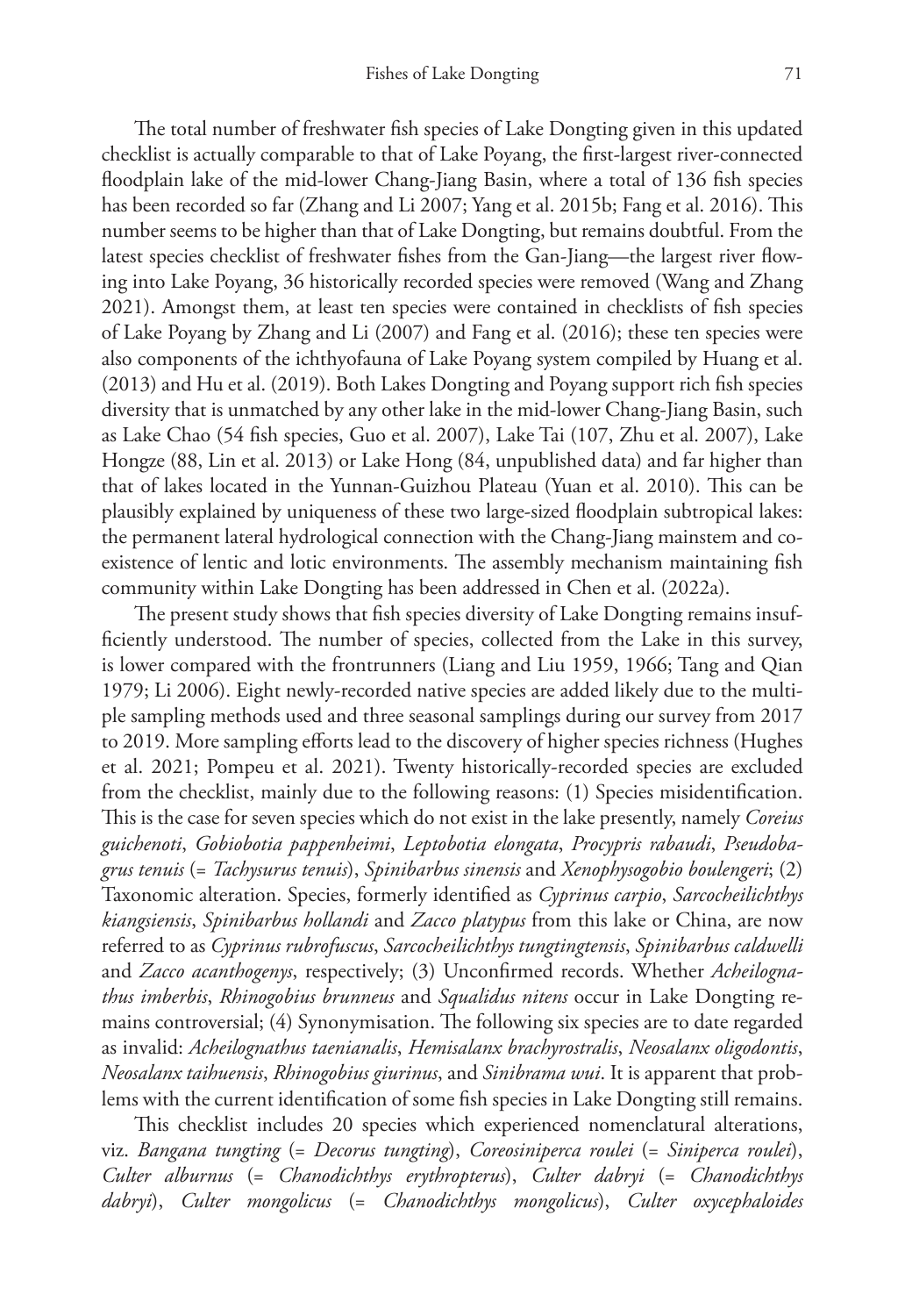(= *Chanodichthys oxycephaloides*), *Culter oxycephalus* (= *Chanodichthys oxycephalus*), *Cultrichthys erythropterus* (= *Culter alburnus*), *Gobiobotia longibarba meridionalis* (= *Gobiobotia meridionalis*), *Leiocassis argentivittatus* (= *Tachysurus mica*), *Leiocassis crassilabris* (= *Tachysurus crassilabris*), *Leiocassis longirostris* (= *Tachysurus dumerili*), *Mystus macropterus* (= *Hemibagrus macropterus*) *Pelteobagrus eupogon* (= *Tachysurus eupogon*), *Pelteobagrus fulvidraco* (= *Tachysurus sinensis*), *Pelteobagrus nitidus* (= *Tachysurus nitidus*), *Pelteobagrus vachellii* (= *Tachysurus vachellii*), *Pseudobagrus albomarginatus* (= *Tachysurus zhangfei*), *Pseudobagrus ussuriensis* (= *Tachysurus ussuriensis*), *Xenocypris microlepis* (= *Plagiognathops microlepis*). Two species, *Gobiobotia nicholsi* and *Sarcocheilichthys tungtingensis* are, for the time being, regarded as valid. Their taxonomic status needs to be confirmed when specimens from their type locality (today's East Dongting Lake) become available.

#### Biodiversity conservation

Amongst 130 freshwater fish species of Lake Dongting, 12 (9.23% of the total) are labelled as threatened species in Zhang and Cao's (2021a) assessment of the Red List of Chinese freshwater fishes, viz. *Acipenser sinensis* (CR), *A. dabryanus* (CR), *Anguilla japonica* (EN), *Decorus tungting* (EN), *Leptobotia rubrilabris* (VU), *Luciobrama macrocephalus* (CR), *Myxocyprinus asiaticus* (CR), *Ochetobius elongatus* (CR), *Onychostoma rarum* (VU), *Psephurus gladius* (CR), *Rhinogobio ventralis* (EN) and *Tenualosa reevesii* (CR) (see Table 3). Three species, *Psephurus gladius*, *Acipenser sinensis* and *A. dabryanus*, are also listed in the Appendices II of the Convention on International Trade in Endangered Species (CITES 2019). *Psephurus gladius* was declared to have been functionally extinct in the Chang-Jiang Basin, due to a permanent lack of reproduction or recruitment since 1993 (Zhang et al. 2020a). No wild individuals on *A. dabryanus* have been monitored since 1995 (Zhang et al. 2017). The critically endangered status of *A. sinensis* was mainly owing to a dramatic decline in population after 2000 (Zhang and Cao 2021a). Field surveys conducted from 2002 to 2009 found a trend of a drastic decrease in its juvenile population year by year (Wang et al. 2011; Wu et al. 2015). No spawning individuals were monitored from 2013 to 2015 into the Chang-Jiang mainstem downstream of the Gezhouba Dam (Wu et al. 2017; Zhang et al. 2020a), therefore indicating that the population of this freshwater megafauna species is extremely impacted by river damming (Zhang et al. 2017). Only one small individual of *A. sinensis* was collected from Lake Dongting during 2012 (unpublished data). This clearly means that the lake can be utilised as nursery or feeding grounds by the juveniles and, hence, plays an important role in the conservation of the sturgeon. Nevertheless, the young sturgeon is also likely the captive-bred juveniles released into the upper Chang-Jiang, given that restocking, one salvaging measure taken to conserve this fish, has been in place for several decades (Du et al. 2013). Two imperilled species, *Anguilla japonica* (EN) and *Myxocyprinus asiaticus* (CR) were collected in this field survey, indicating that both still persist here. More attention should be paid to the remaining threatened fish species unsampled in this survey. Whether they eluded capture or have been extirpated, their populations are in a continuous decline and salvaging actions should be adopted immediately.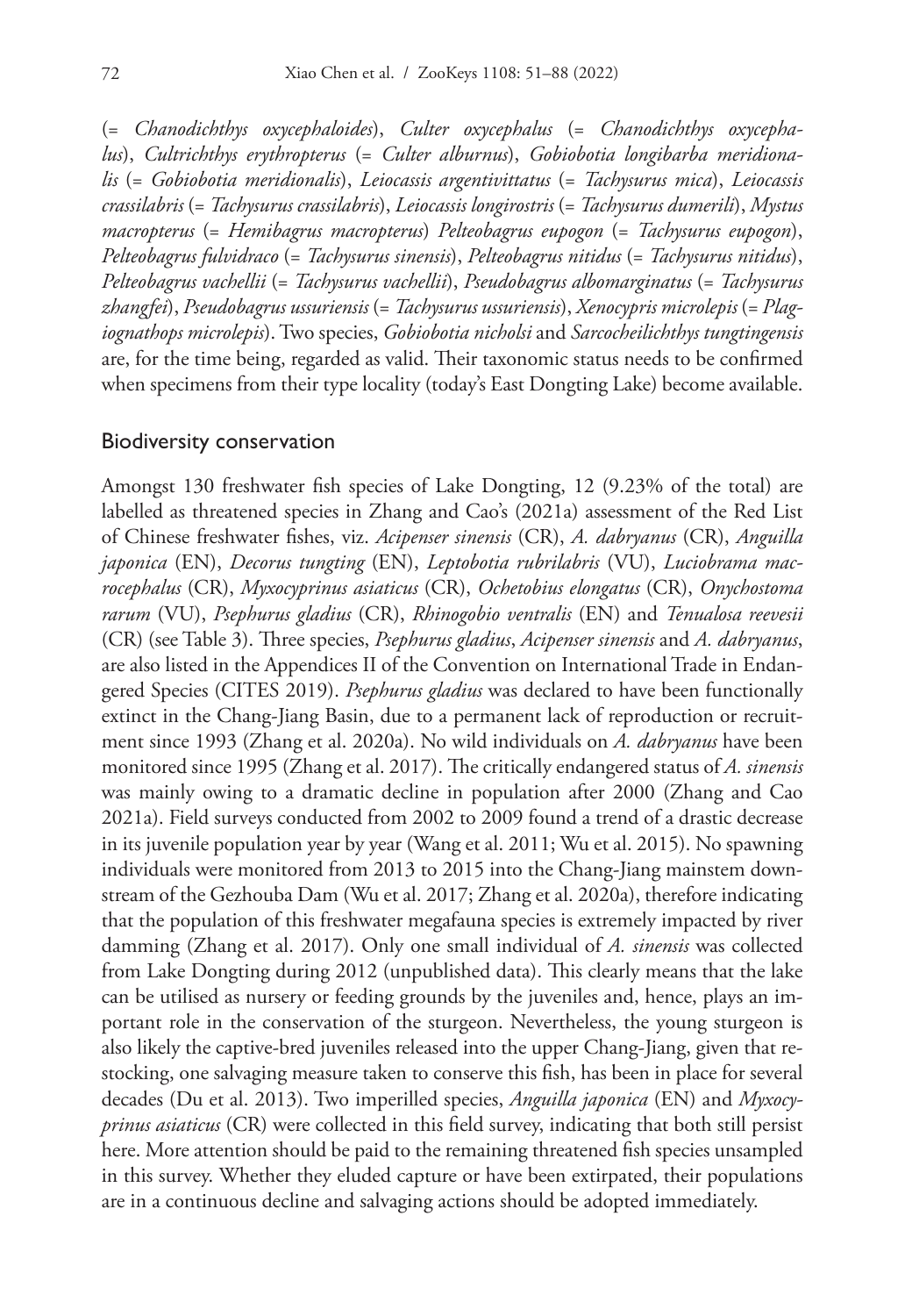Five species are also on the latest List of Key Protected Wild Animals in China, namely *Leptobotia rubrilabris*, *Luciobrama macrocephalus*, *Myxocyprinus asiaticus*, *Rhinogobio ventralis* and *Tenualosa reevesii* (Anonymous 2021). *Tenualosa reevesii* is of importance for capture fisheries, particularly in the mid-lower Chang-Jiang Basin. The population of this anadromous fish had been in remarkable decrease as from 1992 when Wan'an Dam was constructed across the Gan-Jiang, where its spawning grounds were located (Tang et al. 1993; Liu 2002). During the past twenty years, no individuals have been collected (Wang and Zhang 2021). The fish, like *Psephurus gladius*, has probably been extinct in the Chang-Jiang Basin (Zhang and Cao 2021a). *Myxocyprinus asiaticus* is rarely encountered in Lake Dongting due to a sharp decline in population resulting from anthropogenic disturbances (Fang et al. 2006). One small individual of 382 mm SL, which was caught during our field survey, is likely a captive-bred juvenile released into the wild to restock its population. *Luciobrama macrocephalus* used to be widely distributed in southern China, but this food fish of high value has become an occasionally-encountered species. The carnivorous fish has long been regarded as the target species to be eradicated as its juveniles prey on fries of other farmed fishes, thus having negative impacts on lake or reservoir fisheries. Deliberate removal of this apex predator was mainly responsible for its current endangerment status. *Rhinogobio ventralis* was initially described from Lake Dongting (Sauvage and Thiersant 1874), but the gudgeon has vanished since Liang and Liu's (1959, 1966) report on its existence in the lake. *Leptobotia rubrilabris*, originally described from the upper Chang-Jiang Basin, was also recorded from Lake Dongting (Nichols 1925b). The latest report on its survival in the lake was Anonymous (1980), who caught a single specimen of 80 mm SL. Field survey of fishes conducted from 2014 to 2019 into Lake Dongting yielded no specimens of this fish (Guo and Zhang 2021). Likely, it has already been extirpated in this system.

Besides three species (*Luciobrama macrocephalus*, *Myxocyprinus asiaticus* and *Tenualosa reevesii*), there are another 12 species currently included in Hunan provincial key protected wildlife list (The Forest Department of Hunan Province 2015): *Channa asiatica*, *Coilia nasus*, *Decorus tungting*, *Macropodus opercularis*, *Microphysogobio tungtingensis*, *Neosalanx brevirostris*, *Ochetobius elongatus*, *Onychostoma rarum*, *O. simum*, *Saurogobio xiangjiangensis*, *Siniperca roulei* and *Spinibarbus caldwelli* (Table 3). No specific conservation actions, however, have been in place for these species. It is worth pointing out that, except for the *Channa asiatica* and *Macropodus opercularis*, all these species seem to be of local economic importance in the mid-lower Chang-Jiang Basin or Lake Dongting system.

Lake Dongting harbours nine fish species endemic to the mid-lower Chang-Jiang Basin, namely *Acheilognathus hypselonotus*, *A. macromandibularis*, *A. macropterus*, *Coilia brachygnathus*, *Decorus tungting*, *Leptobotia citrauratea*, *Megalobrama amblycephala*, *Microphysogobio tungtingensis* and *Saurogobio gracilicaudatus*. These species have a high risk of being imperilled by anthropogenic perturbation. More efforts should be dedicated to monitor their population size and trend. *Decorus tungting*, a popular food fish of local economic importance in Lake Dongting system before 1980s, is currently restricted only to some sections of the Yuan-Jiang and Zi-Shui, two affluents of Lake Dongting (Bian et al. 2011). Owing to a sharp decrease in population over the past 30 years, this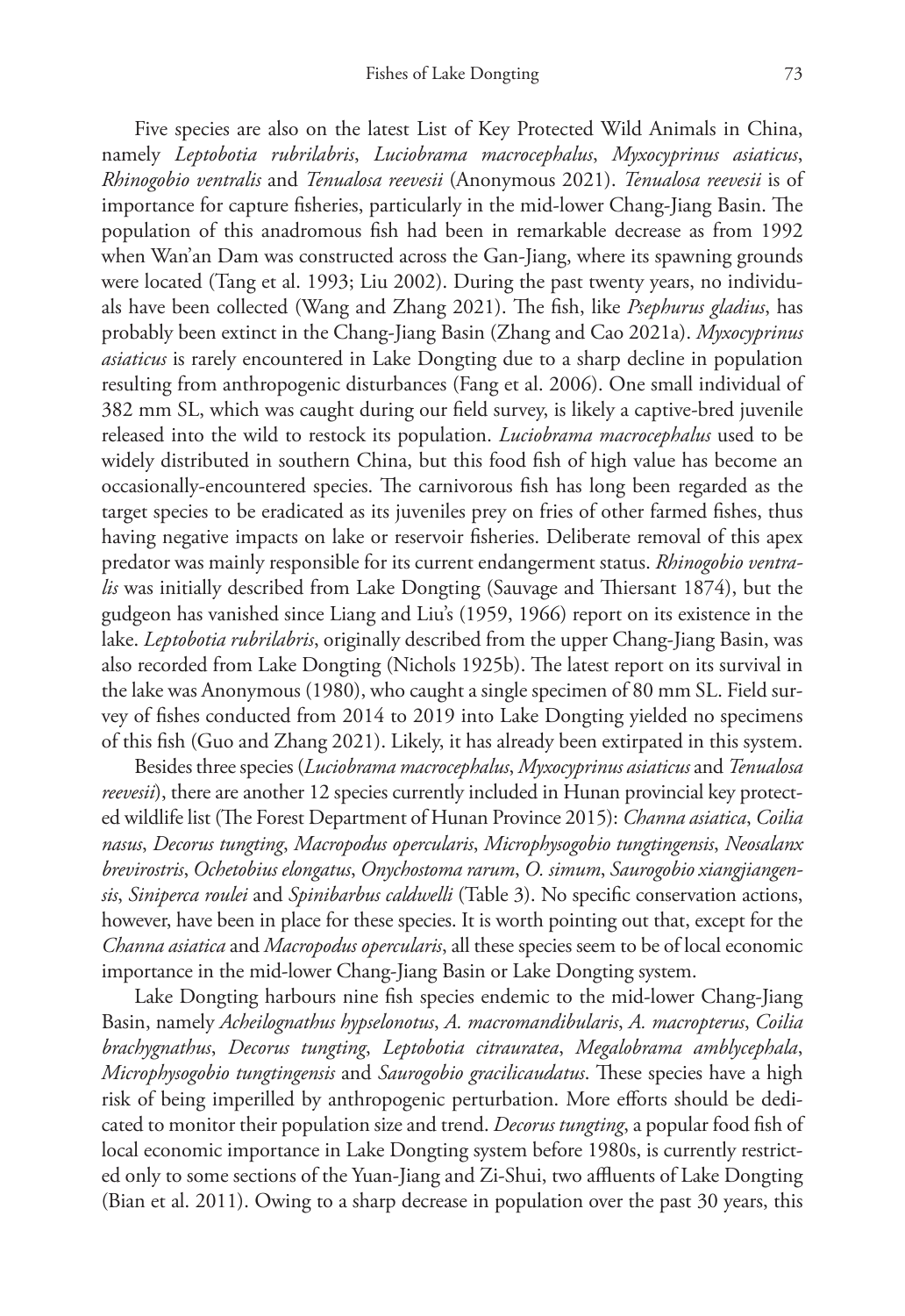rheophilic species was assessed as Endangered (EN) in the latest assessment of Chinese freshwater fish Red List (Zhang and Cao 2021a). No doubt, salvaging actions should be taken to conserve this species. All these species, except *D. tungting*, were not included in this Red List. Nevertheless, two fishes were listed as Data Deficient (DD): *Coilia brachygnathus* and *Microphysogobio tungtingensis*. *Leptobotia citrauratea* can also be assessed in this category and was recently revalidated (Guo and Zhang 2021). These three species are possibly under the same threat as *D. tungting* and, thus, deserve special attention.

| <b>Species</b>                   | <b>CITES</b> | China         | Hunan | <b>IUCN</b> | <b>Endemics</b> |
|----------------------------------|--------------|---------------|-------|-------------|-----------------|
| Psephurus gladius                | V            | T             |       | CR          |                 |
| Acipenser sinensis               | V            | I             |       | CR          |                 |
| Acipenser dabryanus              | V            | I             |       | CR          |                 |
| Coilia nasus                     |              |               | V     | <b>LC</b>   |                 |
| Coilia brachygnathus             |              |               |       | DD          | V               |
| Tenualosa reevesii               |              | I             |       | CR          |                 |
| Neosalanx brevirostris           |              |               |       | DD          |                 |
| Anguilla japonica                |              |               |       | EN          |                 |
| Myxocyprinus asiaticus           |              | $\mathcal{I}$ |       | CR          |                 |
| Onychostoma simum                |              |               |       | NT          |                 |
| Onychostoma rarum                |              |               |       | VU          |                 |
| Spinibarbus caldwelli            |              |               |       | LC          |                 |
| Luciobrama macrocephalus         |              | $\mathcal{I}$ |       | CR          |                 |
| Ochetobius elongatus             |              |               |       | CR          |                 |
| Decorus tungting                 |              |               |       | EN          | V               |
| Megalobrama amblycephala         |              |               |       | LC          |                 |
| Acheilognathus macropterus       |              |               |       | LC          |                 |
| Acheilognathus hypselonotus      |              |               |       | LC          |                 |
| Acheilognathus macromandibularis |              |               |       | LC          |                 |
| Microphysogobio tungtingensis    |              |               | V     | DD          | V               |
| Saurogobio gracilicaudatus       |              |               |       | <b>LC</b>   |                 |
| Saurogobio xiangjiangensis       |              |               | V     | LC          |                 |
| Rhinogobio ventralis             |              | $\mathcal{I}$ |       | EN          |                 |
| Leptobotia citrauratea           |              |               |       | DD          | V               |
| Leptobotia rubrilabris           |              | $\mathcal{I}$ |       | VU          |                 |
| Siniperca roulei                 |              |               | V     | NT          |                 |
| Channa asiatica                  |              |               | V     | LC          |                 |
| Macropodus opercularis           |              |               | ν     | NT          |                 |
| Total                            | 3            | 8             | 15    |             | 9               |

**Table 3.** Endemics of the mid-lower Chang-Jiang Basin and protected fish species in Lake Dongting.

Thirty-four historically documented fish species were not collected from Lake Dongting during this field survey; their fate is of particular concern. These species fall within five categories. The first one is migrating species, like *Acipenser dabryanus*, *A. sinensis*, *Coilia nasus*, *Psephurus gladius*, *Tenualosa reevesii* and *Takifugu obscurus*. The main reasons for the extirpation of the first four species in the lake are mentioned above. Although the last two species eluded capture during this field survey, both were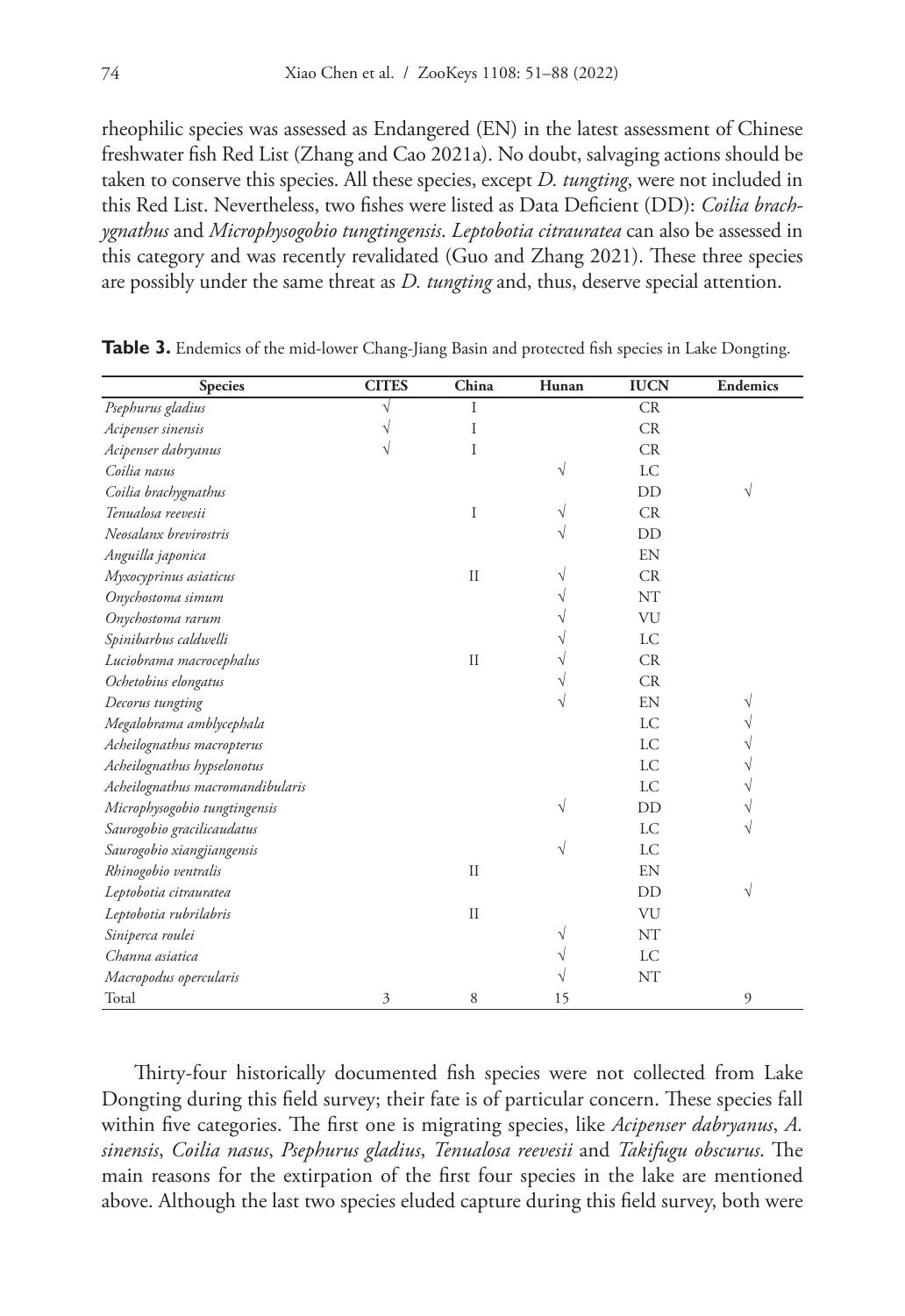reportedly collected in exceptional years (Ren et al. 2015; Wang et al. 2016; Chen et al. 2020). Since 1970s, more and more dams have been built across the affluents of Lake Dongting and also the Chang-Jiang mainstem (Wang et al. 2019a). The blockage of migration ways and the shrinkage of favourable habitats were the key factors leading to a sharp decrease in the population of the two diadromous fishes (Wang et al. 2016). Small population size makes it difficult for them to migrate for such a long distance from the estuary of Chang-Jiang into Lake Dongting, particularly when all fishes, being of economic importance in the river, were under high pressure from fishing during the past 20 years. The second category is such potamodromous or drifting-egg-spawning fishes as *Luciobrama macrocephalus*, *Ochetobius elongatus*, *Pseudolaubuca engraulis*, *Rhinogobio cylindricus*, *R. ventralis* and *Saurogobio dumerili*, which are susceptible to dam construction. River damming makes inundated reaches shift from lotic to lentic habitat, which have adverse impacts on the spawning of these species. The third category is rheophilic species such as *Decorus tungting*, *Leptobotia rubrilabris*, *Lepturichthys fimbriatus*, *Onychostoma rarum*, *O. simum*, *Spinibarbus caldwelli*, *Tachysurus ussuriensis* and *Zacco acanthogenys*. Their extirpation in Lake Dongting is mainly attributed to river damming in its affluents, which not only led to a remarkable decline in the population of these fishes, but also blocked their short migration into the lake. The fourth category is bitterlings, such as *Acheilognathus barbatus*, *A. chankaensis*, *A. hypselonotus* and *A. tonkinensis*, which depend on freshwater mussels for spawning. The absence of these bitterlings in Lake Dongting may be related to the decrease or disappearance of mussels caused by degrading water quality or sand extraction (Meng et al. 2018; Liu et al. 2020b; Wang and Zhang 2021). The fifth category includes some fishes of economic value, such as *Distoechodon tumirostris* Peters, 1881, *Neosalanx brevirostris*, *N. jordani*, *Plagiognathops microlepis* and *Protosalanx hyalocranius*. These fishes eluded capture mainly due to small population size led by overfishing and habitat loss or degradation. Overall, most of the unsampled fish species during this field survey have ecologically specialised preferences, for example, migratory, rheophilic, carnivorous, drifting-egg-producing or mussel-dependent. These fishes are susceptible to human disturbances and, thus, can act as biological indicators of aquatic ecosystem health. Their lack of samples clearly indicates that the freshwater ecosystem of Lake Dongting has been severely threatened by human perturbations including river damming, overfishing, habitat degradation and sanding dredging.

The Chang-Jiang basin is an area with over 400 million residents, highly impacted by anthropogenic interferences. It is also the most rapidly growing area of China's economic development. The loss of aquatic diversity and, thus, its ecological service function in this river is becoming a pressing challenge. It is urgently needed to take practical actions to conserve the freshwater ecosystem of the Chang-Jiang Basin. To this end, the Chinese government made a decision of implementing the conservation measure of 'ten-year fishing ban' in all natural water bodies of the mainstem and major tributaries of the Chang-Jiang since 2020 (Pan and Liu 2021). Whether it is an effective protection action for conserving the fish diversity of Lake Dongting is of much public concern. In this context, adequate information about the current status of fish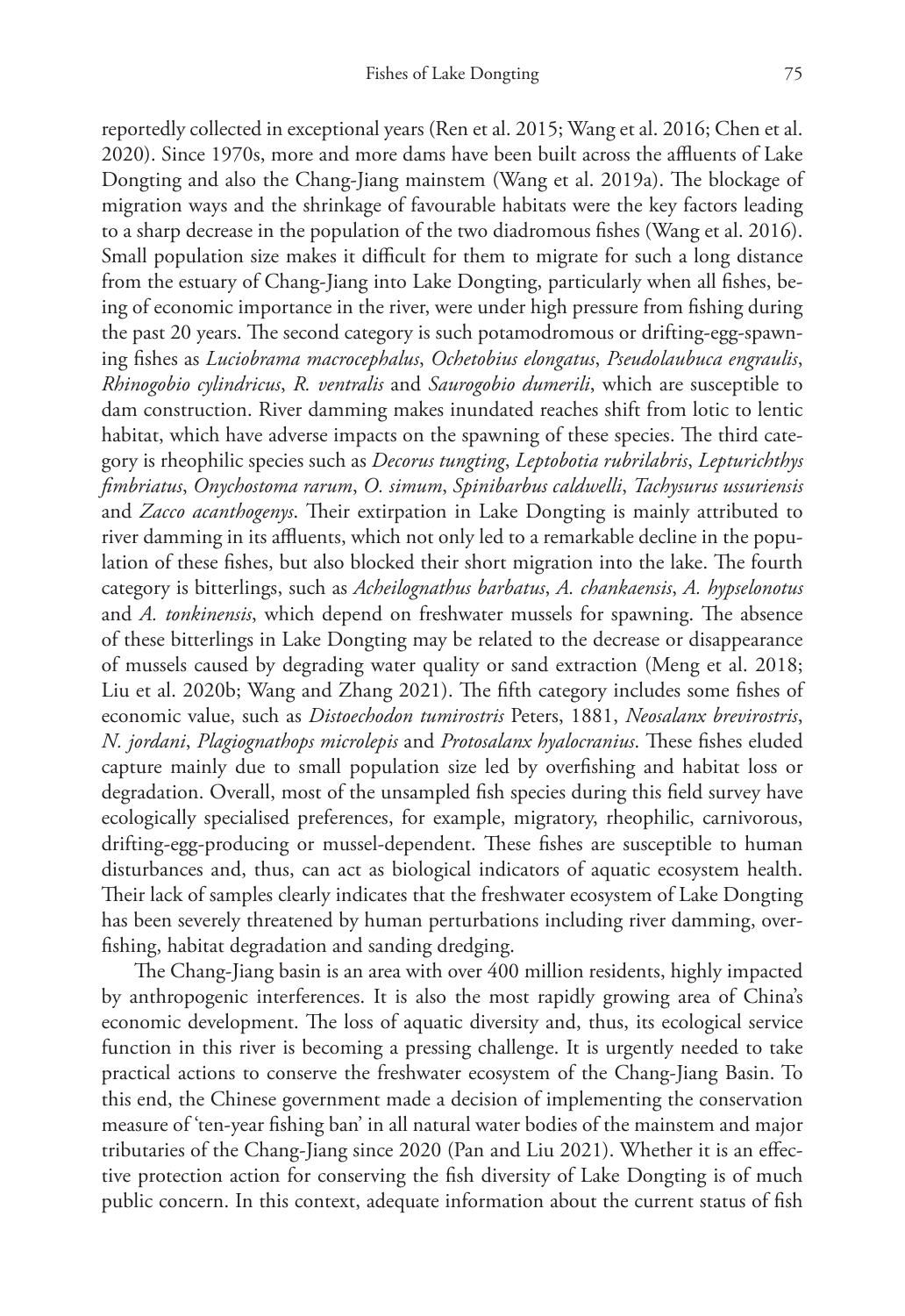diversity, including species composition, distribution, population size and imperilled status, is an urgent requirement in the future to answer the question. This updated species checklist will be very useful for further biodiversity analysis and conservation of freshwater fishes from Chang-Jiang.

## **Acknowledgements**

This work was granted by the special fund for Biodiversity Survey & Assessment Project for Biodiversity Conservation of Lake Dongting (2017HB2096001006) and National Science & Technology Fundamental Resources Investigation Program of China (2019FY101800). We are very grateful to Dr. Liang Cao, Chang-Ting An, Li-Jun Zhang, Zi-Tong Wang, Wei-Han Shao, Dong-Ming Guo (IHB), Dinh Tao Nguyen (CCNU), Unisa Conteh Kanu and Long-Hui Qiu (HZAU) for their help with field sampling. Our sincere thanks should go to Prof. Jianzhong Shen (HZAU) for his assistance in fieldworks. Special thanks should be given to Radford Arrindell (AMNH) for providing specimens photographs of *Gobiobotia nicholsi*, *G. pappenheimi*, *G. filifer* and *Xenophysogobio boulengeri*. We greatly appreciate all valuable comments of two Reviewers Jie Zhang and Fan Li.

# **References**

- Abell R, Thieme ML, Revenga C, Bryer M, Kottelat M, Bogutskaya N, Coad B, Mandrak N, Balderas SC, Bussing W, Stiassny MLJ, Skelton P, Allen GR, Unmack P, Naseka A, Ng R, Sindorf N, Robertson J, Armijo E, Higgins JV, Heibel TJ, Wikramanayake E, Olson D, López HL, Reis RE, Lundberg JG, Sabaj Pérez MH, Petry P (2008) Freshwater ecoregions of the world: A new map of biogeographic units for freshwater biodiversity conservation. Bioscience 58(5): 403–414. <https://doi.org/10.1641/B580507>
- An C (2020) Integrative taxonomy of the gudgeon genus *Sarcocheilichthys* Bleeker, 1859 *sensu lato* (Cyprinidae: Gobioninae) in China. PhD thesis, Wuhan: Institute of Hydrobiology, Chinese Academy of Sciences.

Anonymous (1976) Fishes of the Chang-Jiang. Science Press, Beijing, 286 pp.

- Anonymous (1980) Fish of Hunan Province. Hunan Science and Technology Press, Changsha, 231 pp.
- Anonymous (2021) List of Key Protected Wild Animals in China. National Forestry and Grassland Administration and Ministry of Agriculture and Rural Affairs, Beijing, 38 pp.
- Bănărescu P (1997) The status of some nominal genera of Eurasian Cyprinidae (Osteichthyes, Cypriniformes). Revue Roumaine de Biologie Serie de Biologie Animale 42: 19–30.
- Bănărescu P, Nalbant TT (1966) Notes on the genus *Gobiobotia* (Pisces, Cyprinidae) with description of three new species. Annotationes Zoologicae et Botanicae 27: 1–16.
- Barbarossa V, Bosmans J, Wanders N, King H, Bierkens MFP, Huijbregts MAJ, Schipper AM (2021) Threats of global warming to the world's freshwater fishes. Nature Communications 12(1): e1701.<https://doi.org/10.1038/s41467-021-21655-w>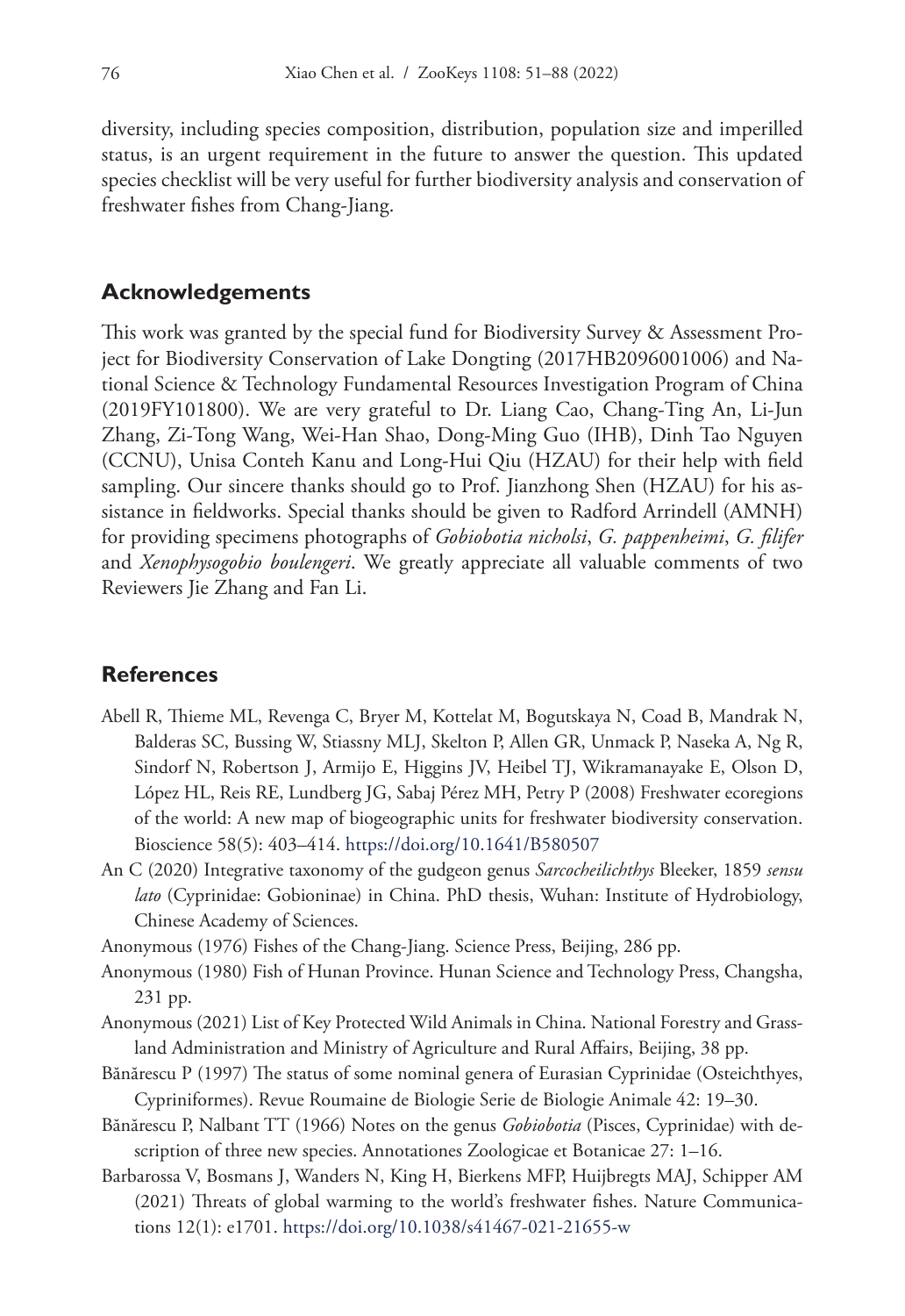- Betancur-R R, Wiley EO, Arratia G, Acero A, Bailly N, Miya M, Lecointre G, Orti G (2017) Phylogenetic classification of bony fishes. BMC Evolutionary Biology 17(1): e162. [https://](https://doi.org/10.1186/s12862-017-0958-3) [doi.org/10.1186/s12862-017-0958-3](https://doi.org/10.1186/s12862-017-0958-3)
- Bian W, Li C, Yu C, Liang Z, Zhang Z, Liu M, Yang D (2011) Biological characteristic and resource dynamic of *Sinilabeo decorus tungting*. Journal of Hydroecology 32: 67–73. [https://](https://doi.org/10.3969/j.issn.1003-1278.2011.04.013) [doi.org/10.3969/j.issn.1003-1278.2011.04.013](https://doi.org/10.3969/j.issn.1003-1278.2011.04.013)
- Bogutskaya NG, Naseka AM (2004) Catalogue of Agnathans and Fishes of Fresh and Brackish Waters of Russia with comments on nomenclature and taxonomy. Russian Academy of Sciences, KMK Scientific Press Ltd, Moscow, 389 pp.
- Bogutskaya NG, Naseka AM, Shedko SV, Vasil'eva ED, Chereshnev IA (2008) The fishes of the Amur River: Updated check-list and zoogeography. Ichthyological Exploration of Freshwaters 19: 301–366. <https://doi.org/10.1093/icesjms/fsn132>
- Bohlen J, Šlechtová V (2017) *Leptobotia micra*, a new species of loach (Teleostei: Botiidae) from Guilin, southern China. Zootaxa 4250(1): 11. <https://doi.org/10.11646/zootaxa.4250.1.7>
- Brooks TM, Da Fonseca GAB, Rodrigues ASL (2004) Species, Data, and Conservation Planning. Conservation Biology 18(6): 1682–1688. [https://doi.org/10.1111/j.1523-](https://doi.org/10.1111/j.1523-1739.2004.00457.x) [1739.2004.00457.x](https://doi.org/10.1111/j.1523-1739.2004.00457.x)
- Cao Y, Liao F, Wu Y (2012) Aquatic fauna of Xiangjiang River. Hunan Science and Technology Publishing House, Changsha, 452 pp.
- Chen J (1980) A study on the classification of the Botoid fishes of China. Zoological Research 1: 3–26.
- Chen Y (1998) Fauna Sinica: Osteichthyes Cypriniformes II. Science Press, Beijing, 531 pp.
- Chen T, Wang Y, Gardner C, Wu F (2020) Threats and protection policies of the aquatic biodiversity in the Yangtze River. Journal for Nature Conservation 58: 125931. [https://doi.](https://doi.org/10.1016/j.jnc.2020.125931) [org/10.1016/j.jnc.2020.125931](https://doi.org/10.1016/j.jnc.2020.125931)
- Chen X, Li Z, Boda P, Fernandes I, Xie Z, Zhang E (2022a) Environmental filtering in the dry season and spatial structuring in the wet: different fish community assembly rules revealed in a large subtropical floodplain lake. Environmental Science and Pollution Research. [J] <https://doi.org/10.1007/s11356-022-20529-y>
- Chen X, Wang M, Cao L, Zhang E (2022b) *Gobiobotia lii*, a new species of gudgeon (Teleostei, Gobionidae) from the middle Chang-Jiang Basin, central China, with notes on the validity of *G. nicholsi* Bănărescu & Nalbant, 1966. Zoosystematics and Evolution 98(1): 93–107. [J]<https://doi.org/10.3897/zse.98.80547>
- Cheng J, Zhang E (2012) A taxonomic research situation of the bargrid catfish genus *Pseudobagrus*. Journal of Jinggangshan University 033: 94–98. [https://doi.org/10.3969/j.](https://doi.org/10.3969/j.issn.1674-8085.2012.02.024) [issn.1674-8085.2012.02.024](https://doi.org/10.3969/j.issn.1674-8085.2012.02.024) [Natural Science]
- Cheng J, Shao W, López JA, Zhang E (2021) *Tachysurus lani*, a new catfish species (Teleostei: Bagridae) from the Pearl River basin, South China. Ichthyological Exploration of Freshwaters: 1–17.<https://doi.org/10.23788/IEF-1156>
- Chu Y (1931) Index Piscium Sinensium. Department of Biology, ST. John's University, Shanghai, 290 pp.
- Chu Y (1935) Comparative studies on the scales and on the pharyngeals and their teeth in Chinese Cyprinids, with particular reference to taxonomy and evolution. PhD thesis, Shanghai: St John's University. <https://doi.org/10.2307/1436747>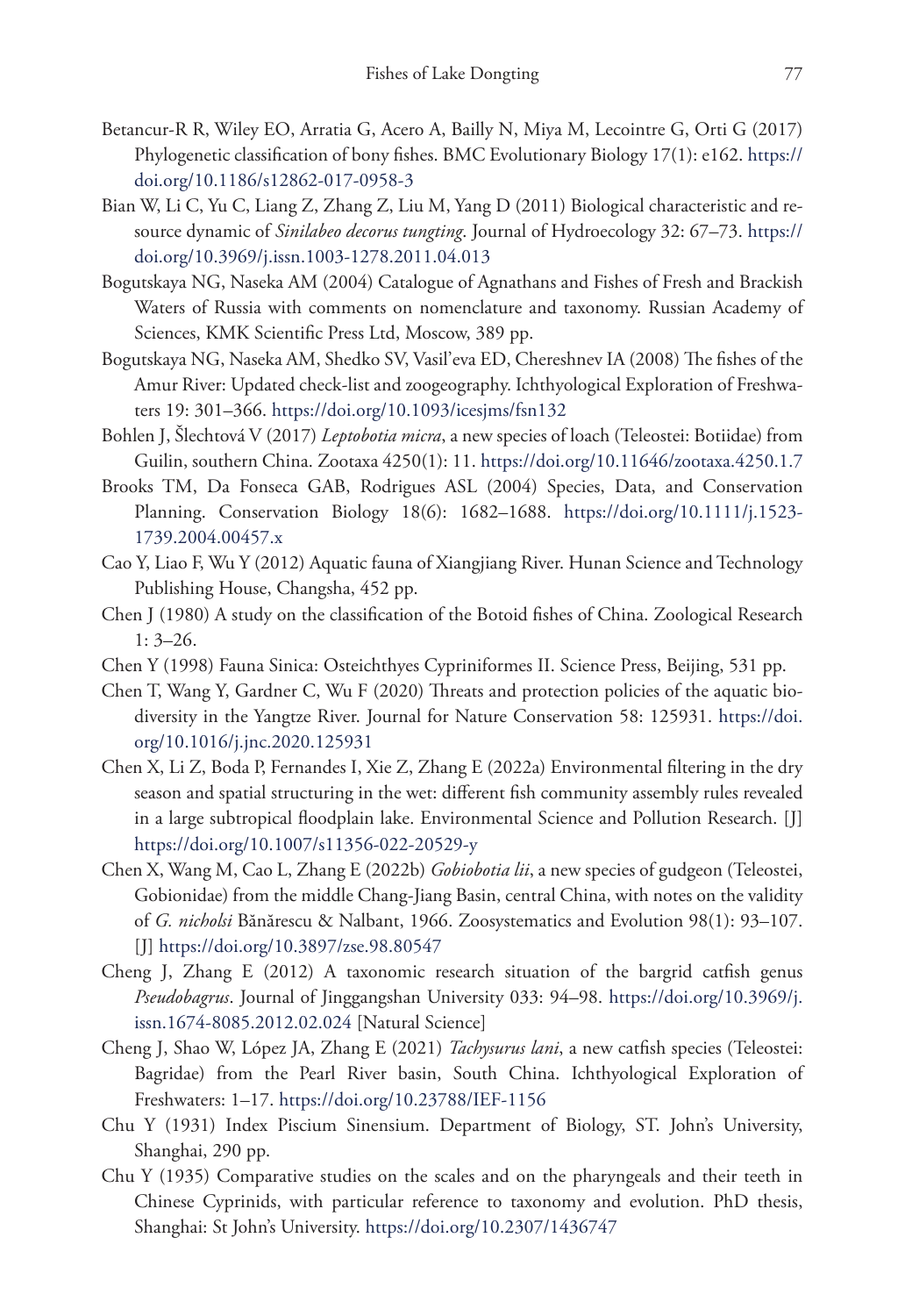- Chu X (1955) On fishes of Ichang, with notes on their distribution in the Yangtze River. Shui Sheng Sheng Wu Hsueh Bao •••: 81–95. <http://ir.ihb.ac.cn/handle/152342/7396>
- Chu X, Chen Y (1989) The fishes of Yunnan, China (I). Science Press, Beijing, 387 pp.
- Chu X, Zheng B, Dai D (1999) Fauna Sinica: Osteichthyes Siluriformes. Science Press, Beijing, 243 pp.
- CITES (2019) Checklist of Convention on International Trade in Endangered Species. [https://](https://checklist.cites.org/#/en/search/) [checklist.cites.org/#/en/search/](https://checklist.cites.org/#/en/search/) [Accessed 14 September 2021]
- Dai Z, Zhang E, Jiang Z, Wang X (2014) Re-description of the gudgeon species *Saurogobio gracilicaudatus* Yao & Yang in Luo, Yue & Chen, 1977 (Teleostei: Cyprinidae) from the Chang-Jiang basin, South China, with a note on its generic classification. Zootaxa 3847(2): 283–291.<https://doi.org/10.11646/zootaxa.3847.2.8>
- Ding R (1994) The fishes of Sichuan, China. Sichuan Publishing House of Science and Technology, Chengdu, 661 pp.
- Doi A, Arai R, Liu H (1999) *Acheilognathus macromandibularis*, a new bitterling (Cyprinidae) from the lower Changjiang basin, China. Ichthyological Exploration of Freshwaters 10: 303–308.
- Dong R, Wang Y, Lu C, Lei G, Wen L (2021) The seasonality of macroinvertebrate β diversity along the gradient of hydrological connectivity in a dynamic river-floodplain system. Ecological Indicators 121: 107112. <https://doi.org/10.1016/j.ecolind.2020.107112>
- Dou H, Jiang J (2000) Dongting Lake. Chinese Scientific and Technology University Press, Hefei, 344 pp.
- Du H, Wang CY, Wei QW, Zhang H, Wu JM, Li L (2013) Distribution and movement of juvenile and sub-adult Chinese sturgeon (*Acipenser sinensis* Gray, 1835) in the Three Gorges Reservoir and the adjacent upstream free-flowing Yangtze River section: A re-introduction trial. Journal of Applied Ichthyology 29(6): 1383–1388.<https://doi.org/10.1111/jai.12343>
- Dudgeon D, Arthington AH, Gessner MO, Kawabata Z-I, Knowler DJ, Lévêque C, Naiman RJ, Prieur-Richard A-H, Soto D, Stiassny MLJ, Sullivan CA (2006) Freshwater biodiversity: Importance, threats, status and conservation challenges. Biological Reviews of the Cambridge Philosophical Society 81(02): 163–182. [https://doi.org/10.1017/](https://doi.org/10.1017/S1464793105006950) [S1464793105006950](https://doi.org/10.1017/S1464793105006950)
- Fang J, Wang Z, Zhao S, Li Y, Tang Z, Yu D, Ni L, Liu H, Xie P, Da L, Li Z, Zheng C (2006) Biodiversity changes in the lakes of the Central Yangtze. Frontiers in Ecology and the Environment 4(7): 369–377. [https://doi.org/10.1890/1540-9295\(2006\)004\[0369:BCIT](https://doi.org/10.1890/1540-9295(2006)004%5B0369:BCITLO%5D2.0.CO;2) [LO\]2.0.CO;2](https://doi.org/10.1890/1540-9295(2006)004%5B0369:BCITLO%5D2.0.CO;2)
- Fang C, Chen W, Zhou H, Zhang Y, Fu P, He G, Wu B, Wang S (2016) Fish resources in Poyang Lake and suggestions on their utilization. Jiangsu Agriculture and Technology 044: 233–242, 243.<http://doi.org/10.15889/j.issn.1002-1302.2016.09.067>
- Fricke R, Eschmeyer W, Van Der Laan R (2021) Eschmeyer's Catalog of fishes: Genera, Species, References.<http://researcharchive.calacademy.org/>[Accessed 14 September 2021]
- Fu C, Wu J, Chen J, Wu Q, Lei G (2003) Freshwater fish biodiversity in the Yangtze River basin of China: Patterns, threats and conservation. Biodiversity and Conservation 12(8): 1649–1685.<https://doi.org/10.1023/A:1023697714517>
- Fu C, Luo J, Wu J, López JA, Zhong Y, Lei G, Chen J (2005) Phylogenetic relationships of salangid fishes (Osmeridae, Salanginae) with comments on phylogenetic placement of the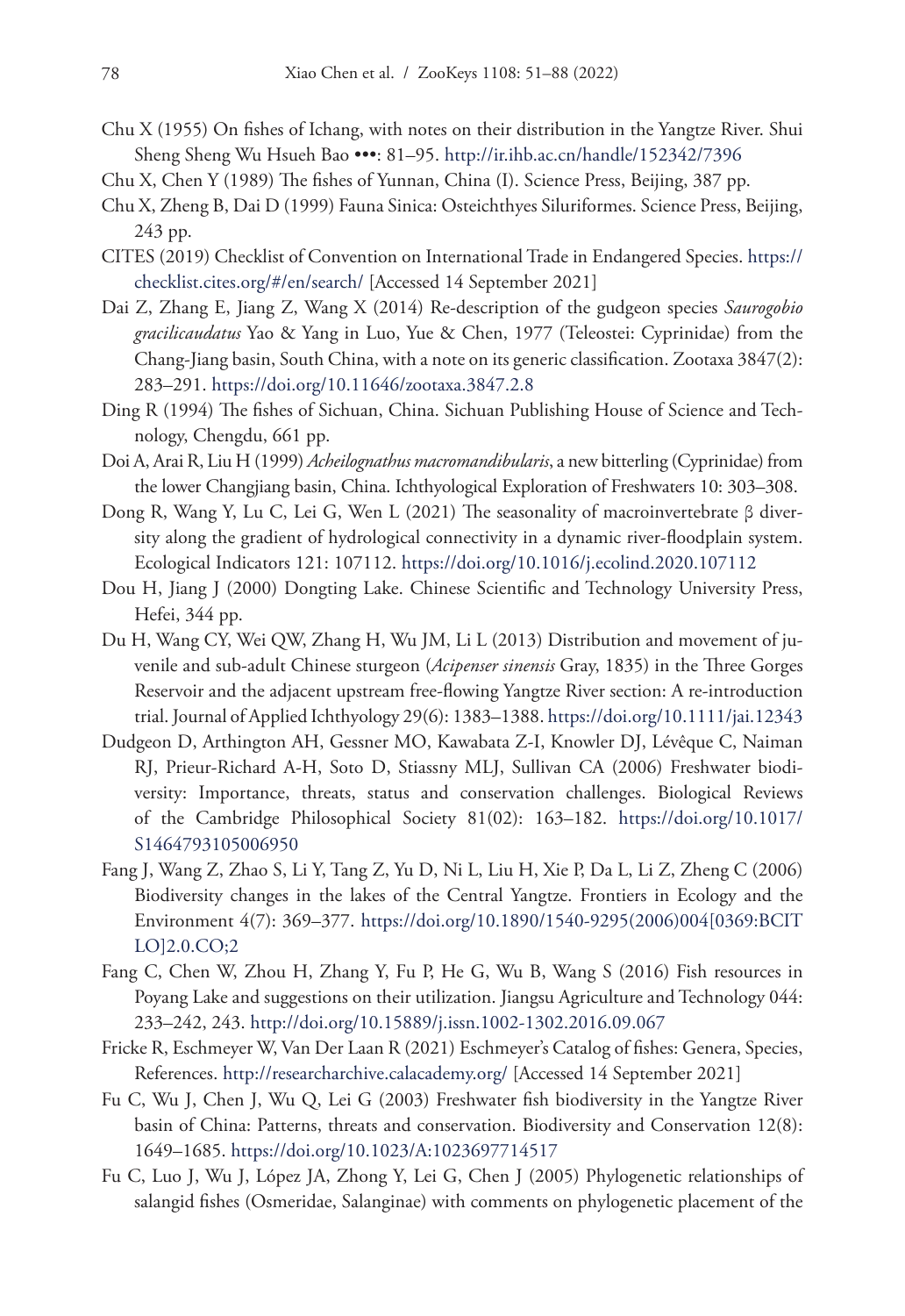salangids based on mitochondrial DNA sequences. Molecular Phylogenetics and Evolution 35(1): 76–84. <https://doi.org/10.1016/j.ympev.2004.11.024>

- Fu H, Wang X, Ge D, Li W, Tan X, Yuan G, Jeppesen E (2021) Human activities uncouple the cascading effects of hydrological gradients on plant diversity and ecosystem functions in the Lake Dongting wetland. Ecohydrology n/a: e2359. [https://doi.org/10.1002/](https://doi.org/10.1002/eco.2359) [eco.2359](https://doi.org/10.1002/eco.2359)
- Garman S (1912) Pisces. In: Some Chinese vertebrates. Harvard College, Cambridge, 630 pp.
- Günther ACLG (1873) Report on a collection of fishes from China. The Annals and magazine of natural history; zoology, botany, and geology 12: 239–250. [https://doi.](https://doi.org/10.1080/00222937308680749) [org/10.1080/00222937308680749](https://doi.org/10.1080/00222937308680749)
- Guo D, Zhang E (2021) Re-description of the loach species *Leptobotia citrauratea* (Teleostei, Botiidae), with the description of *L. brachycephala* from southern Zhejiang Province, China. ZooKeys 1017: 89–109.<https://doi.org/10.3897/zookeys.1017.57503>
- Guo L, Xie P, Ni L, Hu W, Li H (2007) The status of fishery resources of Lake Chaohu and its response to eutrophication. Shui Sheng Sheng Wu Hsueh Bao 31(5). [https://doi.](https://doi.org/10.3321/j.issn:1000-3207.2007.05.015) [org/10.3321/j.issn:1000-3207.2007.05.015](https://doi.org/10.3321/j.issn:1000-3207.2007.05.015)
- Guo L, Li J, Wang Z, Cuizhang F (2011) Phylogentic relationships of noodle-fishes (Osmeriformes: Salangidae) based on four mitochondrial genes. Shui Sheng Sheng Wu Hsueh Bao •••: 79–89.<https://doi.org/10.3724/SP.J.1035.2011.00449>
- Hora SL (1932) Classification, bionomics and evolution of homalopterid fishes. Memoirs of the Indian Museum v. 12(no. 2): 263–330. [Pls 10–12]
- Hu M, Wang C, Liu Y, Zhang X, Jian S (2019) Fish species composition, distribution and community structure in the lower reaches of Ganjiang River, Jiangxi, China. Scientific Reports 9(1): e10100. <https://doi.org/10.1038/s41598-019-46600-2>
- Huang L, Wu Z, Li J (2013) Fish fauna, biogeography and conservation of freshwater fish in Poyang Lake Basin, China. Environmental Biology of Fishes 96(10–11): 1229–1243. <https://doi.org/10.1007/s10641-011-9806-2>
- Huang S, Mei Z, Hao Y, Zheng J, Wang K, Wang D (2017) Saving the Yangtze finless porpoise: Time is rapidly running out. Biological Conservation 210: 40–46. [https://doi.](https://doi.org/10.1016/j.biocon.2016.05.021) [org/10.1016/j.biocon.2016.05.021](https://doi.org/10.1016/j.biocon.2016.05.021)
- Hughes RM, Herlihy AT, Peck DV (2021) Sampling efforts for estimating fish species richness in western USA river sites. Limnologica 87: 125859. [https://doi.org/10.1016/j.lim](https://doi.org/10.1016/j.limno.2021.125859)[no.2021.125859](https://doi.org/10.1016/j.limno.2021.125859)
- Jackson DA, Peres-Neto PR, Olden JD (2001) What controls who is where in freshwater fish communities-the roles of biotic, abiotic, and spatial factors. Canadian Journal of Fisheries and Aquatic Sciences 58: 157–170.<https://doi.org/10.1139/cjfas-58-1-157>
- Jiang Z, Cao L, Zhang E (2019) Spatio-temporal variations of fish assemblages in the Dongting Lake. Shui Sheng Sheng Wu Hsueh Bao (Supplement 43): 42–48. [https://doi.](https://doi.org/10.7541/2019.165) [org/10.7541/2019.165](https://doi.org/10.7541/2019.165)
- Jiang X, Wang J, Pan B, Li D, Wang Y, Liu X (2022) Assessment of heavy metal accumulation in freshwater fish of Dongting Lake, China: Effects of feeding habits, habitat preferences and body size. Journal of Environmental Sciences 112: 355–365. [https://doi.org/10.1016/j.](https://doi.org/10.1016/j.jes.2021.05.004) [jes.2021.05.004](https://doi.org/10.1016/j.jes.2021.05.004)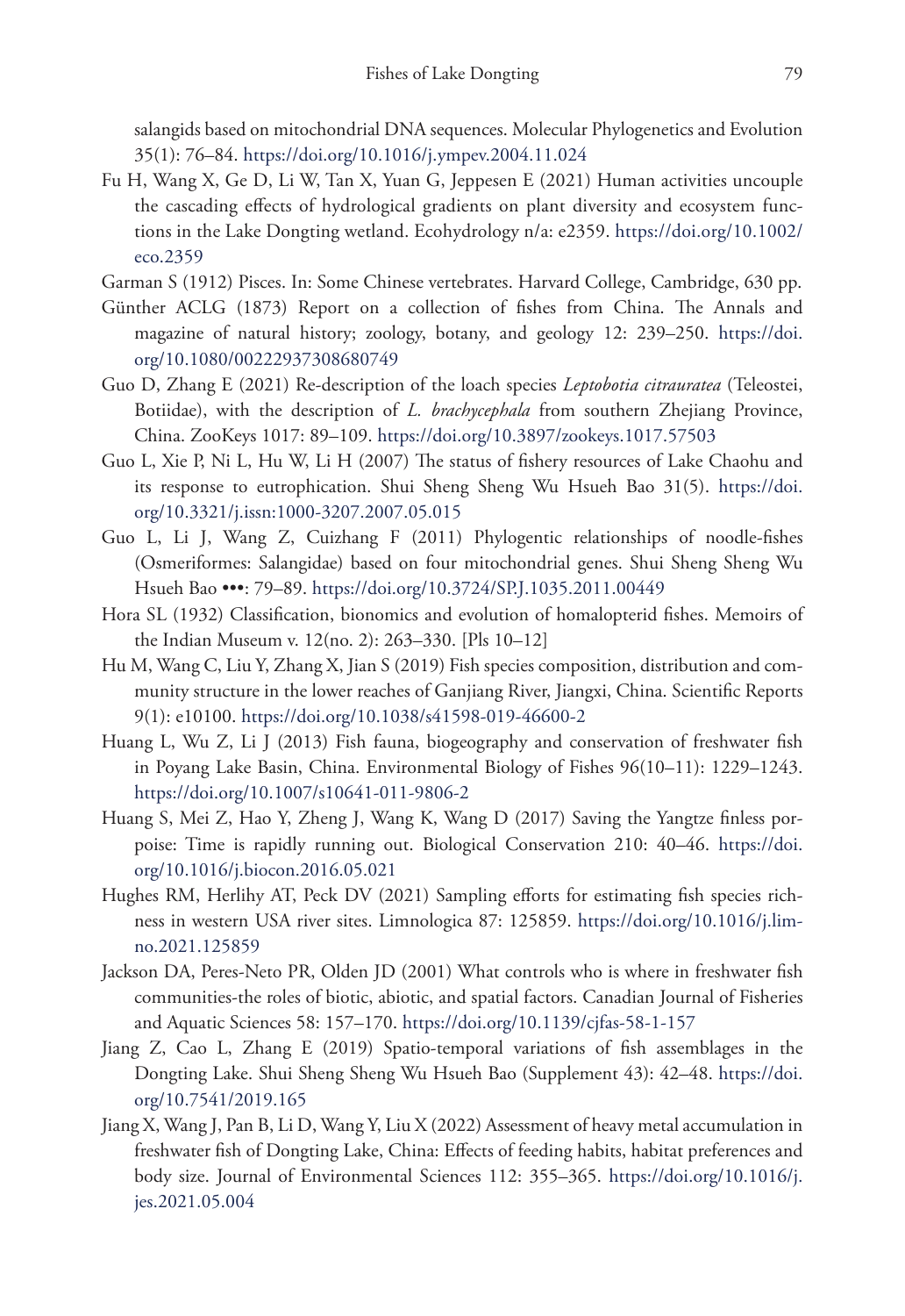- Kimura S (1934) Description of the fishes collected from the Yangtzekiang, China by the late Dr. K. Kishinouye and his party in 1927–1929. Journal of Shanghai Science Institute Section 3: 1.
- Kottelat M (2004) *Botia kubotai*, a new species of loach (Teleostei: Cobitidae) from the Ataran River basin (Myanmar), with comments on botiine nomenclature and diagnosis of a new genus. Zootaxa 401(1): 1–18. <https://doi.org/10.11646/zootaxa.401.1.1>
- Kottelat M (2006) Fishes of Mongolia: a check-list of the fishes known to occur in Mongolia with comments on systematics and nomenclature. Environment and Social Development, East Asia and Pacific Region, World Bank, Washington, D.C., 117 pp.
- Kottelat M (2012) Conspectus cobitidum: An inventory of the loaches of the world (Teleostei: Cypriniformes: Cobitoidei). The Raffles Bulletin of Zoology (Supplement 26): 1–199.
- Kottelat M (2013) The fishes of the inland waters of Southeast Asia: A catalogue and core bibliography of the fishes known to occur in freshwaters, mangroves and estuaries. The Raffles Bulletin of Zoology •••: 1–663.<https://doi.org/10.1186/1742-9994-10-72>
- Kottelat M, Freyhof J (2007) Handbook of European Freshwater Fishes. Cornol & Freyhof, Berlin, 646 pp.
- Kottelat M, Whitten A (1996) Freshwater biodiversity in Asia with special reference to fish. World Bank Technical Paper, 59 pp.<https://doi.org/10.1596/0-8213-3808-0>
- Kottelat M, Baird I, Kullander S, Ng HH, Parenti L, Rainboth W, Vidthayanon C (2012) The status and distribution of freshwater fishes of Indo-Burma. 35–65.
- Kreyenberg W, Pappenheim P (1908) Ein Beitrag zur Kenntnis der Fische der Jangtze und seiner Zuflüsse. Sitzungsberichte der Gesellschaft Naturforschender Freunde zu Berlin 1908: 95–109.<https://doi.org/10.5962/bhl.part.12852>
- Li C (2006) Study on the investigation of main economic fishery resource and the law of its variety in the Dongting Lake. Master thesis, Changsha: Hunan Agricultural University.
- Li J (2013) Ecological study on fish community and conservation strategies in Dongting Lake. Master thesis, Changsha: Central South University of Forestry & Technology.
- Li J, Jin Y, Wang W, Zhao Z, Wu X (2016a) Priority areas for land biodiversity conservation in China. Science Press, Beijing, 268 pp.
- Li Q, Liu Y, Zhou J, Gong Q, Li H, Lai J, Li L (2016b) The complete mitochondrial genome of *Gobiobotia filifer* (Teleostei, Cypriniformes: Cyprinidae). Mitochondrial DNA. Part A, DNA Mapping, Sequencing, and Analysis 27(5): 3325–3326. [https://doi.org/10.3109/1](https://doi.org/10.3109/19401736.2015.1018205) [9401736.2015.1018205](https://doi.org/10.3109/19401736.2015.1018205)
- Li Q, Yan Y, Chu L, Zhu R, Gao J, Gao Y (2016c) Spatial and temporal patterns of stream fish assemblages within Taihu Basin. Hupo Kexue 28(6): 1371–1380. [https://doi.](https://doi.org/10.18307/2016.0623) [org/10.18307/2016.0623](https://doi.org/10.18307/2016.0623)
- Li S, Chen J, Wang X (2016d) Global distribution, entry routes, mechanisms and consequences of invasive freshwater fish. Shengwu Duoyangxing 24(6): 672–685. [https://doi.](https://doi.org/10.17520/biods.2015374) [org/10.17520/biods.2015374](https://doi.org/10.17520/biods.2015374)
- Liang Q, Liu S (1959) Fishes in Xiangjiang River and Dongting Lake. Journal of Hunan Normal University 3: 67–73. [Abstract] [Natural Science]
- Liang Q, Liu S (1966) Fishes in Hunan Province. Journal of Hunan Normal University 5: 85–111. [Natural Science]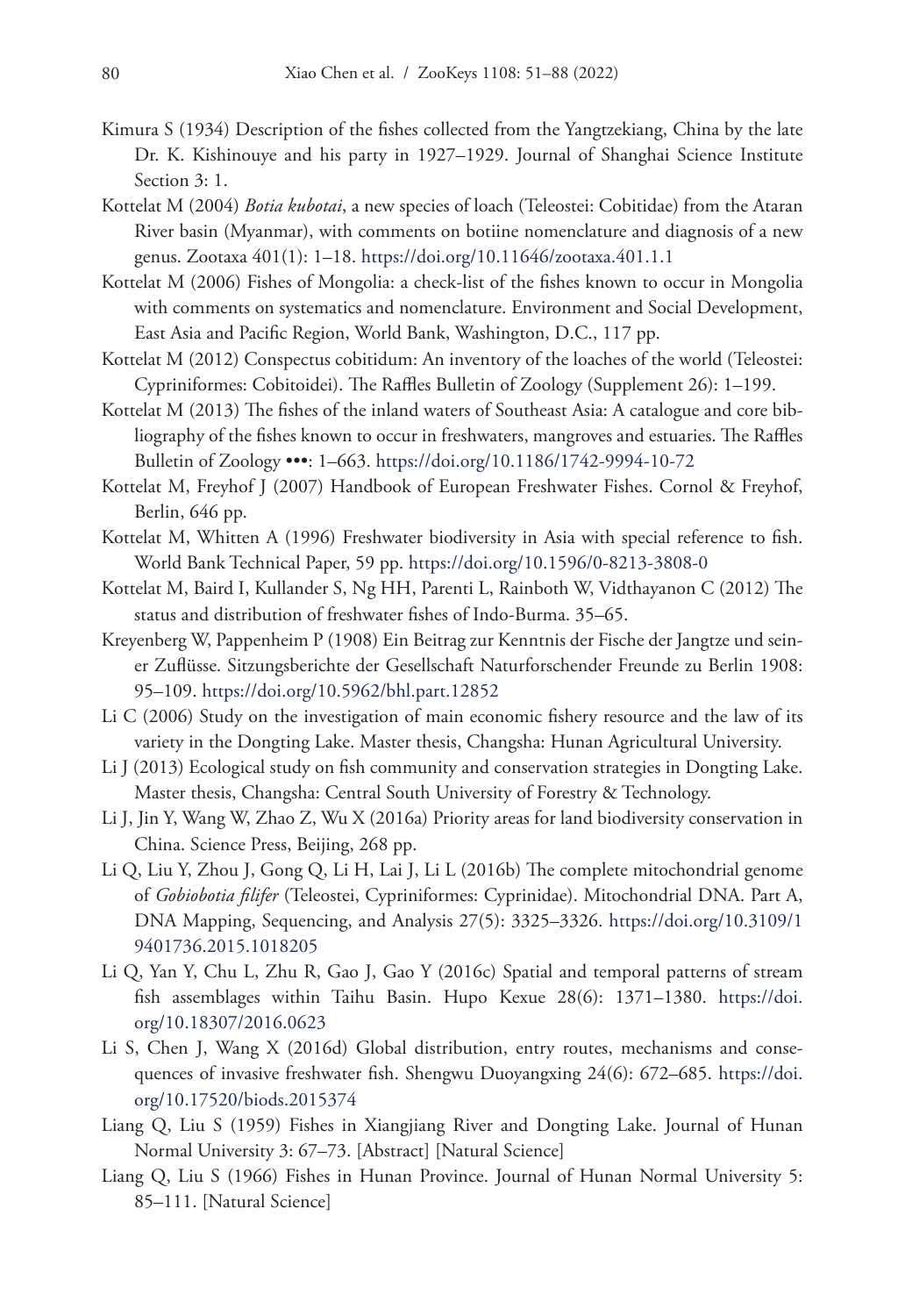- Liao F, He W, Huang X, Jing Q, He X (2002) Studies on present situation and change trend of Dongting Lake fishery resources and environment. Shui Sheng Sheng Wu Hsueh Bao 26: 5.<https://doi.org/10.3321/j.issn:1000-3207.2002.06.008>
- Liao F, He X, He W, Wang H, Xu D (2006) Status and protective regulation countermeasure in fishery resources and its environment of Dongting Lake. Journal of Yueyang Vocational Technical College 4: 6.<https://doi.org/10.3969/j.issn.1672-738X.2006.06.009>
- Liermann CR, Nilsson C, Robertson J, Ng RY (2012) Implications of dam obstruction for global freshwater fish diversity. Bioscience 62(6): 539–548. [https://doi.org/10.1525/](https://doi.org/10.1525/bio.2012.62.6.5) [bio.2012.62.6.5](https://doi.org/10.1525/bio.2012.62.6.5)
- Lin M, Zhang T, Ye S, Li W, Ren P, Yang Z, Liu J, Li Z (2013) Status of fish resources, historical variation and fishes management strategies in the Hongze Lake. Shui Sheng Sheng Wu Hsueh Bao 37: 1118–1127.
- Liu G (2002) Cause analysis and countermeasures of decline of fisheries resources about *Tenualosa reevesii* in Xiajiang County. Jiangxi Agricultural Science and Technology: 40–41.
- Liu H, Chen Y (1994) Phylogeny of the Sinipercine fishes with some taxonomic notes. Zoological Research 15 zk: 1–12.
- Liu X, Wang H (2018) Effects of loss of lateral hydrological connectivity on fish functional diversity. Conservation Biology 32(6): 1336–1345. <https://doi.org/10.1111/cobi.13142>
- Liu S, Chen D, Duan X, Qiu S, Wang L (2002) The resources status quo and protection strategies on Chinese shad. Shui Sheng Sheng Wu Hsueh Bao 26: 679–684.
- Liu MD, Chen DQ, Duan XB, Wang K, Liu SP (2010) Assessment of ecosystem health of upper and middle Yangtze River using fish-index of biotic integrity. Changjiang Kexueyuan Yuanbao 27: 1–6.
- Liu F, Wu J, Wang J (2011) Growth and reproductive characteristics of *Ancherythroculter kurematsui* Kimura. Shui Sheng Sheng Wu Hsueh Bao 35: 586–595.
- Liu L, Yang C, Yang P, Wang W, Zou W, Han Q (2013) Status and diversity of fish resources of Yuanshui River in Hunan Province, China. Oceanologia et Limnologia Sinica 44: 148–158.
- Liu H, Guo C, Qu X, Xiong F, Paukert CP, Chen Y, Su W (2020a) Fish diversity, endemism, threats, and conservation in the Jinsha River Basin (Upper Yangtze River), China. North American Journal of Fisheries Management 41(12): 1–18. <https://doi.org/10.1002/nafm.10441>
- Liu Z, Meng X, Li Z, Zhang J, Xu J, Yin S, Xie Z (2020b) Diversity assessment and protection strategies for the mollusk community in the southern Dongting Lake. Shengwu Duoyangxing 28(2): 155–165. <https://doi.org/10.17520/biods.2019287>
- Luo Y (1994) Some clarifications on the Cultrinae fishes of China. Shui Sheng Sheng Wu Hsueh Bao 18: 45–49. <http://ir.ihb.ac.cn/handle/152342/5108>
- Luo G (2005) History of western botanical and zoological studies in China. Shandong Education Press, Ji'nan, 434 pp.
- Luo Y, Yue P (1996) Preliminary studies on phylogeny of subfamily Cultrinae (Cypriniformes: Cyprinidae). Shui Sheng Sheng Wu Hsueh Bao 020: 182–185. [http://ir.ihb.ac.cn/han](http://ir.ihb.ac.cn/handle/152342/4694)[dle/152342/4694](http://ir.ihb.ac.cn/handle/152342/4694)
- Marta S, Lacasella F, Romano A, Ficetola GF (2019) Cost-effective spatial sampling designs for field surveys of species distribution. Biodiversity and Conservation 28(11): 2891–2908. <https://doi.org/10.1007/s10531-019-01803-x>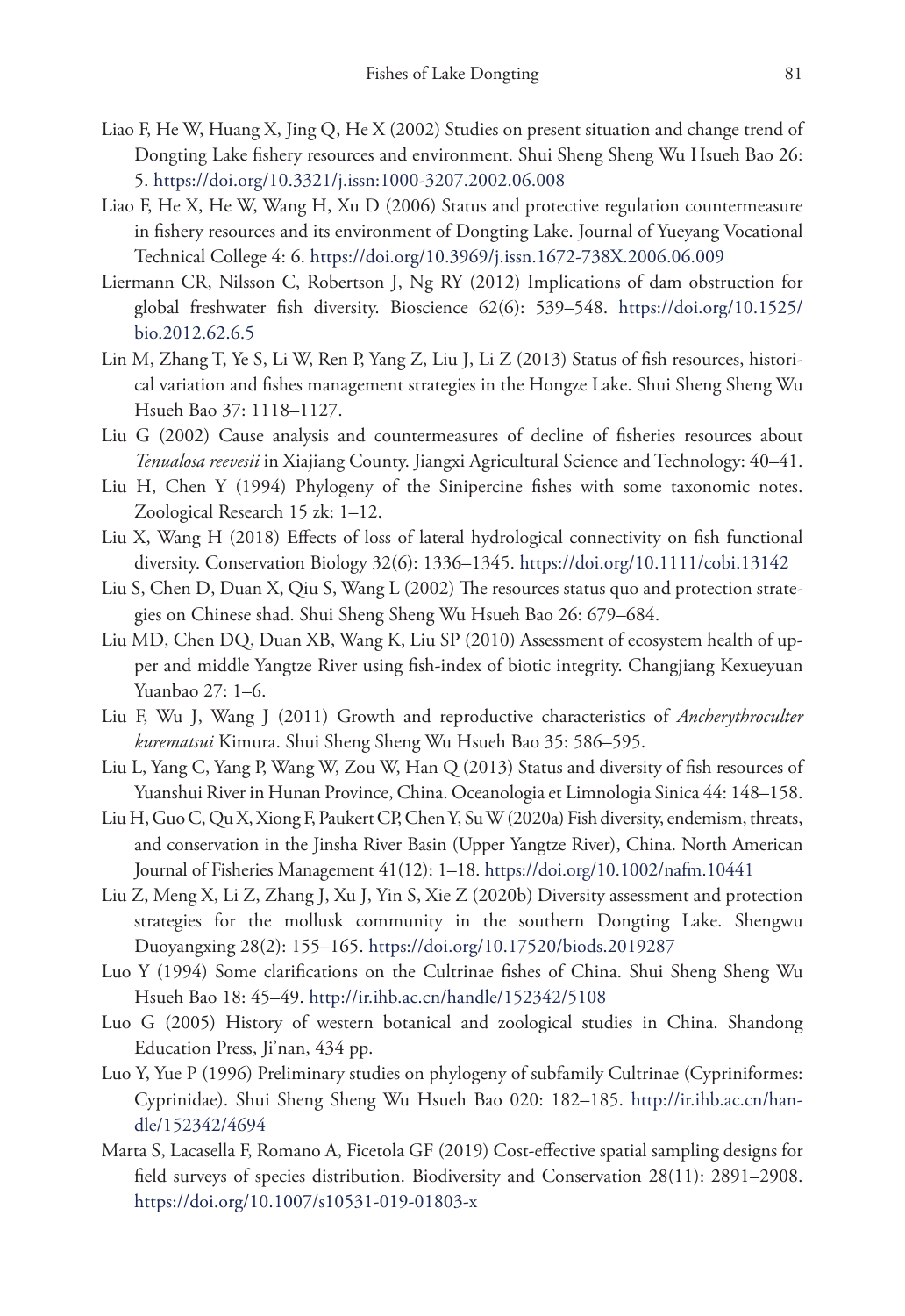- Meng X, Jiang X, Li Z, Wang J, Cooper KM, Xie Z (2018) Responses of macroinvertebrates and local environment to short-term commercial sand dredging practices in a flood-plain lake. The Science of the Total Environment 631–632: 1350–1359. [https://doi.org/10.1016/j.](https://doi.org/10.1016/j.scitotenv.2018.03.086) [scitotenv.2018.03.086](https://doi.org/10.1016/j.scitotenv.2018.03.086)
- Nelson J, Grande T, Wilson M (2016) Fishes of the World, 5<sup>th</sup> Edn. 750 pp. [https://doi.](https://doi.org/10.1002/9781119174844) [org/10.1002/9781119174844](https://doi.org/10.1002/9781119174844)
- Ng HH, Freyhof J (2007) *Pseudobagrus nubilosus*, a new species of catfish from central Vietnam (Teleostei: Bagridae), with notes on the validity of *Pelteobagrus* and *Pseudobagrus*. Ichthyological Exploration of Freshwaters 18: 9–16.
- Ng HH, Kottelat M (2007) The identity of *Tachysurus sinensis* La Cepède, 1803, with the designation of a neotype (Teleostei: Bagridae) and notes on the identity of *T. fulvidraco* (Richardson, 1845). Electronic Journal of Ichthyology 3: 35–54.
- Nichols JT (1925a) An analysis of Chinese loaches of the genus *Misgurnus*. American Museum Novitates 169: 1–7.
- Nichols JT (1925b) Some Chinese fresh-water fishes. I. Loaches of the genus *Botia* in the Yangtze Basin. II. A new Minnow-like Carp from Szechwan. III. The Chinese Sucker, *Myxocyprinus*. American Museum Novitates 177: 1–10.
- Nichols JT (1925c) Some Chinese fresh-water fishes. IV. Gudgeons of the genus *Coripareius*. V. Gudgeons related to the European *Gobio gobio*. VI. New gudgeons of the genera *Gnathopogon* and *Leucogobio*. American Museum Novitates 181: 1–8.
- Nichols JT (1925d) Some Chinese fresh-water fishes. VII. New carps of the genera *Varicorhinus* and *Xenocypris*. American Museum Novitates 182: 1–8.
- Nichols JT (1925e) Some Chinese fresh-water fishes. X. Subgenera of bagrin catfishes. XI. Certain apparently undescribed carps from Fukien. XII. A small goby from the central Yangtze. XIII. A new minnow referred to *Leucogobio*. XIV. Two apparently undescribed fishes. American Museum Novitates 185: 1–8.
- Nichols JT (1926) Some Chinese fresh-water fishes. XV. Two apparently undescribed catfishes from Fukien. XVI. Concerning gudgeons related to *Pseudogobio*, and two new species of it. XVII. Two new rhodeins. American Museum Novitates 214: 1–7.
- Nichols JT (1928) Chinese fresh-water fishes in the American Museum of Natural History's collections: A provisional check-list of the fresh-water fishes of China. Bulletin of the American Museum of Natural History 58: 1–62. [AMNH]
- Nichols JT (1943) The fresh-water fishes of China. The American Museum of Natural History, New York, 388 pp.
- Nichols JT, Pope CH (1927) The fishes of Hainan. Bulletin of the American Museum of Natural History 54: 321–398.
- Pan B, Liu X (2021) A review of water ecology problems and restoration in the Yangtze River Basin. Changjiang Kexueyuan Yuanbao 38(3): 1–8. [https://doi.org/10.11988/ck](https://doi.org/10.11988/ckyyb.202007872021)[yyb.202007872021](https://doi.org/10.11988/ckyyb.202007872021)
- Pompeu PS, de Carvalho DR, Leal CG, Leitão RP, Alves CBM, Braga DF, Castro MA, Junqueira NT, Hughes RM (2021) Sampling efforts for determining fish species richness in megadiverse tropical regions. Environmental Biology of Fishes 104(11): 1487–1499. [htt](https://doi.org/10.1007/s10641-021-01184-7)[ps://doi.org/10.1007/s10641-021-01184-7](https://doi.org/10.1007/s10641-021-01184-7)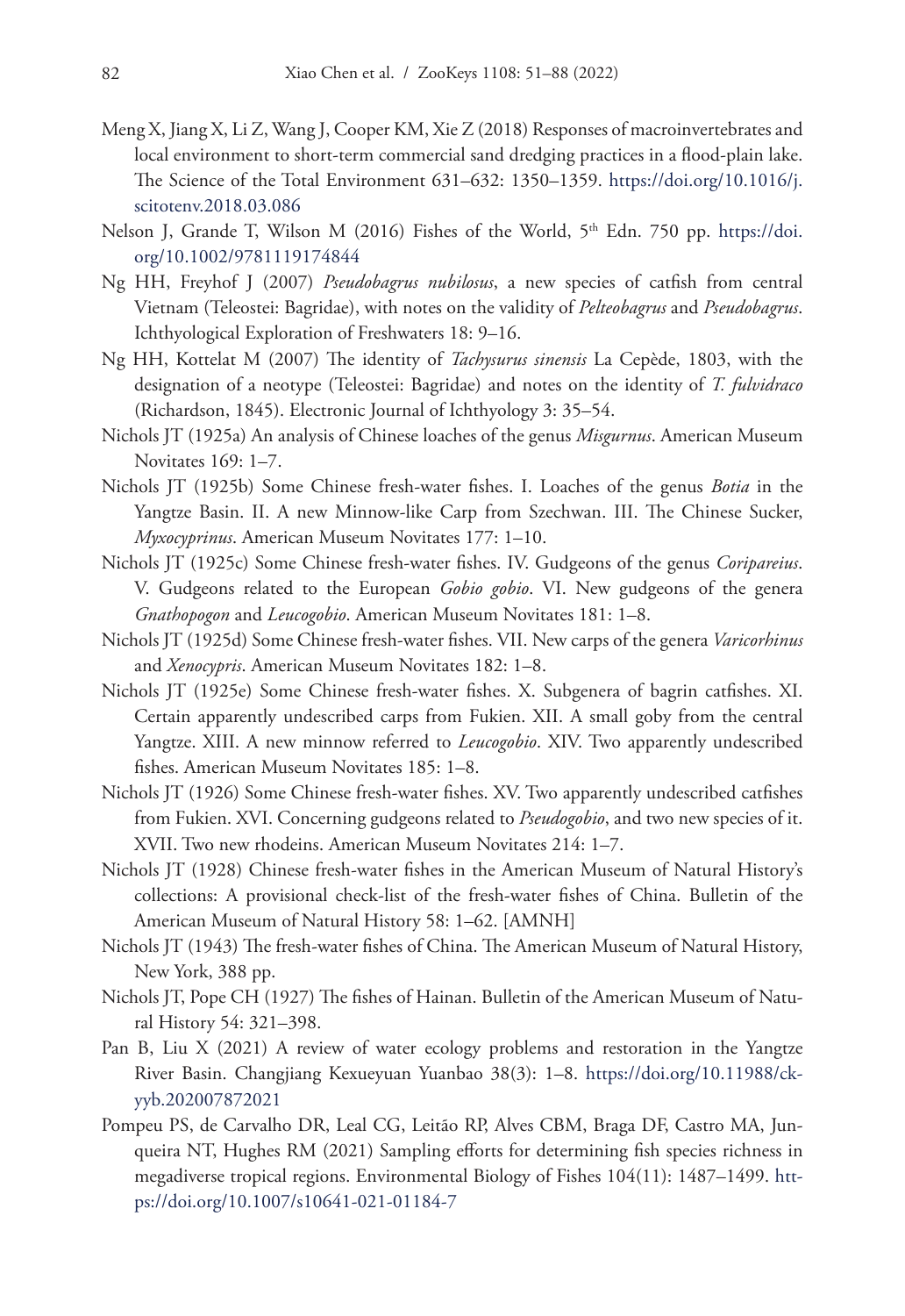- Qin X, Gong Z, Liu H (2019) Lateral migration of fish between China's second largest freshwater lake (Dongting Lake) and the mainstem of the Yangtze River. Environmental Biology of Fishes 102(4): 527–539. <https://doi.org/10.1007/s10641-019-00851-0>
- Regan CT (1908) Descriptions of three new freshwater fishes from China. Annals & Magazine of Natural History 1(8): 120.<https://doi.org/10.1080/00222930808692364>
- Reid AJ, Carlson AK, Creed IF, Eliason EJ, Gell PA, Johnson PTJ, Kidd KA, MacCormack TJ, Olden JD, Ormerod SJ, Smol JP, Taylor WW, Tockner K, Vermaire JC, Dudgeon D, Cooke SJ (2019) Emerging threats and persistent conservation challenges for freshwater biodiversity. Biological Reviews of the Cambridge Philosophical Society 94(3): 849–873. <https://doi.org/10.1111/brv.12480>
- Ren P, He H, Song Y, Cheng F, Xie S (2015) The spatial pattern of larval fish assemblages in the lower reach of the Yangtze River: Potential influences of river–lake connectivity and tidal intrusion. Hydrobiologia 766: 365–379.<https://doi.org/10.1007/s10750-015-2471-2>
- Ru H (2008) Spatio-temporal patterns and river-lake migration rhythms of fish assemblage in Dongting Lake, a large Yangtze-connected lake. Master thesis, Lanzhou: Northwest Normal University.
- Ru H (2012) Life history processes of river-lake migratory fishes in the area of the Dongting Lake, a large river-connected lake in the Yangtze floodplain. PhD thesis, Wuhan: Institute of Hydrobiology, Chinese Academy of Sciences.
- Ru H, Liu X (2013) River-lake migration of fishes in the Dongting Lake area of the Yangtze floodplain. Journal of Applied Ichthyology 29(3): 594–601. <https://doi.org/10.1111/jai.12116>
- Sauvage HE, Thiersant Dd (1874) Notes sur les poissons des eaux douces de Chine. In: Audouin JV, Bouvier EL, Grassé P-P, Milne-Edwards H, Milne-Edwards A, Perrier E (Eds) Annales des sciences naturelles (Zoologie et Paléontologie). Crochard, 162–180.
- Shao W, Cheng J, Zhang E (2021) Eight in One: Hidden Diversity of the Bagrid Catfish *Tachysurus albomarginatus* s.l. (Rendhal, 1928) Widespread in Lowlands of South China. Frontiers in Genetics 12: 713793. <https://doi.org/10.3389/fgene.2021.713793>
- Sluys R (2013) The unappreciated, fundamentally analytical nature of taxonomy and the implications for the inventory of biodiversity. Biodiversity and Conservation 22(4): 1095–1105. <https://doi.org/10.1007/s10531-013-0472-x>
- Strayer DL, Dudgeon D (2010) Freshwater biodiversity conservation: Recent progress and future challenges. Journal of the North American Benthological Society 29(1): 344–358. <https://doi.org/10.1899/08-171.1>
- Suzuki T, Shibukawa K, Senou H, Chen IS (2016) Redescription of *Rhinogobius similis* Gill 1859 (Gobiidae: Gobionellinae), the type species of the genus *Rhinogobius* Gill 1859, with designation of the neotype. Ichthyological Research 63(2): 227–238. [https://doi.](https://doi.org/10.1007/s10228-015-0494-3) [org/10.1007/s10228-015-0494-3](https://doi.org/10.1007/s10228-015-0494-3)
- Suzuki T, Shibukawa K, Aizawa M (2017) *Rhinogobius mizunoi*, a new species of freshwater goby (Teleostei: Gobiidae) from Japan. Kanagawa Kenritsu Hakubutsukan Kenkyu Hokoku, Shizen Kagaku 46: 79–95. [https://doi.org/10.32225/bkpmnh.2017.46\\_79](https://doi.org/10.32225/bkpmnh.2017.46_79)
- Tan M, Armbruster JW (2018) Phylogenetic classification of extant genera of fishes of the order Cypriniformes (Teleostei: Ostariophysi). Zootaxa 4476(1): 34. [https://doi.org/10.11646/](https://doi.org/10.11646/zootaxa.4476.1.4) [zootaxa.4476.1.4](https://doi.org/10.11646/zootaxa.4476.1.4)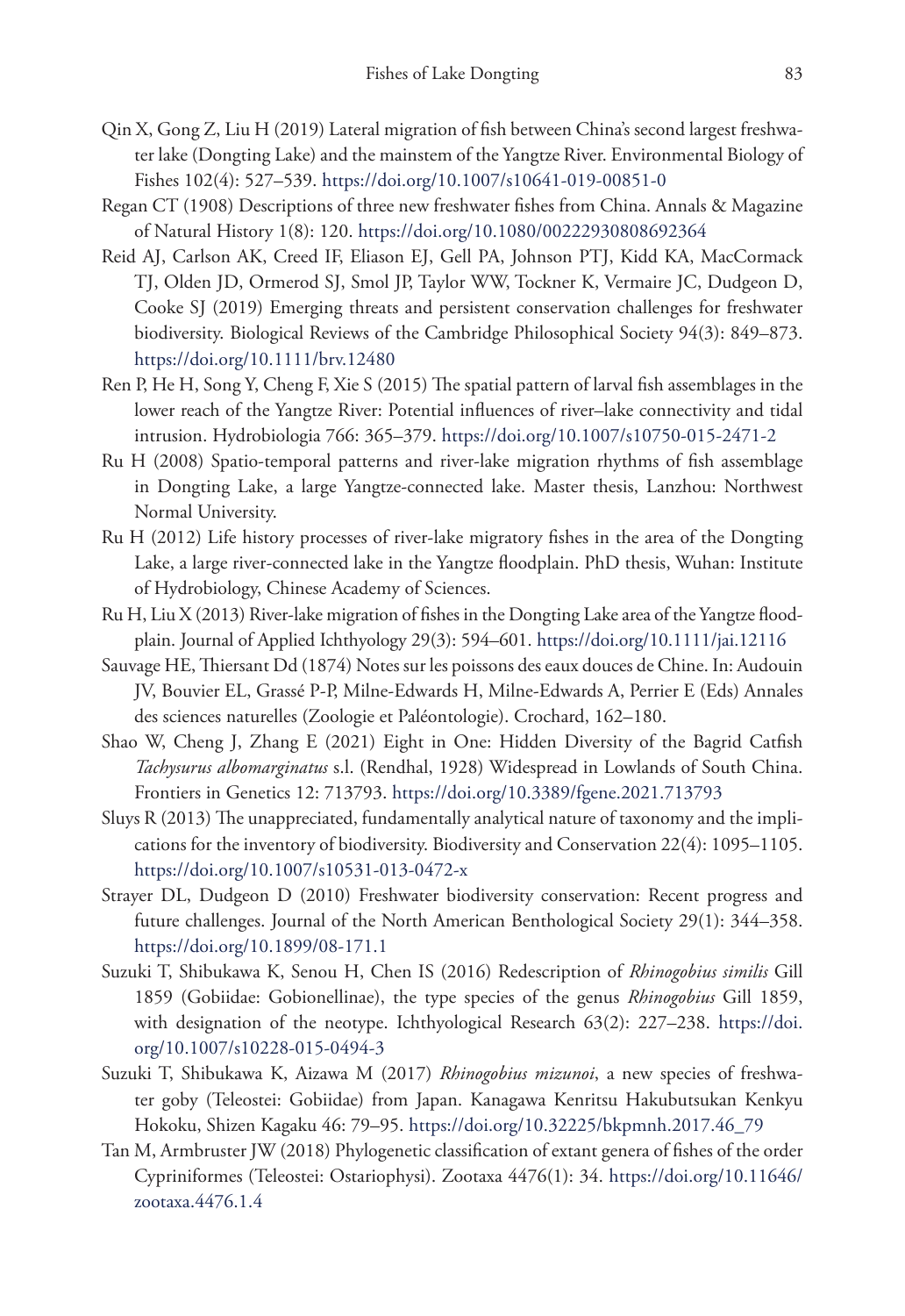- Tang J, Qian M (1979) Fish Fauna in Dongting Lake. Freshwater Fisheries: 24–32.
- Tang W, Liu H, Ma J, Xiao R (1993) Effects of Jiangxi Wan'an dam on *Tenualosa reevesii* breeding in Ganjiang and its countermeasures. Water Fisheries 65: 18–19. [http://ir.ihb.ac.cn/](http://ir.ihb.ac.cn/handle/152342/5254) [handle/152342/5254](http://ir.ihb.ac.cn/handle/152342/5254)
- Tang W, Chen Y, Wu H (2001) Fish species diversity of Wulin Mountains region and its zoogeographic analyses. Journal of Shanghai Fisheries University.
- Tang Q, Liu H, Yang X, Nakajima T (2005) Molecular and morphological data suggest that *Spinibarbus caldwelli* (Nichols) (Teleostei: Cyprinidae) is a valid species. Ichthyological Research 52(1): 77–82.<https://doi.org/10.1007/s10228-004-0259-x>
- Tang Q, Li X, Yu D, Zhu YR, Ding BQ, Liu H, Danley PD (2018) *Saurogobio punctatus* sp. nov., a new cyprinid gudgeon (Teleostei: Cypriniformes) from the Yangtze River, based on both morphological and molecular data. Journal of Fish Biology 92(2): 347–364. [https://](https://doi.org/10.1111/jfb.13498) [doi.org/10.1111/jfb.13498](https://doi.org/10.1111/jfb.13498)
- Tchang TL (1933) The study of Chinese cyprinoid fishes, part 1. Zoologia Sinica B 2: 1–247.
- Tedesco PA, Beauchard O, Bigorne R, Blanchet S, Buisson L, Conti L, Cornu J-F, Dias MS, Grenouillet G, Hugueny B, Jezequel C, Leprieur F, Brosse S, Oberdorff T (2017) A global database on freshwater fish species occurrence in drainage basins. Scientific Data 4(1): e170141.<https://doi.org/10.1038/sdata.2017.141>
- Temminck CJ, Schlegel H (1845) Pisces. Siebold, P F de (ed): Fauna Japonica, sive descriptio animalium, quae in itinere per Japoniam suscepto annis 1823–1830 collegit, notis, observationibus et adumbrationibus llustravit Ph Fr de Siebold Lugduni Batavorum [Leiden] (A Arnz et soc) Parts 7–9: 113–172[, Pls 1–143 + A].
- The Forest Department of Hunan Province (2015) Hunan provincial key protected wildlife list. <http://lyj.hunan.gov.cn/>[Accessed 11 November 2021]
- Tregidgo D, Parry L, Barlow J, Pompeu PS (2021) Urban market amplifies strong species selectivity in Amazonian artisanal fisheries. Neotropical Ichthyology 19(3): e200097. [https://](https://doi.org/10.1590/1982-0224-2021-0097) [doi.org/10.1590/1982-0224-2021-0097](https://doi.org/10.1590/1982-0224-2021-0097)
- Van Der Laan R, Eschmeyer WN, Fricke R (2014) Family-group names of recent fishes. Zootaxa 3882(1): 1–230. <https://doi.org/10.11646/zootaxa.3882.1.1>
- Vasil'eva ED, Makeeva AP (2003) Taxonomic status of the black Amur bream and some remarks on problems of taxonomy of the genera *Megalobrama* and *Sinibrama* (Cyprinidae, Cultrinae). Journal of Ichthyology 43: 607–623.
- Wang H (1984) Fishes in Beijing. Beijng Press, 121 pp.
- Wang X (2019) Population genetic structure and spatial ecological process of two fish species in the Chishui River. PhD thesis, Wuhan: University of Chinese Academy of Sciences.
- Wang Z (2021) Updated species checklist and species diversity of fishes in the Gan-Jiang Basin of Jiangxi Province, South China. Master thesis, Wuhan: Institute of Hydrobiology, Chinese Academy of Sciences.
- Wang S, Dou H (1998) Chinese Lakes. Science Press, Beijing, 598 pp.
- Wang Z, Zhang E (2021) An updated species checklist of freshwater fishes from the Gan-Jiang. Biodiversity Science 29(9): 1256–1264.<https://doi.org/10.17520/biods.2021119>
- Wang JH, Wei QW, Zou YC (2011) Conservation strategies for the Chinese sturgeon, *Acipenser sinensis*: An overview on 30 years of practices and future needs. Journal of Applied Ichthyology 27(2): 176–180.<https://doi.org/10.1111/j.1439-0426.2011.01716.x>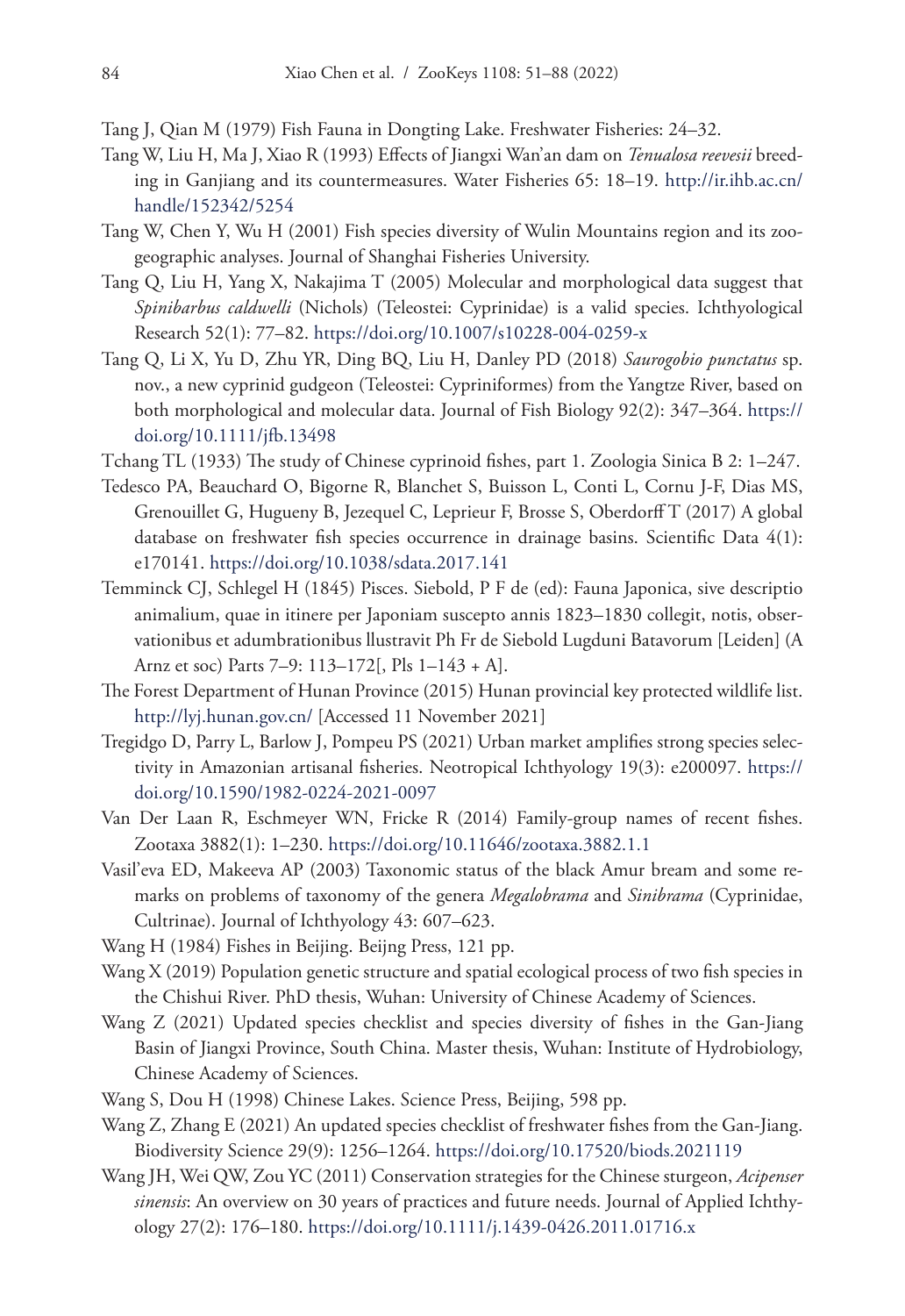- Wang H, Liu X, Wang H (2016) The Yangtze River Floodplain: Threats and Rehabilitation. American Fisheries Society Symposium, 263–291.
- Wang H, Liu X, Wang H (2019a) The Yangtze river-floodplain ecosystem: Multiple threats and holistic conservation. Shui Sheng Sheng Wu Hsueh Bao 43(S1): 157–182. [https://doi.](https://doi.org/10.7541/2019.178) [org/10.7541/2019.178](https://doi.org/10.7541/2019.178)
- Wang X, Liu F, Yu D, Liu H (2019b) Mitochondrial divergence suggests unexpected high species diversity in the opsariichthine fishes (Teleostei: Cyprinidae) and the revalidation of *Opsariichthys macrolepis*. Ecology and Evolution 9(5): 2664–2677. [https://doi.](https://doi.org/10.1002/ece3.4933) [org/10.1002/ece3.4933](https://doi.org/10.1002/ece3.4933)
- Wang D, Gao L, Tian H, Dong W, Duan X, Liu S, Chen D (2020) Population genetics and sympatric divergence of the freshwater gudgeon, *Gobiobotia filifer*, in the Yangtze River inferred from mitochondrial DNA. Ecology and Evolution 10(1): 50–58. [https://doi.](https://doi.org/10.1002/ece3.5746) [org/10.1002/ece3.5746](https://doi.org/10.1002/ece3.5746)
- Wu H (1930) Description de poissions nouveaux de Chine. Bulletin du Muséum National d'Histoire Naturelle (Série 2) 2: 255–259.
- Wu H (1977) Fish of Chinese Cyprinidae (II). Shanghai Scientific & Technical Publishers, Shanghai, 298 pp.
- Wu H, Zhong J (2008) Fauna Sinica, Osteichthyes Perciformes (V) Gobioidei [M], Science Press, Beijing, 568–635.
- Wu X, Chen Y, Chen X, Chen J (1981) The phylogeny of subfamilies and the relationship between phylogeny of subfamilies of *Cyprinus carpio*. Science China •••: 115–122.
- Wu JM, Wang CY, Zhang H, Du H, Liu ZG, Shen L, Wei QW, Rosenthal H (2015) Drastic decline in spawning activity of Chinese sturgeon *Acipenser sinensis* Gray 1835 in the remaining spawning ground of the Yangtze River since the construction of hydrodams. Journal of Applied Ichthyology 31(5): 839–842.<https://doi.org/10.1111/jai.12882>
- Wu J, Wang C, Zhang S, Zhang H, Du H, Liu Z, Wei Q (2017) From continuous to occasional: Small-scale natural reproduction of Chinese sturgeon occured in the Gezhouba spawning ground, Yichang, China. Journal of Fishery Sciences of China 24(3): 425–431. <https://doi.org/10.3724/SP.J.1118.2017.17095>
- Wu Y, Li H, Liao F, Yang X, Xie Z (2021) The fish fauna of Hunan Province. Science Press, Beijing, 488 pp.
- Xie Z, Xie C, Zhang E (2003) Morphological variations among the Chinese species of *Sinibrama* (Pisces: Teleostei: Cyprinidae), with comments on their species validities. Zoological Research 24: 321–330. <https://doi.org/10.3321/j.issn:0254-5853.2003.05.001>
- Xuan Z, Jiang T, Liu H, Qiu C, Chen X, Yang J (2020) Are there still anadromous the estuarine tapetail anchovies *Colia nasus* in Dongting Lake? Shui Sheng Sheng Wu Hsueh Bao 44: 838–843.<https://doi.org/10.7541/2020.100>
- Yang J, Xiao W, Kuang X, Wei Z, Liu R (2000) Studies on the distribution, population size and the active regularity of *Lipotes vexillifer* and *Neophocaena phocaenoides* in Dongting Lake and Boyang Lake. Changjiang Liuyu Ziyuan Yu Huanjing 9: 444–450.
- Yang L, Sado T, Vincent Hirt M, Pasco-Viel E, Arunachalam M, Li J, Wang X, Freyhof J, Saitoh K, Simons AM, Miya M, He S, Mayden RL (2015a) Phylogeny and polyploidy: Resolving the classification of cyprinine fishes (Teleostei: Cypriniformes). Molecular Phylogenetics and Evolution 85: 97–116. <https://doi.org/10.1016/j.ympev.2015.01.014>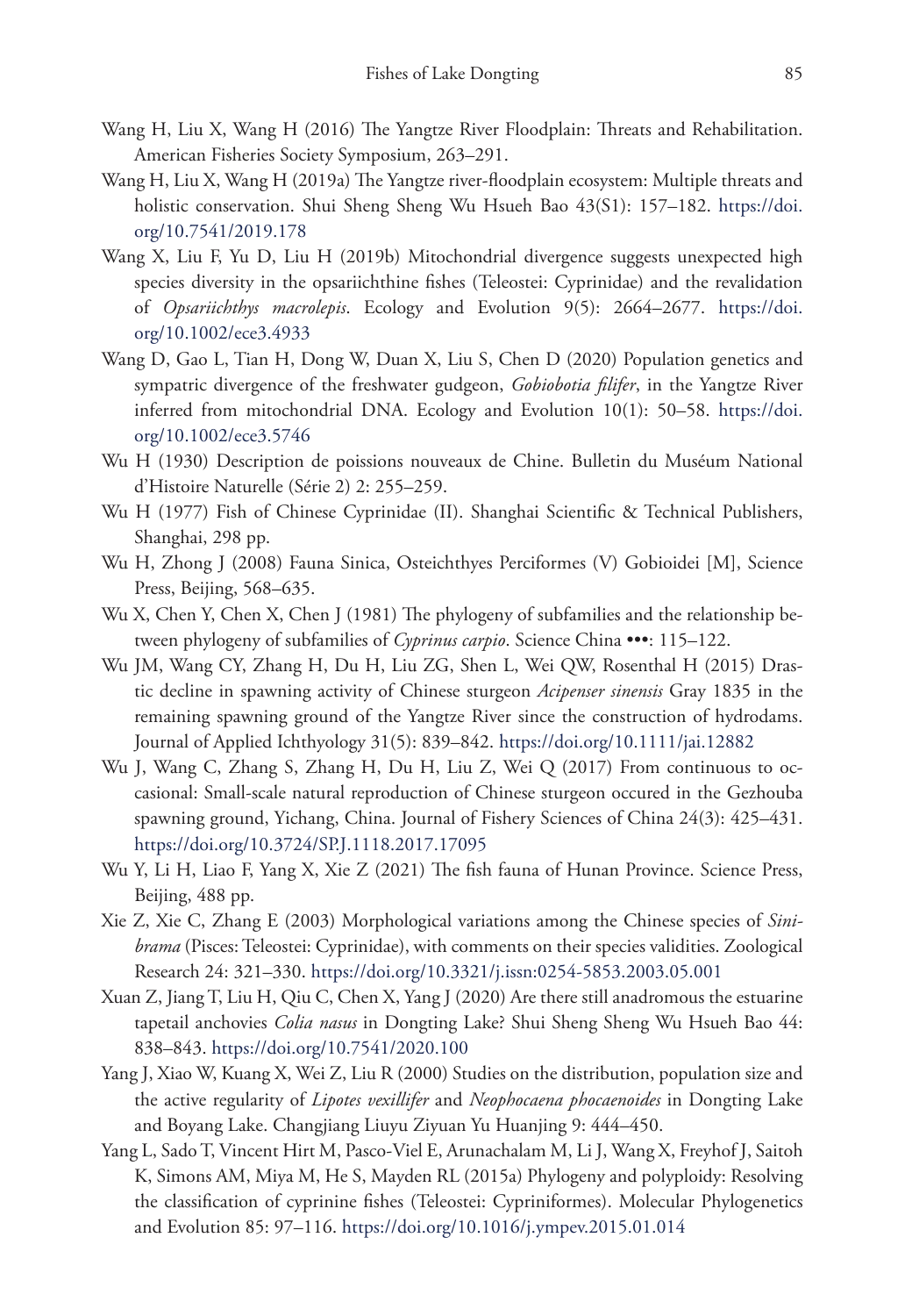- Yang S, Li M, Zhu Q, Wang M, Liu H (2015b) Spatial and temporal variations of fish assemblages in Poyanghu Lake. Changjiang Liuyu Ziyuan Yu Huanjing 24: 54–64. [https://doi.](https://doi.org/10.11870/cjlyzyyhj201501008) [org/10.11870/cjlyzyyhj201501008](https://doi.org/10.11870/cjlyzyyhj201501008)
- Yang D, Song Y, Ma J, Li P, Zhang H, Price MRS, Li C, Jiang Z (2016) Stepping-stones and dispersal flow: Establishment of a meta-population of Milu (*Elaphurus davidianus*) through natural re-wilding. Scientific Reports 6(1): e27297.<https://doi.org/10.1038/srep27297>
- Yang T, Yu D, Gao X, Liu H (2020) Mechanism of fish community assembly in middle reaches of the Yangtze River. Shui Sheng Sheng Wu Hsueh Bao 44(5): 1045–1054. [https://doi.](https://doi.org/10.7541/2020.121) [org/10.7541/2020.121](https://doi.org/10.7541/2020.121)
- Ye J, Wu J, Yang X, Cong N, Dong T, Wang D (2016) Evaluation of suitability of *Squaliobarbus curriculus* and *Cirrhinus mrigala* as food fish for Mandarin fish farming. Shanghai Haiyang Daxue Xuebao •••: 569–574.<https://doi.org/10.12024/jsou.2015100158>
- Yi B, Zhu Z (1959) Review of the genera *Culter* and *Erythroculter* of China. Shui Sheng Sheng Wu Hsueh Bao 3(002): 170–196. <http://ir.ihb.ac.cn/handle/152342/7266>
- Yu X, Luo T, Zhou H (2005) Large-scale patterns in species diversity of fishes in the Yangtze River Basin. Shengwu Duoyangxing 13(6): 473. <https://doi.org/10.1360/biodiv.050121>
- Yuan G, Ru H, Liu X (2010) Fish diversity and fishery resources in lakes of Yunnan Plateau during 2007–2008. Hupo Kexue 22: 837–841.
- Yuan X, Yang X, Ge H, Li H, Deng D (2019) Temporal distribution of fish community structure in Dongting Lake estuary. Agricultural Sciences 10(03): 294–301. [https://doi.](https://doi.org/10.4236/as.2019.103025) [org/10.4236/as.2019.103025](https://doi.org/10.4236/as.2019.103025)
- Yue P (2000) Fauna Sinica: Osteichthyes Cypriniformes III. Sciences Press, Beijing, 674 pp.
- Zhang E (1994) Phylogenetic relationship of the endemic Chinese cyprinid fish *Pseudogyrinocheilus prochilus*. Zoological Research 15: 26–35.
- Zhang X (2011) Population ecology of Yangtze finless porpoise in Dongting Lake and the adjacent waters. PhD thesis, Wuhan: Institute of Hydrobiology, Chinese Academy of Sciences.
- Zhang E, Cao W (2021a) China's Red List of Biodiversity-Fish (I). Science Press, Beijing, 377 pp.
- Zhang E, Cao W (2021b) China's Red List of Biodiversity-Fish (II). Science Press, Beijing, 525 pp.
- Zhang E, Chen Y (2006) Revised diagnosis of the genus *Bangana* Hamilton, 1822 (Pisces: Cyprinidae), with taxonomic and nomenclatural notes on the Chinese species. Zootaxa •••: 41–54.<http://biostor.org/reference/16771>
- Zhang Q, Hu G (2020) Utilization of species checklist data in revealing the spatial distribution of fish diversity. Journal of Fish Biology 97(3): 817–826. [https://doi.org/10.1111/](https://doi.org/10.1111/jfb.14437) [jfb.14437](https://doi.org/10.1111/jfb.14437)
- Zhang T, Li Z (2007) Fish resources and fishery utilization of Lake Poyang. Hupo Kexue 19(4): 434–444.<https://doi.org/10.18307/2007.0412>
- Zhang C, Zhao Y (2001) Migration of the Chinese sucker (*Myxocyprinus asiaticus*) in Yangtze River Basin with a discussion on the potential effects of the dams on fish. Dong Wu Xue Bao 47: 518–521. <https://doi.org/10.3969/j.issn.1674-5507.2001.05.007>
- Zhang C, Zhao Y (2016) Species Diversity and Distribution of Inland Fishes in China. Science Press, Beijing, 296 pp.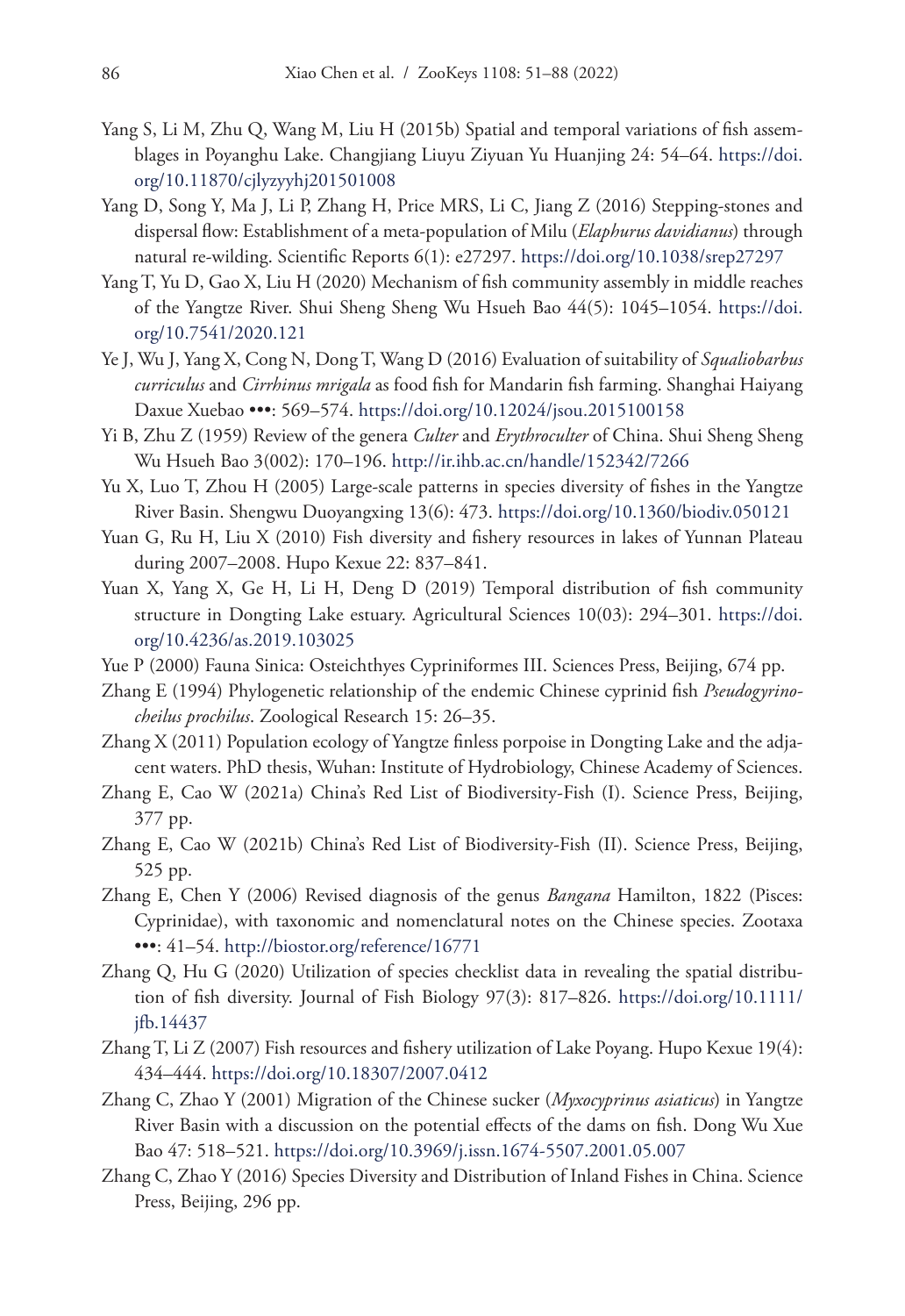- Zhang E, Xie Z, Xie C (2004) Morphological variation between *Sinibrama macrops* and *S. wui*, with notes on their validities. Shui Sheng Sheng Wu Hsueh Bao •••: 511–518. [https://doi.](https://doi.org/10.3321/j.issn:1000-3207.2004.05.009) [org/10.3321/j.issn:1000-3207.2004.05.009](https://doi.org/10.3321/j.issn:1000-3207.2004.05.009)
- Zhang J, Li M, Xu M, Takita T, Wei F (2007) Molecular phylogeny of icefish Salangidae based on complete mtDNA cytochrome b sequences, with comments on estuarine fish evolution. Biological Journal of the Linnean Society. Linnean Society of London 91(2): 325–340. <https://doi.org/10.1111/j.1095-8312.2007.00785.x>
- Zhang H, Li JY, Wu JM, Wang CY, Du H, Wei QW, Kang M (2017) Ecological effects of the first dam on Yangtze main stream and future conservation recommendations: A review of the past 60 years. Applied Ecology and Environmental Research 15(4): 2081–2097. [https://doi.org/10.15666/aeer/1504\\_20812097](https://doi.org/10.15666/aeer/1504_20812097)
- Zhang C, Yang J, Zhao Y, Pan X (2019) Fishes in the Jinsha Jiang River Basin, the upper reaches of the Yangtze River, China. Science Press, Beijing, 607 pp.
- Zhang H, Jaric I, Roberts DL, He Y, Du H, Wu J, Wang C, Wei Q (2020a) Extinction of one of the world's largest freshwater fishes: Lessons for conserving the endangered Yangtze fauna. The Science of the Total Environment 710: 136242. [https://doi.org/10.1016/j.sci](https://doi.org/10.1016/j.scitotenv.2019.136242)[totenv.2019.136242](https://doi.org/10.1016/j.scitotenv.2019.136242)
- Zhang X, Yang T, Luo X, Yuan C, Liu H (2020b) Fish phylogenetic community structure in the Poyang Lake and its tributary the Xiushui River in summer. Shui Sheng Sheng Wu Hsueh Bao.<https://doi.org/10.7541/2020.151>
- Zhao S, Fang J, Miao S, Gu B, Tao S, Peng C, Tang Z (2005) The 7-decade degradation of a large freshwater lake in central Yangtze River, China. Environmental Science & Technology 39: 431–436. <https://doi.org/10.1021/es0490875>
- Zhao K, García Molinos J, Zhang H, Zhang M, Xu J (2019) Contemporary changes in structural dynamics and socioeconomic drivers of inland fishery in China. The Science of the Total Environment 648: 1527–1535. <https://doi.org/10.1016/j.scitotenv.2018.08.196>
- Zheng L, Chen X, Yang J (2010) A new species of genus *Pseudogyrinocheilus* (Teleostei: Cyprinidae) from Guangxi, China. Environmental Biology of Fishes 87(2): 93–97. [https://](https://doi.org/10.1007/s10641-009-9555-7) [doi.org/10.1007/s10641-009-9555-7](https://doi.org/10.1007/s10641-009-9555-7)
- Zheng L, Chen X, Yang J (2019) Molecular phylogeny and systematic revision of *Bangana sensu lato* (Teleostei, Cyprinidae). Journal of Zoological Systematics and Evolutionary Research 57(4): 884–891. <https://doi.org/10.1111/jzs.12294>
- Zhou J, Wu Q, Ye Y, Tong J (2003) Genetic divergence between *Cyprinus carpio carpio* and *Cyprinus carpio haematopterus* as assessed by Mitochondrial DNA analysis, with emphasis on origin of European Domestic Carp. Genetica 119(1): 93–97. [https://doi.](https://doi.org/10.1023/A:1024421001015) [org/10.1023/A:1024421001015](https://doi.org/10.1023/A:1024421001015)
- Zhu S (1995) Synopsis of freshwater fishes of China. Jiangsu Science and Technology Publishing House, Nanjing, 562 pp.
- Zhu S, Liu Z, Gu X (2007) Changes of the fish fauna and fish yield analysis in Lake Taihu. Hupo Kexue 19(6): 664–669. <https://doi.org/10.18307/2007.0607>
- Zhu Y, Lv C, Hu H, Wang Z, Jia Y, He M, Huang X, Lei G (2014) Changes in fish community structure in West Dongting Lake after the operation of the Three Gorges Dam. Hupo Kexue 000: 844–852. <https://doi.org/10.18307/2014.0605>